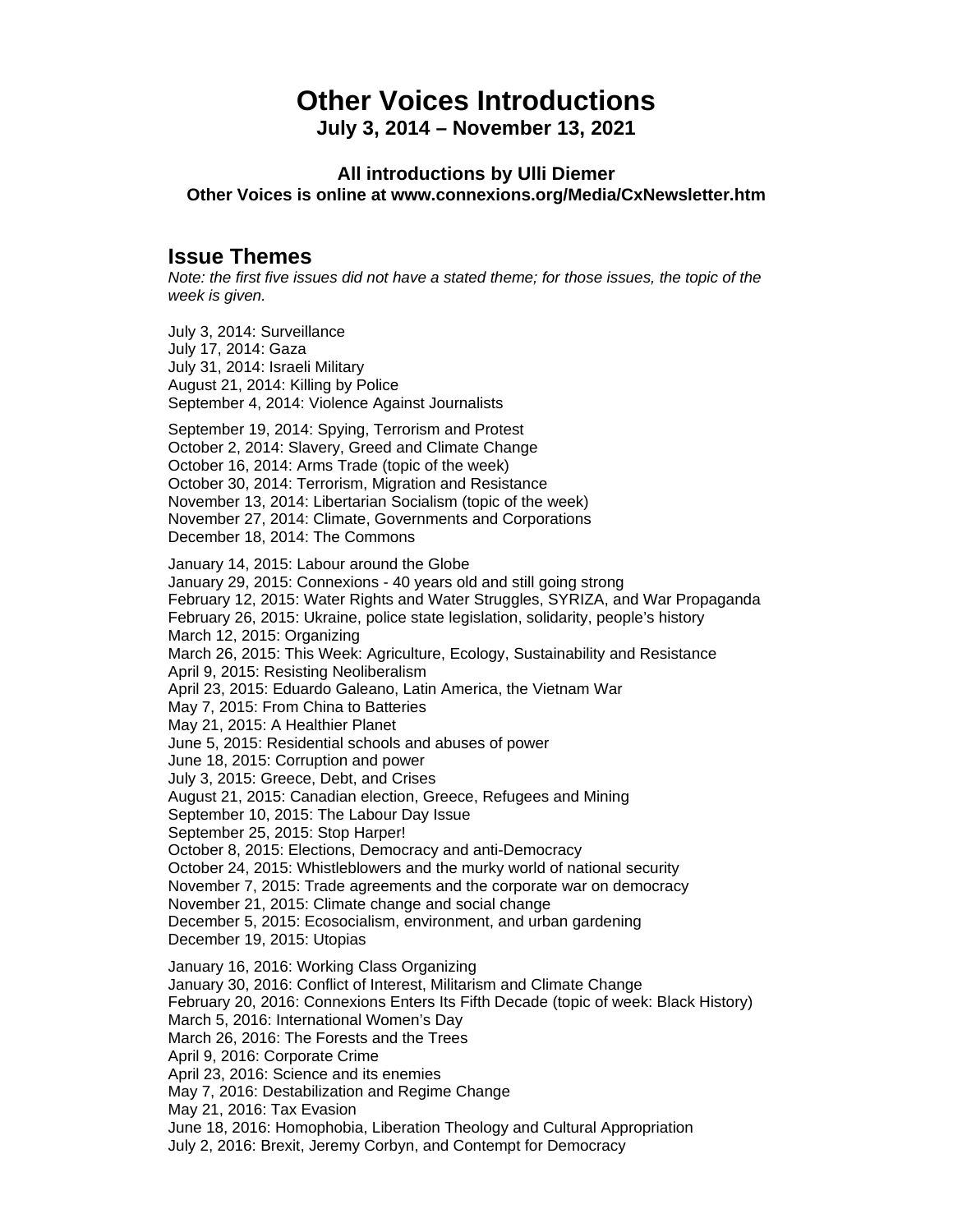July 23, 2016: Workers and Climate Change August 13, 2016: Sports and Politics September 10, 2016: Back to School October 15, 2016: Lurching to War November 7, 2016: Depression and Joy November 27, 2016: Alternative Media December 20, 2016: Fake News

January 22, 2017: Disobedience February 14, 2017: Race and Class March 18, 2017: Public Transit April 1, 2017: April 1 Issue May 2, 2017: Affirming Life, Resisting War, Reporting UFOs May 28, 2017: Challenging Injustice June 26, 2017: Public Safety July 22, 2017: Secrecy and Power August 27, 2017: Official Enemies October 9, 2017: Meeting the Challenge of the Right November 11, 2017: Left Parties December 17, 2017: Collective Memory and Cultural Amnesia

January 21, 2018: What are we eating? February 17, 2018: Hearts and Minds: How do people change? March 25, 2018: Looking for Answers, Creating Alternatives April 21, 2018: Their Internet or Ours? June 10, 2018: Massacres and Morality

October 27, 2019: What Next?

December 15, 2020: Faith, Hope and Persistence February 18, 2020: Taking a Stand March 19, 2020: Morality in an Amoral World May 14, 2020: Thinking Clearly in a Time of Crisis

February 14, 2021: Beyond the Walls October 13, 2021: Light and darkness November 13, 2021: Following the Science?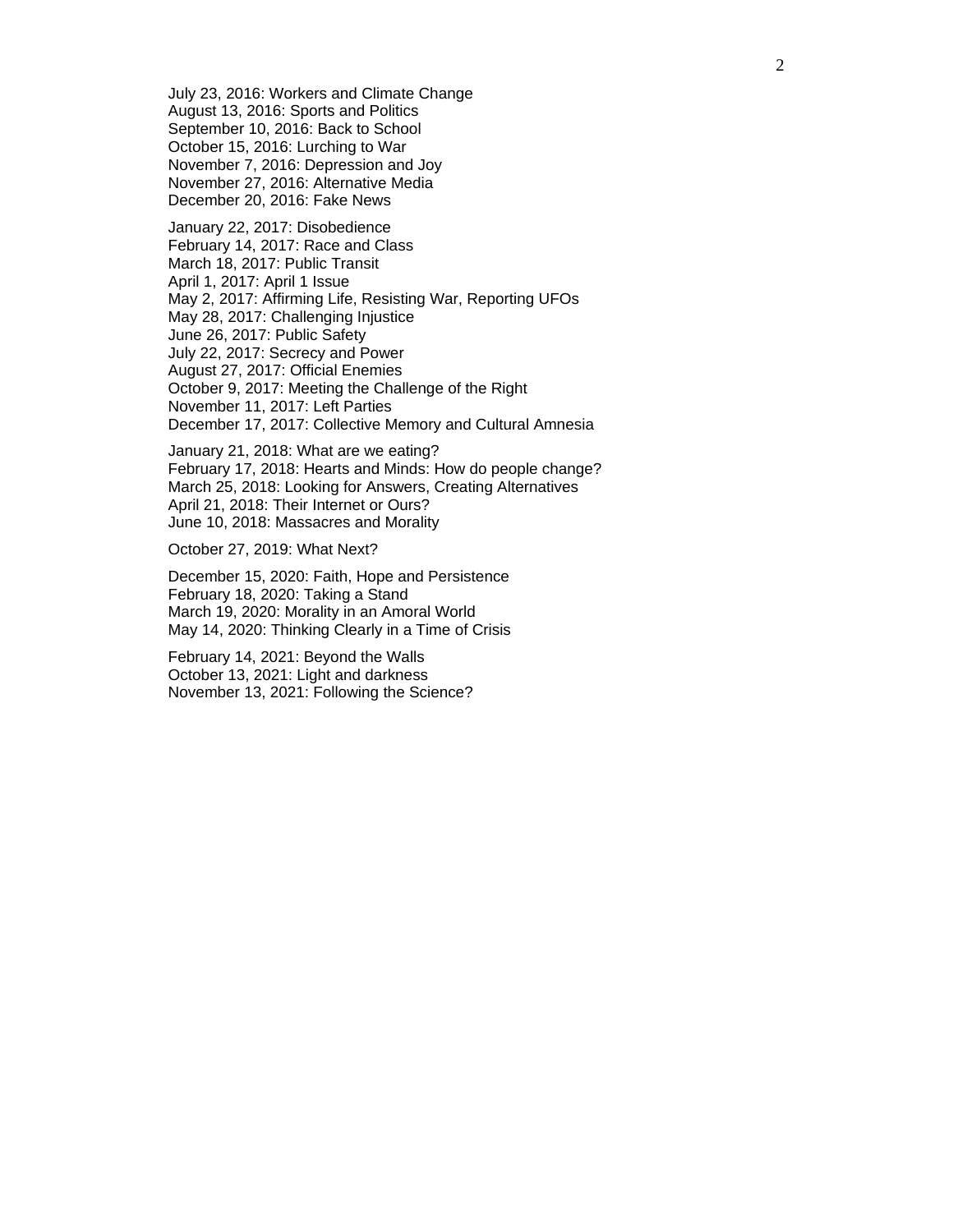### **July 3, 2014**

Dear Friends and Supporters,

We are pleased to introduce *Other Voices*, the new bi-weekly Connexions newsletter.

This newsletter is intended to be a means for keeping Connexions' friends informed what's new at Connexions, as well as to provide news about the broader world of progressive archives, people's history projects, and social justice news generally.

Each issue will spotlight some new additions to the Connexions.org website – including materials from the Connexions Archive & Library that have been digitized and made available online – as well as a selection of publications, resources, websites, and news items.

We'll also let you know what's happening with the Connexions project itself. Speaking of which: we're still precariously housed, and still on the lookout for an affordable – or better yet, free – space for the Connexions Archive & Library and the people who work on it. If you have any leads or ideas, please get in touch.

You're invited to contribute to this newsletter. If you know of news or resources you'd like to share, please get in touch via mailroom@connexions.org or 416-964-5735. If you're a former volunteer or intern who helped out in the past, and you'd like to let other Connexions folks know what you're up to now, we'd be happy to share that information too.

We hope this first issue interests and informs you. Please feel free to contact us with any suggestions on what you'd like to see in this newsletter.

 $\_$  , and the set of the set of the set of the set of the set of the set of the set of the set of the set of the set of the set of the set of the set of the set of the set of the set of the set of the set of the set of th

### **July 17, 2014**

Dear Friends and Supporters,

Welcome to the second issue of Other Voices. This week we continue our look into the topic of surveillance while also discussing the current war in Gaza. Also included are descriptions and links to recent exhibitions and galleries held by other social archives.

Remember you're invited to contribute to this newsletter. If you know of news or resources you'd like to share, please get in touch via mailroom@connexions.org or 416- 964-5735. If you're a former volunteer or intern who helped out in the past, and you'd like to let other Connexions folks know what you're up to now, we'd be happy to share that information too.

 $\_$  , and the set of the set of the set of the set of the set of the set of the set of the set of the set of the set of the set of the set of the set of the set of the set of the set of the set of the set of the set of th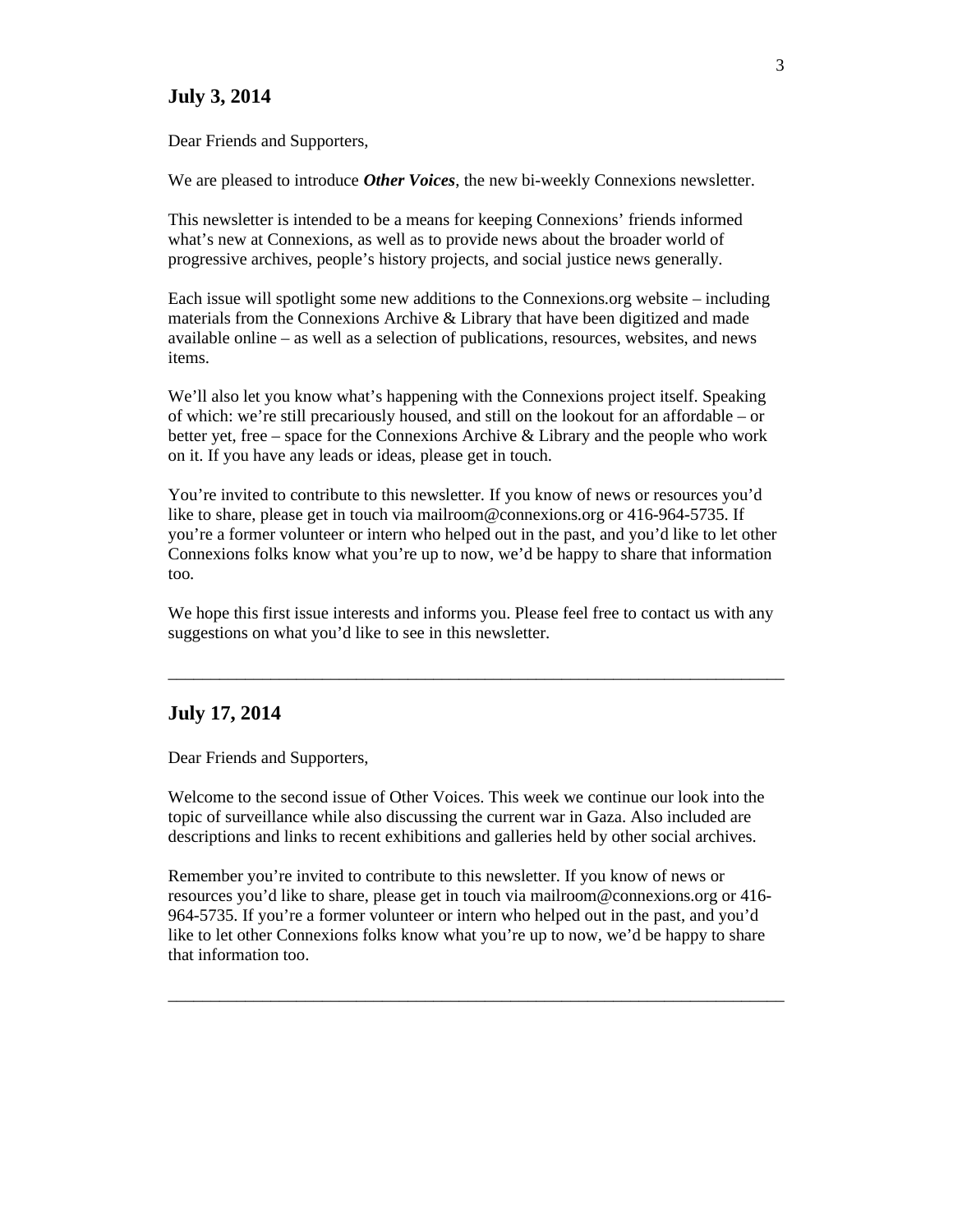# **July 31, 2014**

Welcome to the third issue of Other Voices.

This week we are featuring more resources related to the continuing attack on Gaza, as well as a recent examination of truth, justice, and reconciliation efforts in countries such as South Africa, Chile, and Rwanda. We also spotlight issues related to the return of the physical remains of aboriginal peoples which ended up in western museums and the collections of private collectors, as well as a related story concerning the remains of hundreds of children who died in an Irish residential school.

In Treasures from the Archives, we feature the radical journalist I.F. Stone, whose newsletter I.F. Stone's Weekly (now available online) stood up for truth and justice in the McCarthy and Vietnam War eras in the United States.

\_\_\_\_\_\_\_\_\_\_\_\_\_\_\_\_\_\_\_\_\_\_\_\_\_\_\_\_\_\_\_\_\_\_\_\_\_\_\_\_\_\_\_\_\_\_\_\_\_\_\_\_\_\_\_\_\_\_\_\_\_\_\_\_\_\_\_\_\_\_\_\_

### **August 21, 2014**

Welcome to the fourth issue of Other Voices.

This week we feature an update regarding the disposal of testimonies of over 40,000 First Nation individuals who suffered horrible abuses during their forced stay at Canadian residential schools and we look into modern medical, ecological and humanitarian crises created by the rise of neo-liberal policies around the globe.

In Treasures from the Archives, we feature the radical leftist author Akiva Orr, who challenged the ideology of Zionism, and who advanced the idea of direct democracy as a way of ending the concentration of power in the hands of corporations and the state.

 $\_$  , and the set of the set of the set of the set of the set of the set of the set of the set of the set of the set of the set of the set of the set of the set of the set of the set of the set of the set of the set of th

### **September 4, 2014: Connexions Alternative Media List**

#### **Getting the news – and getting behind the news.**

An updated version of Connexions' alternative media list is now available on Connexions.org.

This is a selective list of progressive and independent news and analysis sources. It's not a complete list; there are many other excellent websites offering news and information, many of them listed in Directory of Groups and Websites on Connexions.org.

The mainstream corporate and state-owned media are at best a severely distorted mirror of what is happening. Even a distorted mirror can give some idea of reality, but the alternative media attempt to provide alternative perspectives that go beyond the status quo ideology.

Of course, all media, mainstream or alternative, right or left, must be read critically. Alternative media are quite capable of getting things wrong or publishing nonsense. They also often disagree with each other. This can be helpful. Hearing about different approaches, and thinking about the reasons behind them, helps us understand things better.

\_\_\_\_\_\_\_\_\_\_\_\_\_\_\_\_\_\_\_\_\_\_\_\_\_\_\_\_\_\_\_\_\_\_\_\_\_\_\_\_\_\_\_\_\_\_\_\_\_\_\_\_\_\_\_\_\_\_\_\_\_\_\_\_\_\_\_\_\_\_\_\_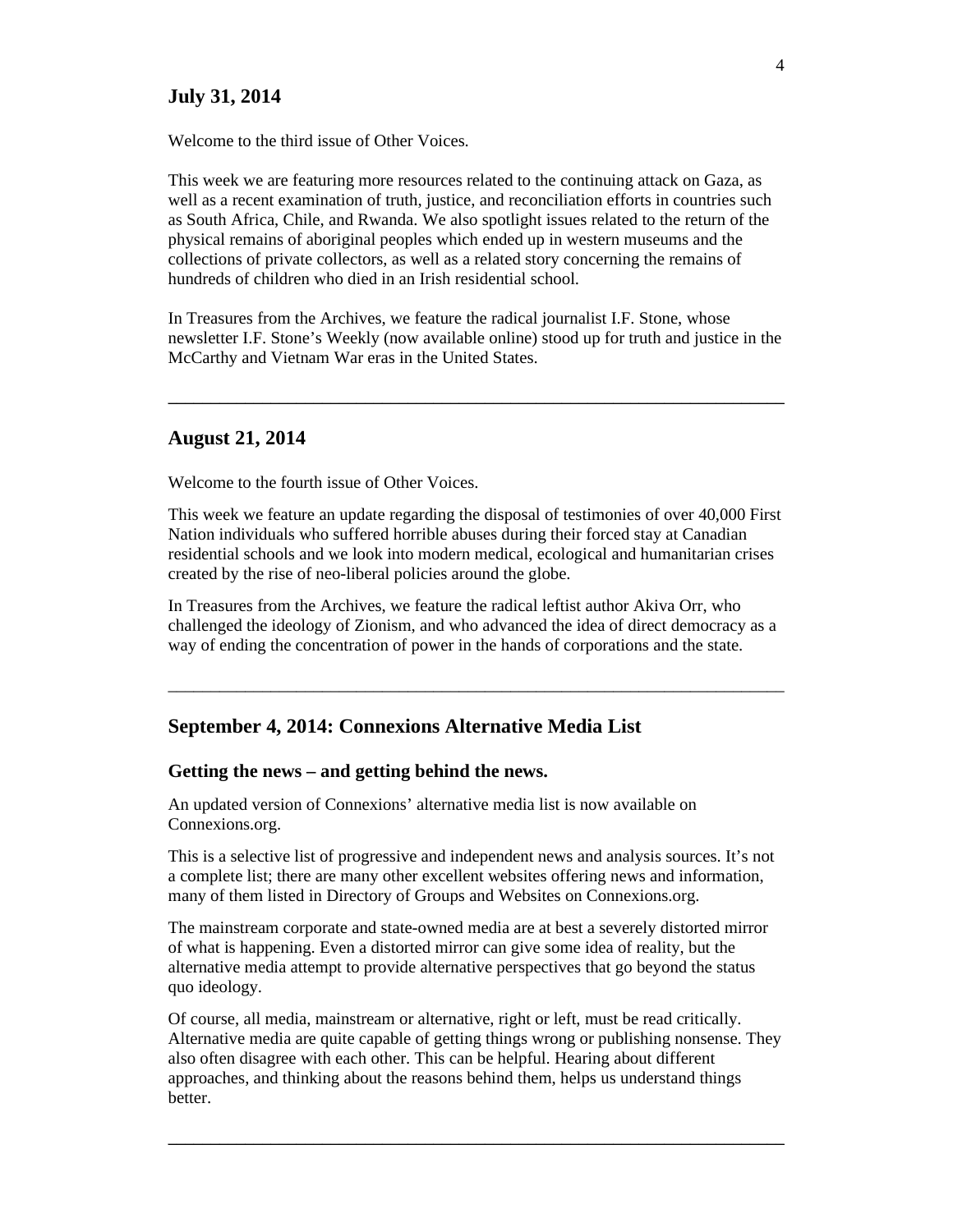### **September 19, 2014: Spying, Terrorism and Protest**

This week in Other Voices, we look into the indirect sales of United Sates weaponry to ISIS militants through 'Syrian rebels', spying done by the government on behalf of large multi-national corporations and how propaganda works and who it targets. We also look into ways to create a sustainable method for livestock and farming as well as highlight works and archives that arose out of the Free Speech Movement.

 $\_$  , and the set of the set of the set of the set of the set of the set of the set of the set of the set of the set of the set of the set of the set of the set of the set of the set of the set of the set of the set of th

# **October 2, 2014: Slavery, Greed and Climate Change**

This week's issue of Other Voices, we present reasons why so many people deny or ignore the very real and very near threat of climate change. We also look into the ways on how non-governmental organizations traps individuals in a cage of broken promises and ineffectualness. Other Voices also shares an article detailing how a \$182 billion bail-out of tax-payer money was not enough for one bank. Finally, in this issue, we look into the horrors of American slavery and how it has shaped the United States into the economic power it is today.

\_\_\_\_\_\_\_\_\_\_\_\_\_\_\_\_\_\_\_\_\_\_\_\_\_\_\_\_\_\_\_\_\_\_\_\_\_\_\_\_\_\_\_\_\_\_\_\_\_\_\_\_\_\_\_\_\_\_\_\_\_\_\_\_\_\_\_\_\_\_\_\_

# **October 16, 2014: Is that a laptop in your closet?**

At Connexions we put a lot of effort into preserving the history of movements for social justice. We have a massive library of documents on our Connexions.org website, and an even more massive collection of physical documents awaiting digitization. We also have a bunch of ancient computers in our office, and we put way too much effort into keeping them running. We'd welcome donations of slightly older but still functional laptops and flatscreen monitors. If by chance you have a laptop or monitor that still works but you aren't using anymore, we'd be happy to receive them.

 $\_$  , and the set of the set of the set of the set of the set of the set of the set of the set of the set of the set of the set of the set of the set of the set of the set of the set of the set of the set of the set of th

### **October 30, 2014: Terrorism, Migration and Resistance**

This week Other Voices looks into the tragic shooting that occurred in our nation's capital a week ago. We also examine the ways people view migration and how that perspective needs to be adjusted and finally we share stories of how various groups including netizens and farmers resisted surveillance and corporate meddling.

Is that a laptop in your closet?

At Connexions we put a lot of effort into preserving the history of movements for social justice. We have a massive library of documents on our Connexions.org website, and an even more massive collection of physical documents awaiting digitization.

We also have a bunch of ancient computers in our office, and we put way too much effort into keeping them running. We'd welcome donations of slightly older but still functional laptops and flatscreen monitors. If by chance you have a laptop or monitor that still works but you aren't using anymore, we'd be happy to receive them.

 $\_$  , and the set of the set of the set of the set of the set of the set of the set of the set of the set of the set of the set of the set of the set of the set of the set of the set of the set of the set of the set of th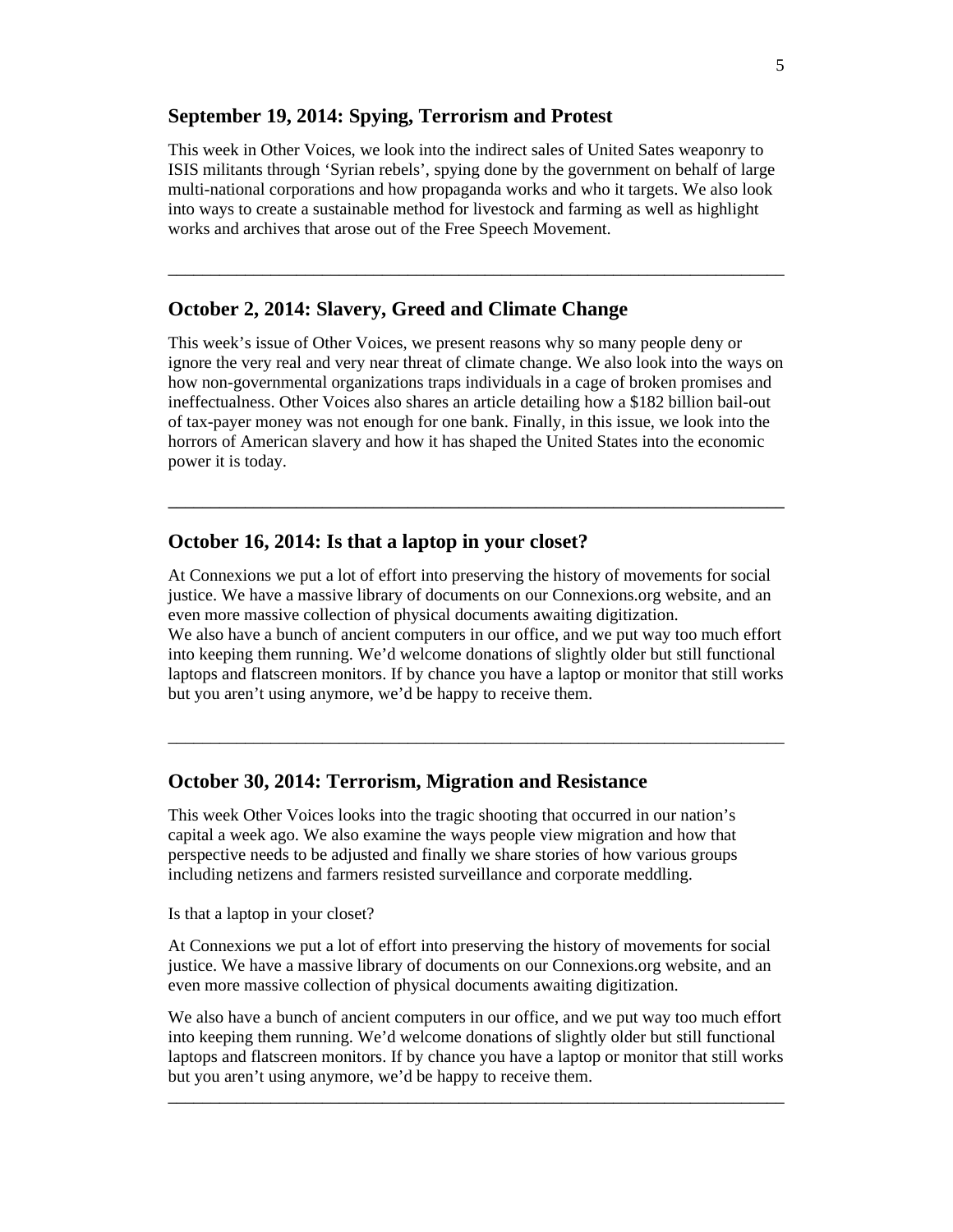### **November 13, 2014**

#### **Connexions Calendar: Now better than ever**

We're pleased to announce that the Connexions Calendar has been redesigned, with a cleaner look and new features to help users publicize, share, and find events.

The Connexions Calendar is an online calendar that exists to advertise events that support social justice, democracy, human rights, ecology, and other causes. We invite you to use it to promote your events.

Adding events to the Connexions Calendar is FREE. You can submit your events by filling in the online form at http://www.connexions.org/SignInCx.htm.

In order to avoid spam, we'll give you a username and password which you use to log on. Use the contact form to ask for a username and password.

Our goal in maintaining the Calendar is to support groups working for social justice. It is also our goal to make the Calendar as comprehensive as possible to make it a really useful resource for activists and for people who are interested in learning about issues and finding out about events.

The Calendar is a high-traffic area of the Connexions website, an online social change information centre which records around 500,000 page views a month, so being listed in the Calendar should help you publicize your events. We also encourage contributors to put a link to the Calendar on your own website if possible – the more people who know about it, the more effective it is.

\_\_\_\_\_\_\_\_\_\_\_\_\_\_\_\_\_\_\_\_\_\_\_\_\_\_\_\_\_\_\_\_\_\_\_\_\_\_\_\_\_\_\_\_\_\_\_\_\_\_\_\_\_\_\_\_\_\_\_\_\_\_\_\_\_\_\_\_\_\_\_\_

# **November 27, 2014: Climate, Governments and Corporations**

This week in Other Voices, ahead of the COP 20 summit, we present articles and resources relating to climate change and the environment. We examine how governments and corporations often times work together to push environmentally damaging oil and gas projects to ensure continued profits and we also highlight various movements and organizations working to challenge their power and their priorities, and prevent and reverse the global damage they cause.

 $\_$  , and the set of the set of the set of the set of the set of the set of the set of the set of the set of the set of the set of the set of the set of the set of the set of the set of the set of the set of the set of th

#### **December 18, 2014: The Commons**

From its beginnings, one of capitalism's prime imperatives has been an all-out and neverceasing assault on the Commons in all its manifestations. Common land, common water, public ownership – anything rooted in the ancient human traditions of sharing and cooperation is anathema to an economic system that seeks to turn everything that exists into private property that can be exploited for profit. In this issue on the Connexions Newsletter, we focus on the Commons.

 $\_$  , and the set of the set of the set of the set of the set of the set of the set of the set of the set of the set of the set of the set of the set of the set of the set of the set of the set of the set of the set of th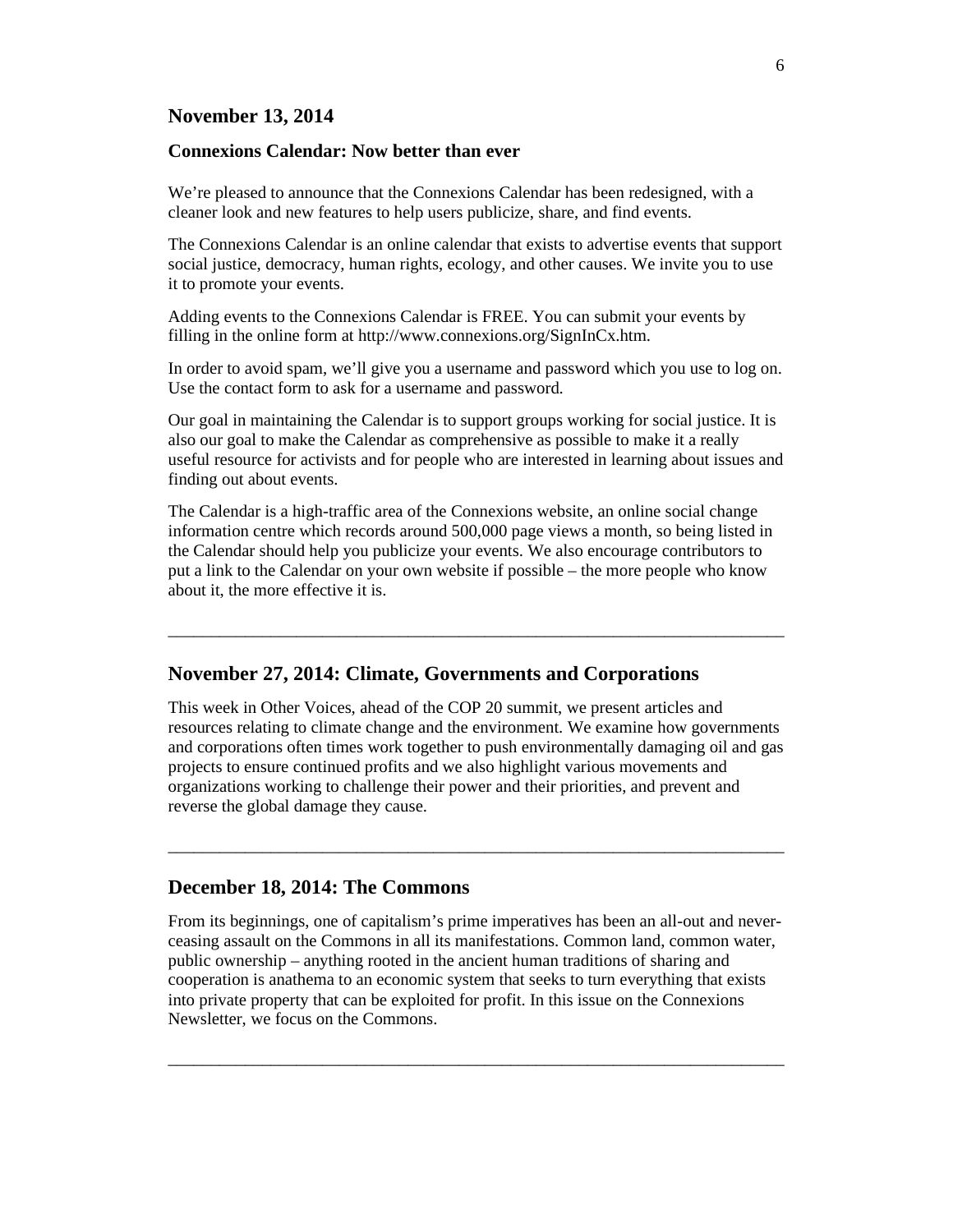### **January 14, 2015: Labour around the Globe**

In the first issue of the New Year, Other Voices look into the labour conditions globally, examines how the working class is being exploited and shares instances of suppression against whistleblowers. Also shared are articles regarding the United States' ongoing drone war, the terror attacks in Paris and an article on what humanity could learn from Bonobo primates.

\_\_\_\_\_\_\_\_\_\_\_\_\_\_\_\_\_\_\_\_\_\_\_\_\_\_\_\_\_\_\_\_\_\_\_\_\_\_\_\_\_\_\_\_\_\_\_\_\_\_\_\_\_\_\_\_\_\_\_\_\_\_\_\_\_\_\_\_\_\_\_\_

### **January 29, 2015: Connexions - 40 years old and still going strong**

The Connexions project was founded in 1975, when members of more than a dozen social justice organizations came together to set up a means of sharing information, experiences, reflections, publications, and ideas. In October 1975, a decision was made to produce a printed newsletter. That first issue, which went out to a few hundred people, has now morphed into a website used by thousands of people every day, but the original goals and visions carry on.

We'll be sharing more stories from our archives -- reflecting the histories of hundreds of grassroots groups and movements for change -- throughout the year.

\_\_\_\_\_\_\_\_\_\_\_\_\_\_\_\_\_\_\_\_\_\_\_\_\_\_\_\_\_\_\_\_\_\_\_\_\_\_\_\_\_\_\_\_\_\_\_\_\_\_\_\_\_\_\_\_\_\_\_\_\_\_\_\_\_\_\_\_\_\_\_\_

# **February 12, 2015: Water Rights and Water Struggles, SYRIZA, and War Propaganda**

This week we're featuring the 40-point program which SYRIZA, the Greek coalition of the radical left, put forward to win the Greek election. Oliver Tickell writes about the mass media's latest campaign of pro-war propaganda, this time revolving around supposed "Russian aggression" in Ukraine, while Paul Edwards looks at another form of war propaganda, Clint Eastwood's 'American Sniper'

The Topic of the Week is Water Rights. Related items include the film "Blue Gold: World Water Wars," the website International Rivers, and articles on water-related struggles, past and present, including articles on the Walkerton water disaster and the Cochabamba water war.

# **February 26, 2015: Ukraine, police state legislation, solidarity, people's history**

 $\_$  , and the set of the set of the set of the set of the set of the set of the set of the set of the set of the set of the set of the set of the set of the set of the set of the set of the set of the set of the set of th

Ukraine is spotlighted in this issue of Other Voices. We've got several articles on the background to the events of the past year, which include the overthrow of Ukraine's elected government; its replacement by a puppet regime in which the extreme right plays a prominent role; threats and violence directed against the Russian-speaking population of eastern Ukraine, leading to a resistance movement and demands for autonomy for the eastern regions, and finally armed conflict. Shaping and driving these events are reckless US-NATO military and economic pressure directed at Russia, uncritically applauded by the mainstream media, who seem to regard the prospect of a military confrontation that could lead to nuclear war as nothing to worry about.

Worried though we may be, we continue to regard movements for social justice as key to creating a radically different future, as well as to understanding our past. In this issue, you'll find information about a campaign in the UK by #DomesticExtremists to ridicule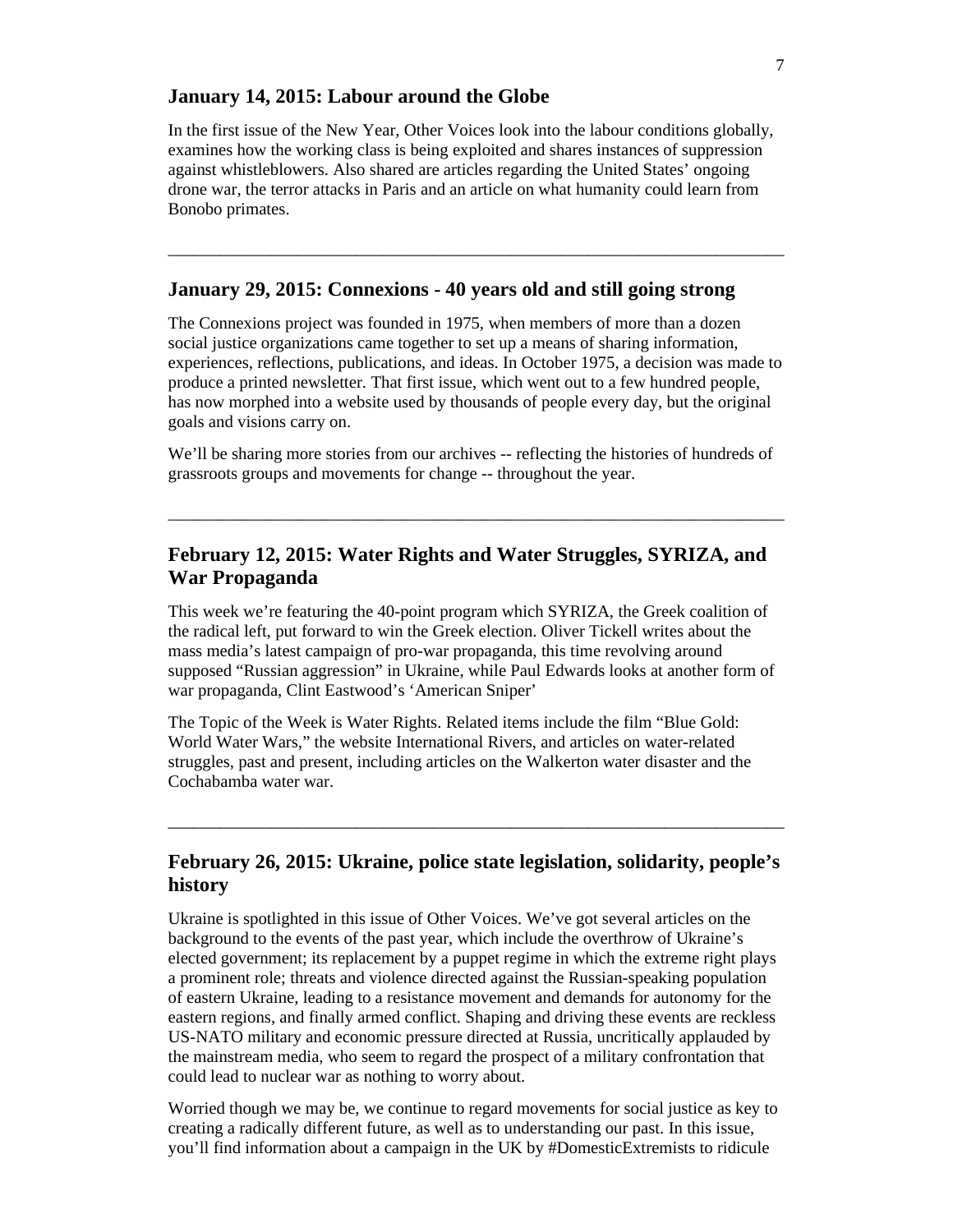the latest police state legislation, and a handy illustration that explains world inequality in one simple image.

In the People's History section, we've got an article about mass strikes during the First World War, and a review of Pride, the film about gays and lesbians who organized to support striking mineworkers during the UK miners' strike in 1984.

Seeds of Fire for February 26 recalls two events which illustrate our continuing challenges and our continuing resistance. February 26, 1942 marked the imposition of the War Measures Act in Canada, the legislation under which thousands of Japanese-Canadians were expelled from their homes and interned for reasons of "national security." February 26, 1851, on the other hand, saw the founding of the Anti-Slavery Society of Canada, by ordinary people appalled by the injustice of slavery, an event worth commemorating war.

 $\_$  , and the set of the set of the set of the set of the set of the set of the set of the set of the set of the set of the set of the set of the set of the set of the set of the set of the set of the set of the set of th

### **March 12, 2015: Organizing**

The focus of this week is organizing.

We know that our world is going in the wrong direction and that fundamental change is necessary. But we are confronted with entrenched structures of economic and political power. How can we challenge and overcome them?

Our own source of power is our latent ability to join together and work toward common goals, collectively. That requires organizing. Power gives way only when it is challenged by powerful movements for change, and movements grow out of organizing.

Organizing is qualitatively different from simple "activism". Organizing means sustained long-term conscious effort to bring people together to work for common goals.

In this newsletter, we feature a number of articles, books, and other organizing resources. Many more can be found on the Connexions Organizing Resources page at http://www.connexions.org/CxL-ORG.htm.

Also in this issue, we have Edward Snowden on the government's "anti-terror" legislation and John Pilger on the rise of fascism in what used to be called the liberal democracies.

Seeds of Fire for March 12 recalls the birth of William Lyon Mackenzie, the radical leader of the 1837 rebellion in Upper Canada; the victory by 32,000 workers, most of them young female immigrants, in the 1912 "Bread & Roses" textile strike in Lawrence, Massachusetts; and the beginning of the "Salt March," led by Mohandas Gandhi, in India in 1930.

 $\_$  , and the set of the set of the set of the set of the set of the set of the set of the set of the set of the set of the set of the set of the set of the set of the set of the set of the set of the set of the set of th

### **March 26, 2015: Agriculture, Ecology, Sustainability and Resistance**

This week we're featuring a number of items related to sustainability, ecology, and agriculture, including Vandana Shiva's article "Small is the New Big," the Council of Canadians' new report on water issues, "Blue Betrayal," the film "The Future of Food," the Independent Science News website, which focuses on the science of food and agriculture, and the memoir "Journey of an Unrepentant Socialist" by Brewster Kneen, a former farmer and long-time critic of corporate agriculture.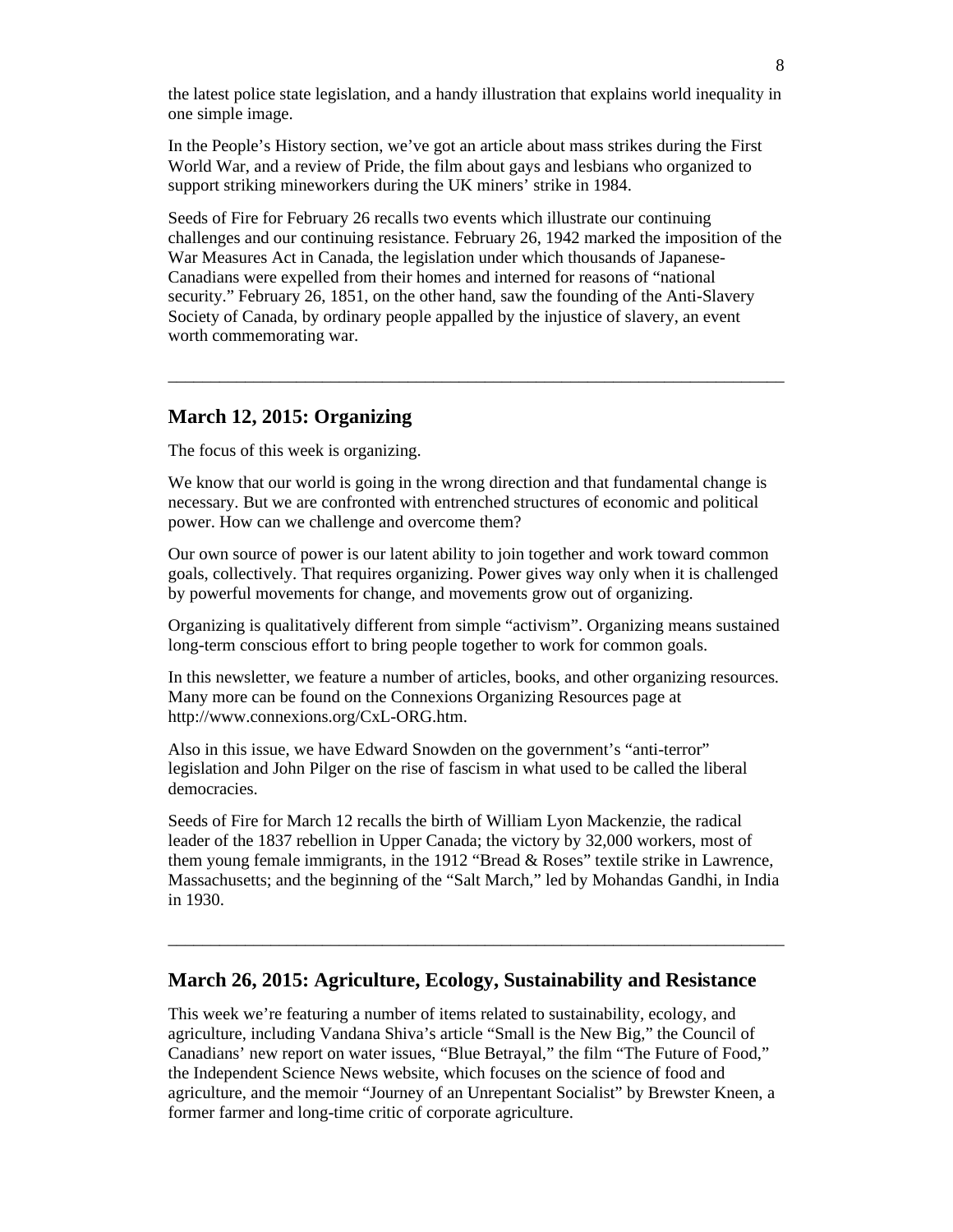We've delved into the archives to recall the history of the Diggers, who on April 1, 1649 began to dig up ground outside London to assert, both practically and symbolically, that "The earth should be a common treasury of livelihood to whole mankind, without respect of persons".

Seeds of Fire for March 26 recalls the birth of the Chipko movement in India in 1974, when a group of rural women, the original "tree-huggers", surrounded and held onto their trees to prevent them from being cut down by a lumber company.

Speaking of sustainability, Connexions marks its 40th anniversary in 2015, making it something of a model of sustainable activism in its own right. All the materials on our website and in our library are renewable resources: any number of people can share them (several thousand visitors a day do.) However, money to pay the rent and ongoing expenses are always scarce, even for an all-volunteer projects like Connexions. If you'd like to help Connexions' work with a one-time or regular monthly donation, please visit the Donate page.

\_\_\_\_\_\_\_\_\_\_\_\_\_\_\_\_\_\_\_\_\_\_\_\_\_\_\_\_\_\_\_\_\_\_\_\_\_\_\_\_\_\_\_\_\_\_\_\_\_\_\_\_\_\_\_\_\_\_\_\_\_\_\_\_\_\_\_\_\_\_\_\_

### **April 9, 2015: Resisting Neoliberalism**

The version of capitalism which became dominant by the 1980s has been given the name neoliberalism. The term refers to the global economic restructuring which has taken place, and to the accompanying shifts in the structures of power under which local and national governments have seen their ability to act independently curtailed by international treaties and by institutions which owe their ultimate allegiance to corporate capital.

Neoliberalism is also a dogma, an ideology which has become dominant not only in the boardrooms but in the political sphere, including on much of what used to be considered the left.

Yet neoliberalism is a fraud. The so-called free markets and free trade which it pretends to promote are in fact controlled by giant corporations, and massively subsidized by workers and ordinary citizens. The entire history of neoliberalism is one of financial crises followed by government bailouts: a ceaseless shift of wealth from the working class and middle class to the rich. Neoliberalism is actually a form of state capitalism which pretends to be opposed to government intervention.

The essence of neoliberalism has been an unending campaign of class struggle by the rich against the rest. Yet resistance continues, and indeed continues to grow. In this edition of Other Voices, and more extensively on the Connexions website, we look at both neoliberalism and the resistance to it.

 $\_$  , and the set of the set of the set of the set of the set of the set of the set of the set of the set of the set of the set of the set of the set of the set of the set of the set of the set of the set of the set of th

# **April 23, 2015: Eduardo Galeano, Latin America, the Vietnam War**

In this issue of Other Voices, we mark the death of Eduardo Galeano by featuring two of his books, as well as an article about his life and work. Galeano once wrote that he was "obsessed with remembering, with remembering the past of America and above all that of Latin America, intimate land condemned to amnesia." In his writing, especially Open Veins of Latin America and the mesmerizing Memory of Fire trilogy, Galeano contributed enormously to bringing alive, and keeping alive, the memories of Latin America, and especially of those whom he called the "nobodies" – the people "who do not appear in the history of the world."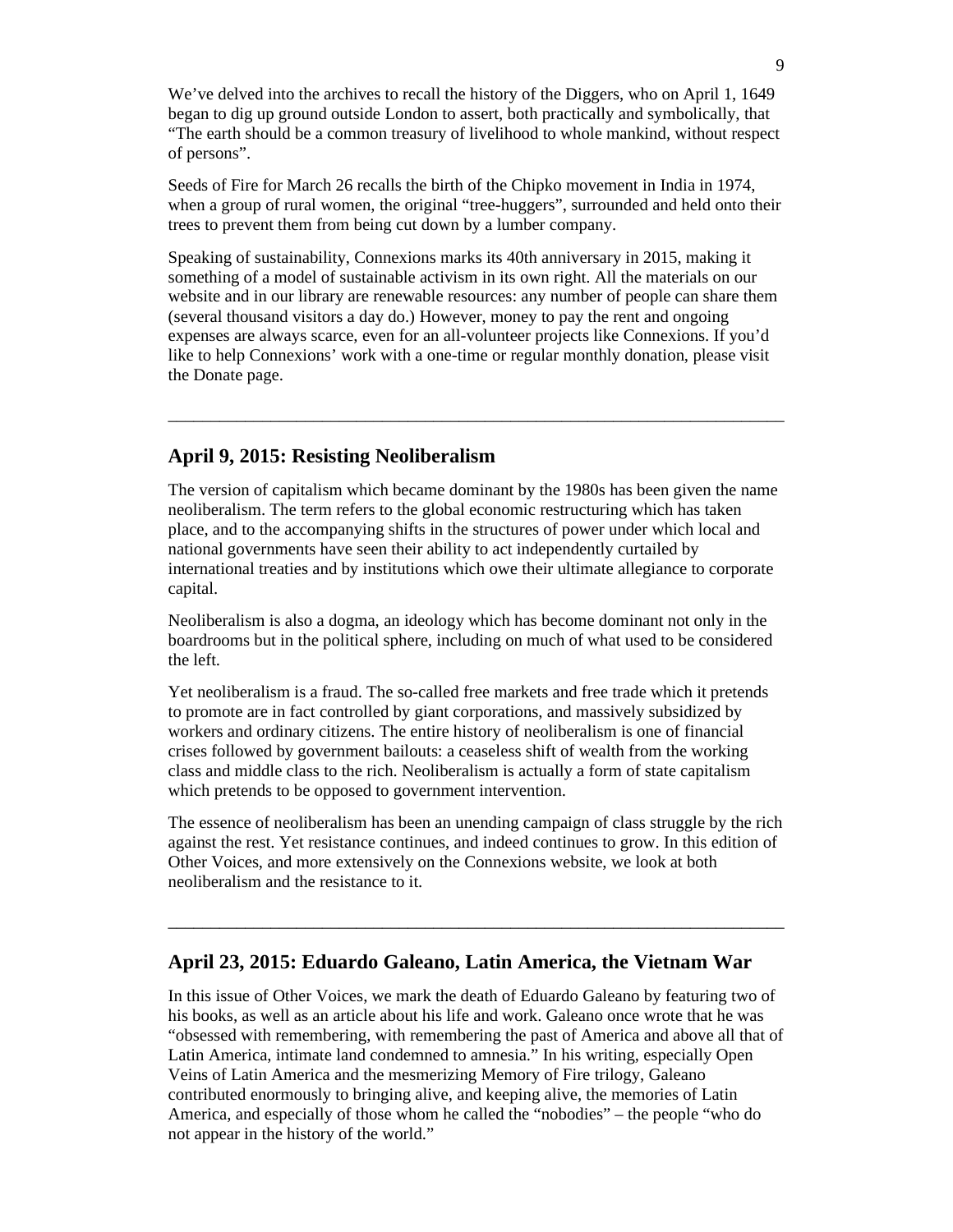Next week also marks the 40th anniversary of the final victory of the Vietnamese war of resistance against the American invasion and occupation. On April 29-30, 1975, the last U.S. military and CIA personnel, along with their local collaborators, fled Saigon as the victorious Vietnamese resistance forces moved in to liberate the city. The American war against Vietnam stands as one of the greatest crimes of modern history, and the Vietnamese victory as an inspiring example of what popular resistance can accomplish even when faced with an ruthless superpower. We feature several items on the Vietnam War in this issue, including a brief history of the war by Neil Faulkner, a review of Nick Turse's chilling history Kill Anything That Moves. The Real American War in Vietnam, and a short article about "fragging" and combat refusal, forms of resistance by American soldiers in Vietnam which forced the military command to recognize that it could no longer rely on its own men.

### **May 7, 2015: From China to Batteries**

This issue of Other Voices ranges widely, from increasing worker activism and strikes in China, to advances in battery technology that make it much easier and cheaper to store solar and wind energy for future use, to testimonies from Israeli soldiers about the war crimes they committed routinely and as a matter of policy in last summer's attack on Gaza.

 $\_$  , and the set of the set of the set of the set of the set of the set of the set of the set of the set of the set of the set of the set of the set of the set of the set of the set of the set of the set of the set of th

An article from CounterPunch traces the continuity between the U.S. "war on drugs" and its current reliance on drones in the "war on terror". In each case, writes Andrew Cockburn, the strategy hinged on "taking out" the leadership: the drug barons, in the one case, and the jihadist commanders, in the other. And in each case, the evidence shows that the effect has been the opposite of what was intended. Drug availability increased, and prices went down, once the cartels leaders were eliminated, and attacks by jihadist militias increase after each targeted assassination.

In the People's History section, we recall the Paris Commune and the Armenian genocide, and From the Archives comes the Critique of the Gotha Programme, Karl Marx's succinct rejection of reformism, in which he sketches out the need a revolution to bring about a society based on the principle "From each according to his ability, to each according to his needs!"

 $\_$  , and the set of the set of the set of the set of the set of the set of the set of the set of the set of the set of the set of the set of the set of the set of the set of the set of the set of the set of the set of th

# **May 21, 2015: A Healthier Planet**

With the start of the growing season in much of the Northern hemisphere, Other Voices digs up articles and resources related to urban agriculture and local food production. Urban agriculture - growing food in and around cities - is a response to the problems created by industrial agriculture, a chemical-dependent industry shipping food thousands of miles from where it is produced to where it will be consumed.

We also mark the release of Omar Khadr, the former child soldier who was abused, tortured, and imprisoned first by the U.S. government and then by Canada. Other articles look at the advances made by women in Latin America, privilege politics, and the myths of peaceful protests.

 $\_$  , and the set of the set of the set of the set of the set of the set of the set of the set of the set of the set of the set of the set of the set of the set of the set of the set of the set of the set of the set of th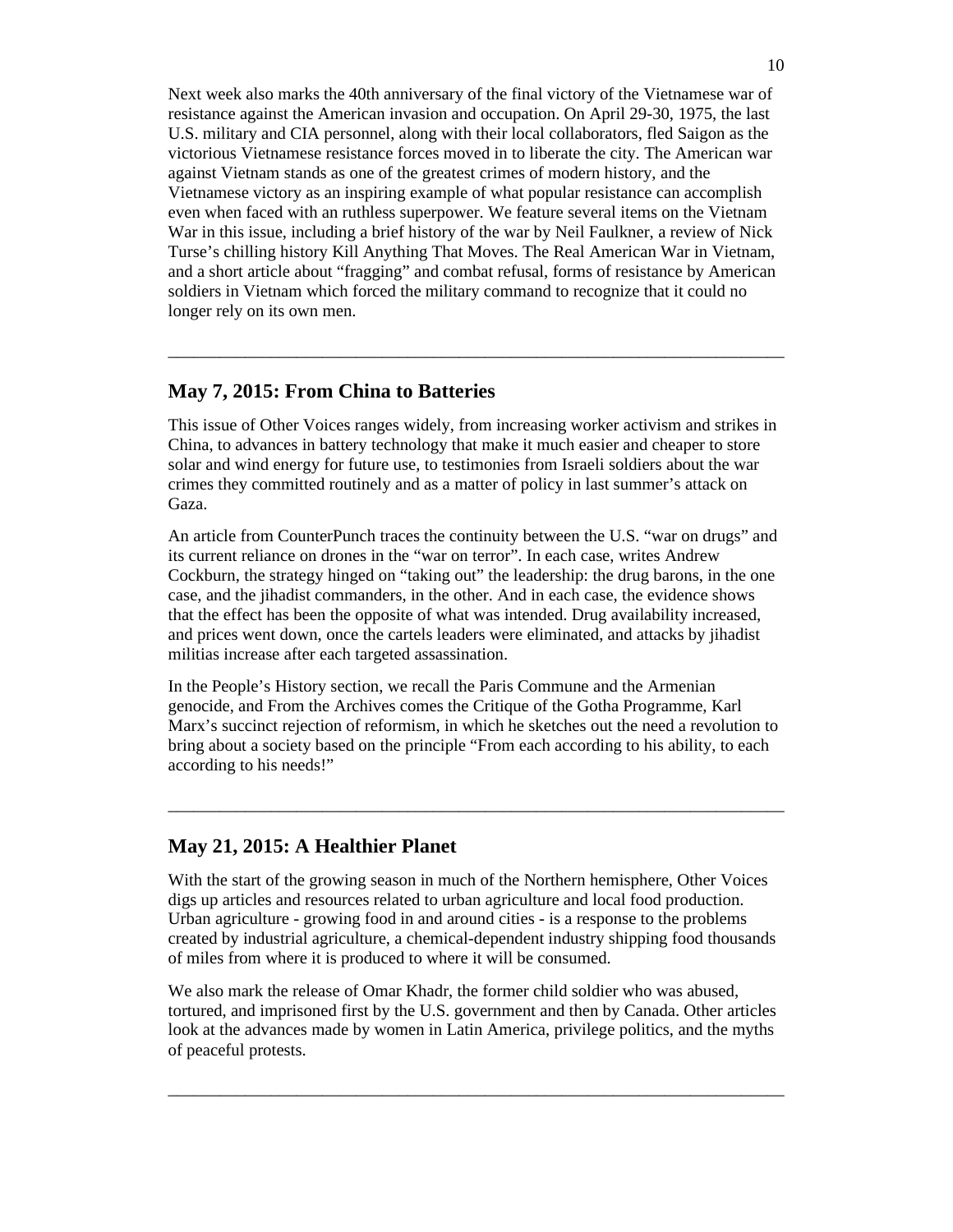### **June 5, 2015: Residential schools and abuses of power**

This issue of Other Voices focuses on residential schools. As documented by the justreleased report of Canada's Truth and Reconciliation Commission, residential schools were set up to forcibly 'assimilate' Native children by taking them away from their parents and communities, and depriving them of their language, culture, history, and emotional supports. Based as they were on a system of arbitrary power and cruelty, it is not surprising that they also fostered physical and sexual abuse of the children forced into the schools. We spotlight the report and the recommendations of the Truth and Reconciliation Commission, as well as films, books, and survivor stories.

Also in the Orwellian language and tactics being used to sell 'anti-terrorist' legislation, mind-boggling subsidies for the fossil fuel industry, and, on the other side of the ledger, stories of courage and resistance.

 $\_$  , and the set of the set of the set of the set of the set of the set of the set of the set of the set of the set of the set of the set of the set of the set of the set of the set of the set of the set of the set of th

# **June 18, 2015: Corruption and power**

Corruption – or at least some types of corruption – are much in the news, with the ongoing scandals in the Canadian Senate and the recent U.S. targeting of the Swiss-based football federation FIFA for alleged bribery. In this issue, we look at these and other forms of corruption.

Diana Johnstone writes about the double standards displayed by U.S. institutions, which happily target enemies and rivals, while ignoring the much greater corruption that underlies the power structures in Washington. We feature an article detailing how much money U.S. Senators received from corporations prior to their vote on the TPP negotiations, as well as materials on criminal conduct by some of the world's biggest banks, and an article on the work of investigative journalists in exposing corruption.

Also in this issue is an article on the ethnic cleansing going on at this moment in the Dominican Republic, where are quarter of a million people born in the country are being made stateless. And Adolph Reed asks why the non-news story about Rachel Dolezal, a woman who identifies as black and whose parents don't approve of her doing so, has attracted so much passionate comment. He specifically asks why many of those who approve of transgender identity choices are so disapproving of transracial identity choices.

 $\_$  , and the set of the set of the set of the set of the set of the set of the set of the set of the set of the set of the set of the set of the set of the set of the set of the set of the set of the set of the set of th

### **July 3, 2015: Greece, Debt, and Crises**

Our spotlight this issue is on the debt crisis facing Greece. To understand the crisis, one has to look beyond the mainstream media to alternative sources of information. We've done that, with articles that set out to analyze the nature of the debt burden that has been imposed on the citizens of so many countries, not just Greece.

As several of our featured authors point out, many of these debts fit the definition of 'odious debts', that is, debts that were arranged between corrupt lenders (banks) and corrupt borrowers (rich oligarchs), without the knowledge of the people in whose names the debts were incurred. The ordinary citizens of Greece (and other countries) never saw the money loaned to 'Greece' and derived no benefit from it. Yet they are expected to suffer the elimination of their jobs, wages, pensions, health and social services, etc., in order to repay the money looted by the oligarchs. Paul Craig Roberts and Tariq Ali point out that this kind of debt is a tool used to crush hopes and movements for change. An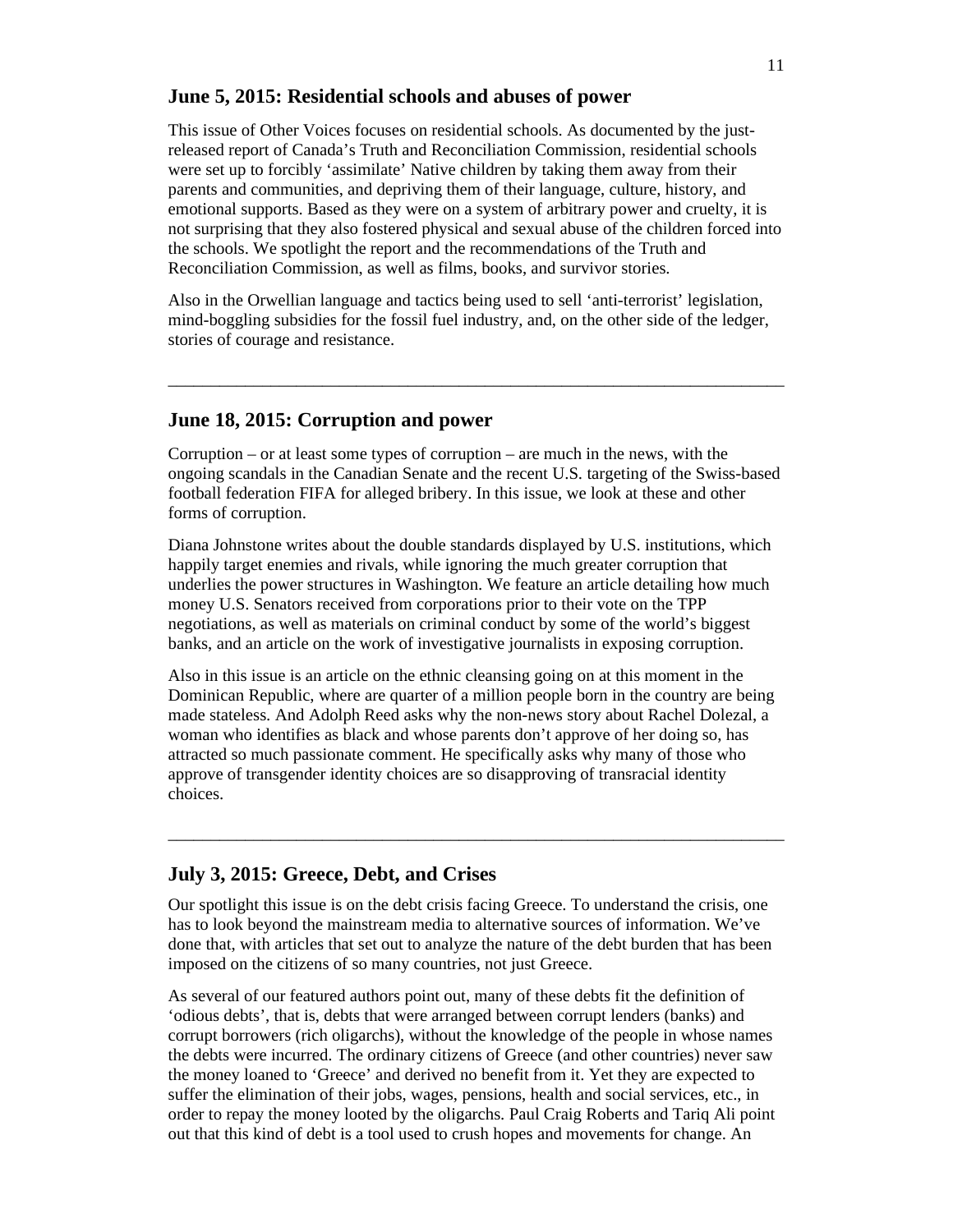article from Solidarity argues that the only solution for Greece is to repudiate the debt and leave the Eurozone.

We also commemorate birthday of the American revolutionary Grace Lee Boggs, who turned 100 on June 27. Her early accomplishments include translating Karl Marx's Economic and Philosophical Manuscripts of 1844 into English for the first time. In the 1950s, she, along with C.L.R. James and Cornelius Castoriadis, co-authored Facing Reality, a key work which laid the groundwork for new radical Marxist movements which rejected the concept of the Leninist vanguard party. Later, she devoted herself to the civil rights and black power movements. Her activism led the FBI to label her one of the most dangerous black radicals in the U.S.A. – an unusual distinction for someone whose parents were both Chinese-Americans. Still later, she devoted herself to community organizing in Detroit, where she still lives, always insisting that while organizing should be locally based, the ultimate goal of organizing has to be revolution.

### **August 21, 2015: Canadian election, Greece, Refugees and Mining**

\_\_\_\_\_\_\_\_\_\_\_\_\_\_\_\_\_\_\_\_\_\_\_\_\_\_\_\_\_\_\_\_\_\_\_\_\_\_\_\_\_\_\_\_\_\_\_\_\_\_\_\_\_\_\_\_\_\_\_\_\_\_\_\_\_\_\_\_\_\_\_\_

With the Canadian federal election under way, Other Voices leads off with an article from The Tyee detailing the abuses of power and democratic principles the Harper government has been guilty of since it took office.

We have two articles on the capitulation of the Syriza government in Greece to the international financial institutions, and what it means to the Greek people, who are now being hit with vicious 'austerity' measures so that the banks can be bailed out. One article looks at alternative strategies for the left, now that Syriza and similar European parties like Podemos have admitted their inability to bring about positive change. A second article looks at the example of Argentina, faced with a similar crisis a little more than a decade ago, and the alternatives, like barter networks, that emerged there.

Our topic of the week is Mining and the Environment. The book, film, and website of the week are all related to this topic, and so is one of our spotlighted articles, which explains the \$300-million lawsuit a Canadian-Australian has brought against El Salvador because that country refuses to allow the company to open a mine that would risk massive damage to water supplies.

Also in an article on why Al Jazeera is no longer using the word 'migrants' to describe the desperate refugees try to enter southern Europe, an ongoing struggle against a planned naval base in South Korea, and oral histories of individuals who participated in India's struggle for independence from British colonial rule.

 $\_$  , and the set of the set of the set of the set of the set of the set of the set of the set of the set of the set of the set of the set of the set of the set of the set of the set of the set of the set of the set of th

### **September 10, 2015: The Labour Day Issue**

We mark Labour Day with two articles examining the relentless pressure put on workers to work ever longer hours, at the cost of their health and family life. Another article reviews the equally relentless assault by Canada's Harper government on labour unions and on the rights of working people. Rounding out the labour focus is an article on workplace organizing; films from the Labor Films Database; our website of the week, The International Institute of Social History, and our Topic of the Week – Labour History.

We've also got articles how the role of global warming in driving refugees from their homes, Zapatista popular education, and John Pilger on the Greek crisis.

\_\_\_\_\_\_\_\_\_\_\_\_\_\_\_\_\_\_\_\_\_\_\_\_\_\_\_\_\_\_\_\_\_\_\_\_\_\_\_\_\_\_\_\_\_\_\_\_\_\_\_\_\_\_\_\_\_\_\_\_\_\_\_\_\_\_\_\_\_\_\_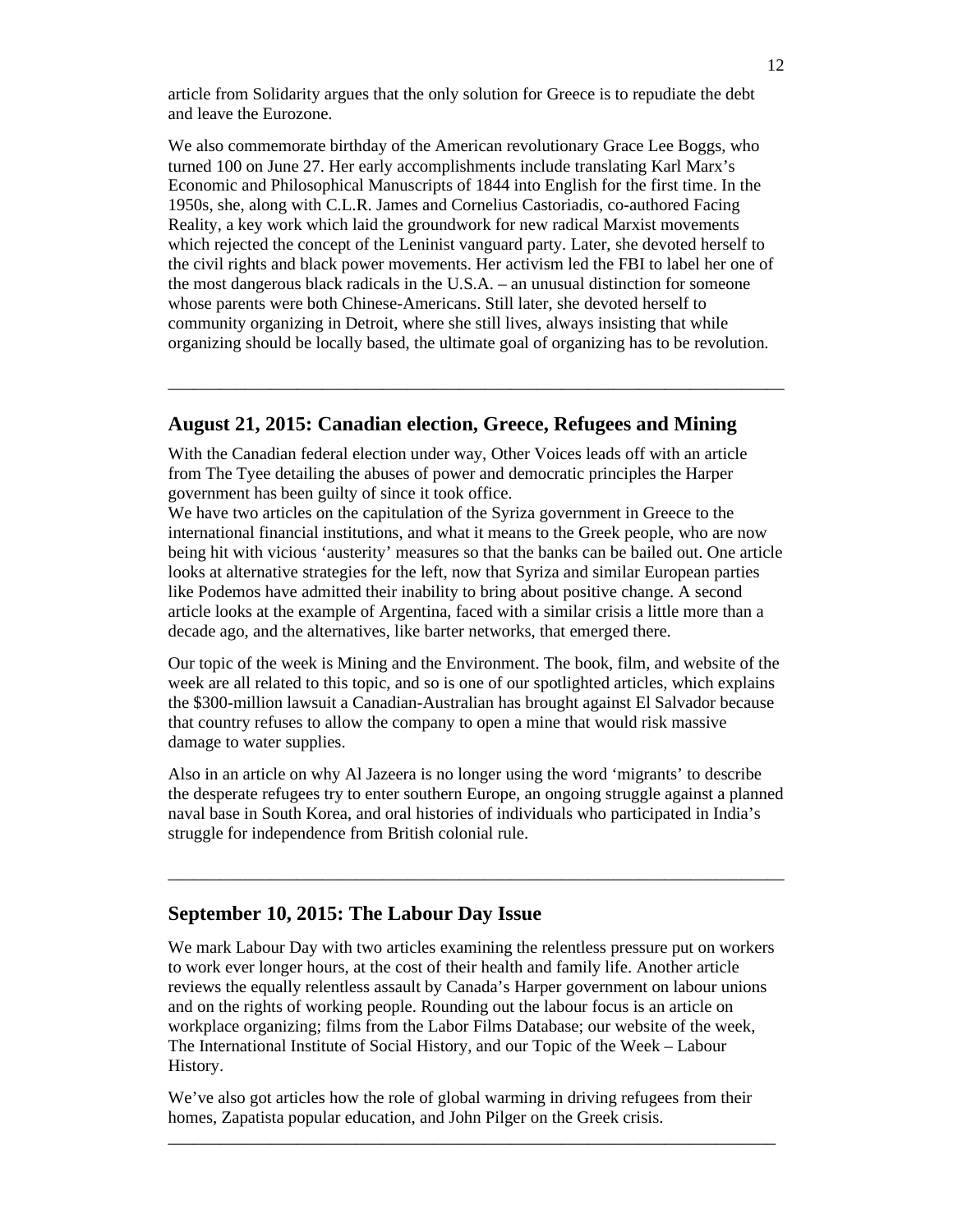# **September 25, 2015: Stop Harper!**

With Canada's October 19 federal election rapidly approaching, we're featuring a number of items related to the election.

We always invite you to share this newsletter, either by forwarding this email to people you know, along with a note, or by giving them the link to the Other Voices page on the Connexions website at www.connexions.org/Media/CxNewsletter.htm. We particularly encourage you to share this issue, because it contains information intended to help in getting out the anti-Harper vote.

There's a link to a single-sheet, two-sided flyer designed to be printed and handed out. It's targeted at undecided voters. We encourage you to print out some copies and hand them out, and to encourage others to do so. We've got an article by Nick Fillmore about the importance of making sure that potential voters are registered to vote, with the proper ID, and that they know what polling station they should go to. This is something that everyone can help with.

Our Topic of the Week is Voter Suppression, an important part of the Conservative strategy in Canada, and an increasing issue in other countries like the U.S. We've got three websites of the week this time round, all of them concerned with getting people out to vote to defeat the Conservatives. There are items related to voter suppression in the People's History and From the Archives sections.

Other issues spotlighted this week are The Age of Imperialistic Wars that we're living in, Conserving Soil, and "Foodies and farmworkers: Allies or enemies?"

 $\_$  , and the set of the set of the set of the set of the set of the set of the set of the set of the set of the set of the set of the set of the set of the set of the set of the set of the set of the set of the set of th

# **October 8, 2015: Elections, Democracy and anti-Democracy**

Our topic of the week is Elections. If you're in Canada, we encourage you to vote, and to encourage others to vote in the October 19 election, to get rid of the dreadful Harper Conservatives. Items from the last couple of issues of Other Voices are still relevant, including the single page anti-Harper handout that you can print and hand out here with several PDF formats to choose from, and links to organizations that are working to get out the anti-Harper vote, such as Votetogether and Council of Canadians.

Our election resources include articles and books which argue that western style parliamentary democracies are anything but democratic, both in how they operate, and because most of the most important decisions are not subject to democratic decisionmaking. The articles in this issue on the newly signed Trans-Pacific Partnership Agreement (TPP) and on the use of finance and debt to take over countries and to attack working people, explore this theme in detail.

On a more positive note, we have a discussion of James Hansen's fossil fuel exit program, which suggests an approach for getting our economies off fossil fuels in the near future. Rounding out this issue are several People's History and From the Archives items, as well as the book of the week, "Democracy Against Capitalism", the film of the week, "The Price We Pay", and a song of the week, "Stealin' All My Dreams."

\_\_\_\_\_\_\_\_\_\_\_\_\_\_\_\_\_\_\_\_\_\_\_\_\_\_\_\_\_\_\_\_\_\_\_\_\_\_\_\_\_\_\_\_\_\_\_\_\_\_\_\_\_\_\_\_\_\_\_\_\_\_\_\_\_\_\_\_\_\_\_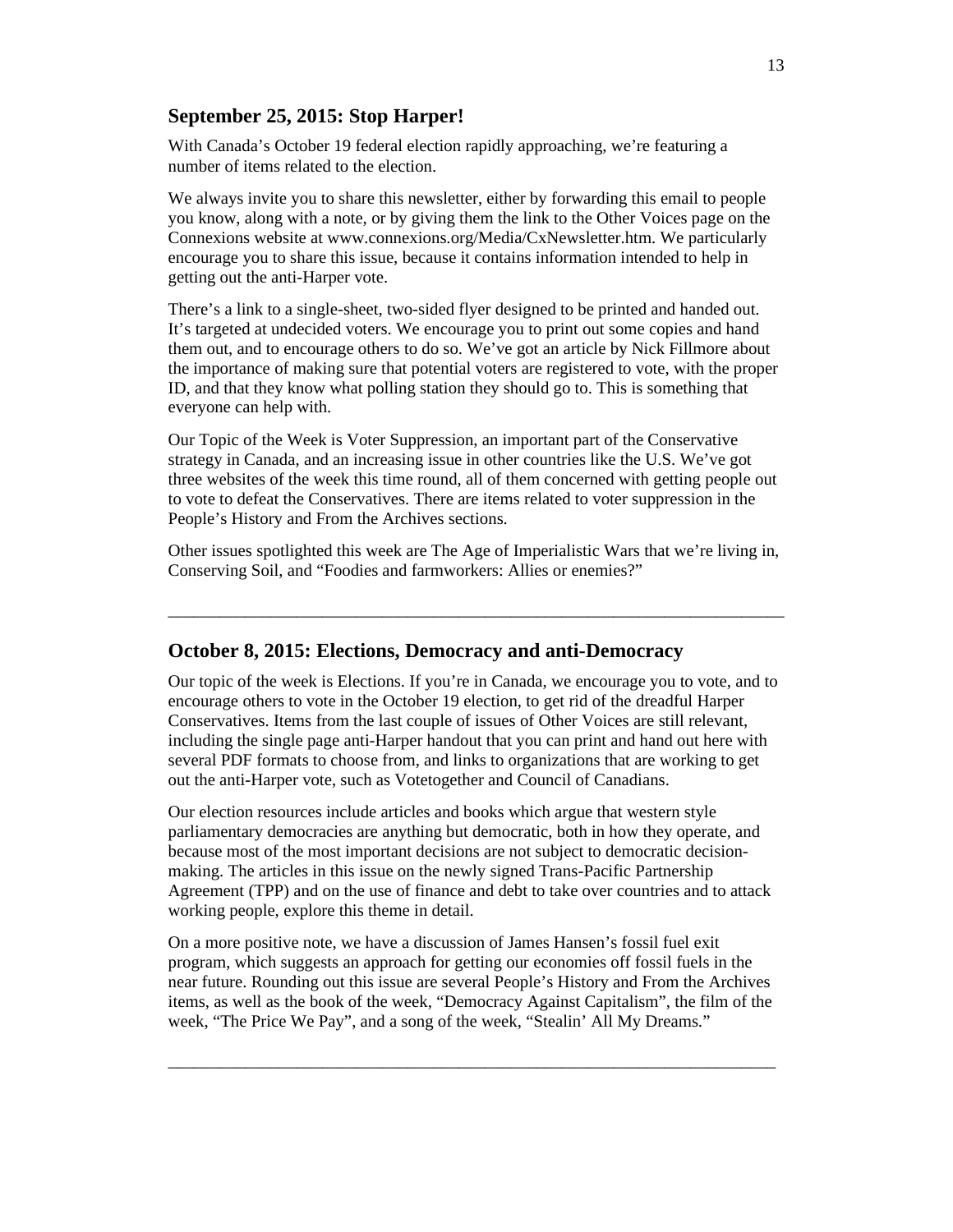# **October 24, 2015: Whistleblowers and the murky world of national security**

As Noam Chomsky has said, governments use the spectre of threats to 'national security' to justify secrecy, attacks on civil liberties, and the relentless build-up of the national security state. In reality, says Chomsky, the main enemy, in the eyes of the state, is its own population. Whistleblowers -- people like Daniel Ellsberg, Julian Assange, Chelsea Manning, and Edward Snowden -- play a vital role in letting the public know what governments are really doing. At great risk to themselves, they tell the truth which governments seek to hide.

In his article The Fog of Intelligence, Tom Engelhardt examines the contradictions of the American intelligence apparatus: a vast bureaucracy with more than a million employees and a budget of \$70 billion a year which is continually unable to foresee developments which are perfectly obvious to journalists and others who have no access to secret information.

Another illustration of the national security mindset comes in the reaction of the British media – shocked! aghast! -- to Labour leader Jeremy Corbyn's statement that as Prime Minister he would not order the launch of nuclear weapons under any circumstances.

Also in this issue of Other Voices, we recall the day – October 27, 1962 – when the world was seconds away from nuclear war. After an American warship attacked a Soviet submarine – an act of war in itself, as well as an act of insanity – two of the three commanders on the submarine were prepared to launch a nuclear weapon, as they were authorized to do if they came under direct attack while unable to communicate with their military high command. The third commander on the submarine, Vasili Arkhipov, refused to agree, and because the unanimous of all three commanders was required, the missile was not launched.

Arkhipov's split-second decision reminds us all that we are all confronted with moral choices, and that those choices can have far-reaching consequences. As always, we invite you to share this newsletter with your friends. You can forward this email, or send them the link to the Other Voices home page on the Connexions website at www.connexions.org/Media/CxNewsletter.htm.

 $\_$  , and the set of the set of the set of the set of the set of the set of the set of the set of the set of the set of the set of the set of the set of the set of the set of the set of the set of the set of the set of th

# **November 7, 2015: Trade agreements and the corporate war on democracy**

Our focus is on the corporate rights treaties that are misleadingly sold as trade agreements. In particular, the spotlight is on the Trans-Pacific Partnership, negotiated in secret, and now scheduled to be rubber-stamped by national governments on a take-it-orleave-it basis. The TPP is best understood as a major milestone in the long-term war waged by the corporate elite against any form of democracy. It gives corporations the power to block any environmental protections or health and safety legislation that could be interpreted as interfering with a corporation's 'right' to make a profit by doing whatever it wants. It will significantly undermine efforts to fight climate change by giving corporations the power to block laws that would prevent fracking, tarsands extraction, coal mining, etc. Food safety protections are similarly attacked: banning GMO crops or imports, or even required GMO labelling, becomes a restraint of trade. Internet advocacy groups are calling the TPP a 'death warrant for the Open Internet" because, in the name of 'copyright protection', it gives corporations the power to force Internet Service Providers to take down websites, even in other countries, that are allegedly infringing copyright.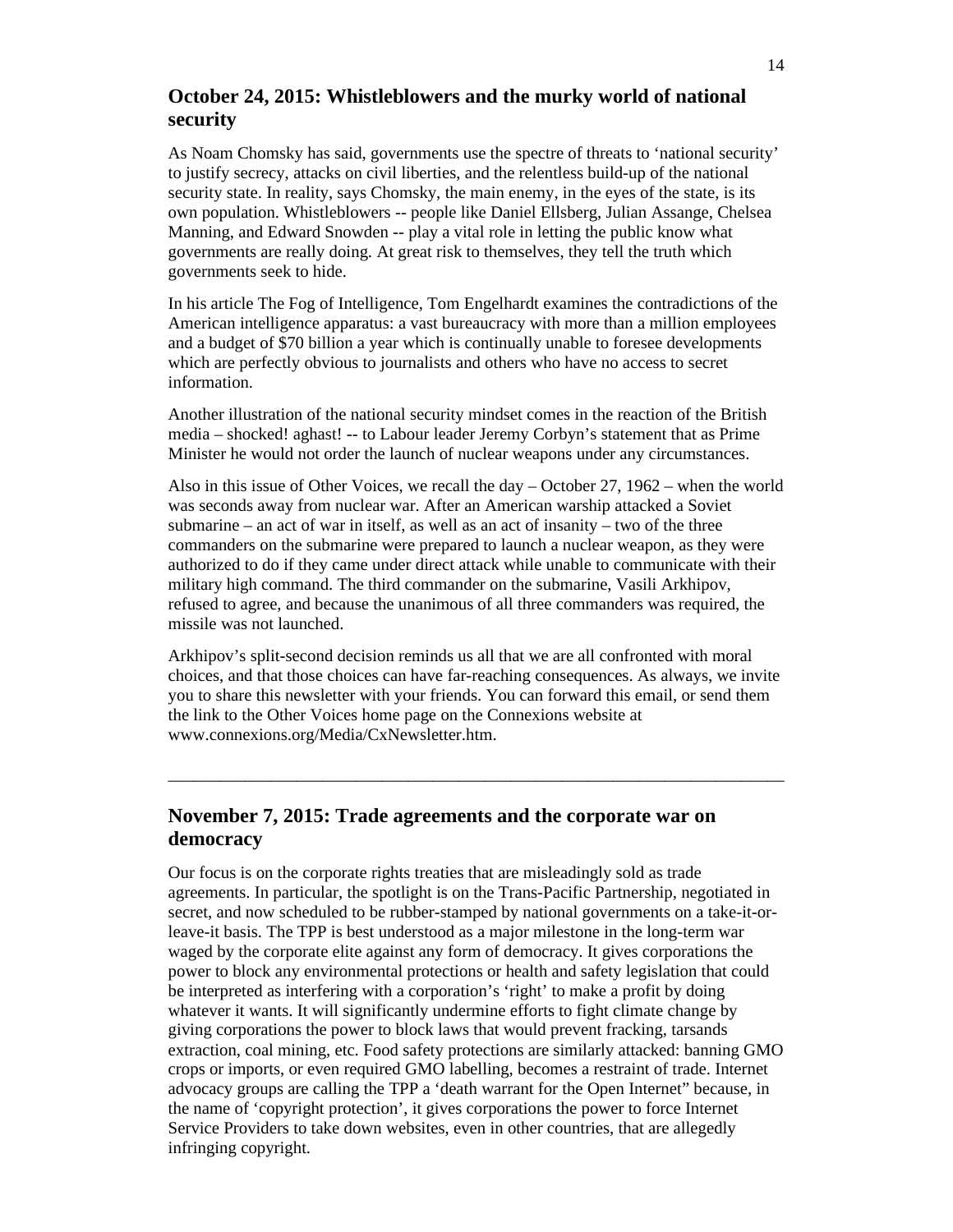As always, people are fighting back and will continue to fight back. That requires organizing: as an article by Al Giordano reminds us, "Nothing is ever won without organizing." Also in this issue, we remember Bhaskar Save, a farmer in India who developed organic farming methods on his own farm which have gained worldwide admiration.

### **November 21, 2015: Climate change and social change**

This issue of Other Voices spotlights climate change, the escalating crisis that the upcoming Paris climate conference is supposed to address. But climate change is not a single problem: it is a product of an economic system whose driving force is the need to grow and accumulate. Nor does it affect everyone equally: those with wealth and power can buy themselves what they need to continue living comfortably for years to come – everything from air conditioning to food to police and soldiers to protect their secure bubbles – while those who are poor and powerless find their lives increasingly impossible. A serious effort to address climate change therefore means social change and economic change.

\_\_\_\_\_\_\_\_\_\_\_\_\_\_\_\_\_\_\_\_\_\_\_\_\_\_\_\_\_\_\_\_\_\_\_\_\_\_\_\_\_\_\_\_\_\_\_\_\_\_\_\_\_\_\_\_\_\_\_\_\_\_\_\_\_\_\_\_\_\_\_

A number of resources featured in this issue address the deeper issues of climate change and social change.

We also have two articles responding to recent terrorists attacks and raising questions about causes and responses. In the Organizing section, we have reflections effective grassroots organizing by Renny Cushing, an organizer in the anti-nuclear movement in the U.S. in the 1970s and 1980s.

### **December 5, 2015: Ecosocialism, environment, and urban gardening**

\_\_\_\_\_\_\_\_\_\_\_\_\_\_\_\_\_\_\_\_\_\_\_\_\_\_\_\_\_\_\_\_\_\_\_\_\_\_\_\_\_\_\_\_\_\_\_\_\_\_\_\_\_\_\_\_\_\_\_\_\_\_\_\_\_\_\_\_\_\_\_

This issue of Other Voices covers a wide range of issues, from the climate crisis and the ecosocialist response, to terrorism and the struggle against religious fundamentalism, as well as items on urban gardening, the destruction of olive trees, and how the police are able to use Google's timeline feature to track you every move, now and years into the past. Another article challenges the role of big NGOs in legitimizing the status quo and blocking working-class and grassroots self-organizing

### **December 19, 2015: Utopias**

"A map of the world that does not include Utopia," said Oscar Wilde, "is not worth even glancing at, for it leaves out the one country at which Humanity is always landing. And when Humanity lands there, it looks out, and, seeing a better country, sets sail."

 $\_$  , and the set of the set of the set of the set of the set of the set of the set of the set of the set of the set of the set of the set of the set of the set of the set of the set of the set of the set of the set of th

Utopian visions, be they practical or not, free our imaginations, if only for a little while, from the daily grind of struggle and worry, and allow us to dream about the kind of world we would hope to live in. Such dreams can inspire us and guide us, even if they are not always quite practical.

Friedrich Engels appreciated this quality in the writings of Charles Fourier (1772-1837), the French utopian socialist who imagined a future in which men and women would be free and fully equal, and in which, so he speculated, there would be six moons orbiting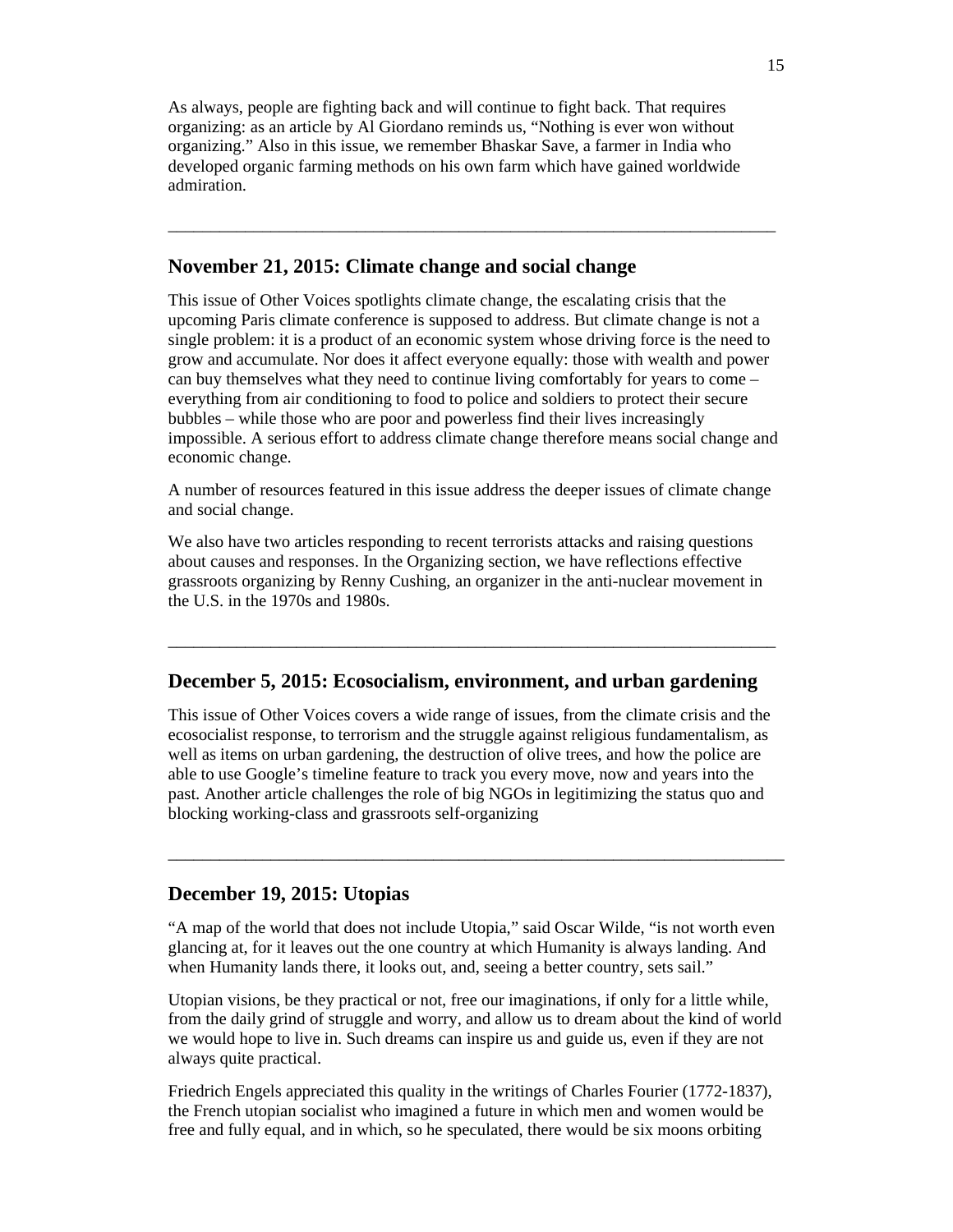the earth and the salt water of the oceans would be replaced with lemonade. Engels, practical-minded revolutionary though he was – and one who preferred beer to lemonade – wrote that he would much rather read Fourier's "cheerful fantasies" than the gloomy writings of social critics "where there is no lemonade at all."

This issue of Other Voices peers into the world of utopian visions, practical or otherwise: our topic of the week is Utopias. You'll also find a potpourri of other articles, books, resources and songs to stimulate your thinking and your imagination.

\_\_\_\_\_\_\_\_\_\_\_\_\_\_\_\_\_\_\_\_\_\_\_\_\_\_\_\_\_\_\_\_\_\_\_\_\_\_\_\_\_\_\_\_\_\_\_\_\_\_\_\_\_\_\_\_\_\_\_\_\_\_\_\_\_\_\_\_\_\_\_

### **January 16, 2016: Working Class Organizing**

Working to change things for the better, fighting to prevent things from getting worse, remembering the past to illuminate possibilities for the future: as always, that is the focus of Other Voices. In this issue, we pay special attention to working class organizing. There can be no meaningful change without the active participation of the majority of the population: working people. Yet much activism ignores this obvious reality, while the organized labour union movement has put much of its reliance on 'professionals' who see organizing as a top-down technique rather than a grassroots movement. Several articles in this issue look at aspects of these issues.

We also delve into the relationship between feminism and socialism, and look at the socalled 'sharing economy,' which produces increasingly exploited and precarious work, and immense profits for super-rich corporate owners.

### **January 30, 2016: Conflict of Interest, Militarism and Climate Change**

 $\_$  , and the set of the set of the set of the set of the set of the set of the set of the set of the set of the set of the set of the set of the set of the set of the set of the set of the set of the set of the set of th

This issue of Other Voices shines a light on the murky world of conflict of interest, the hidden reality that often underlies appearances of neutrality, objectivity, and due process.

Can journalism thrive if the media are owned by profit-driven corporations like Postmedia? Nick Fillmore says the accelerating decline of the low-quality, right-wing Postmedia newspapers is nothing to shed tears over, but the lack of credible media in Canada is a problem that we should be worrying about.

Another article illuminates a topic that is taboo in coverage of climate change: the enormous carbon emissions of the military – especially the U.S. military, the biggest institutional consumer of petroleum products in the world. We also look at the lawsuit launched by TransCanada against the U.S. government, claiming massive 'damages' because it has been denied an opportunity to profit from environmental destruction. If any further proof is needed that the negotiated-but-not-ratified TPP trade deal is a horrible idea, TransCanada has provided it.

 $\_$  , and the set of the set of the set of the set of the set of the set of the set of the set of the set of the set of the set of the set of the set of the set of the set of the set of the set of the set of the set of th

#### **February 20, 2016: Connexions Enters Its Fifth Decade**

This issue of Connexions Other Voices falls on the 40th anniversary of the publication of the very first Connexions newsletter, which was published in February 1976. That first issue carried the title "Canadian Information Sharing Service", which was also the name of the collective which compiled it, from submissions from across Canada. Within a couple of years, the name of the publication became "Connexions" and then, a little later, "The Connexions Digest". Connexions went online in the early 1990s, first via a computer bulletin board system (BBS) and then with the Connexions.org website.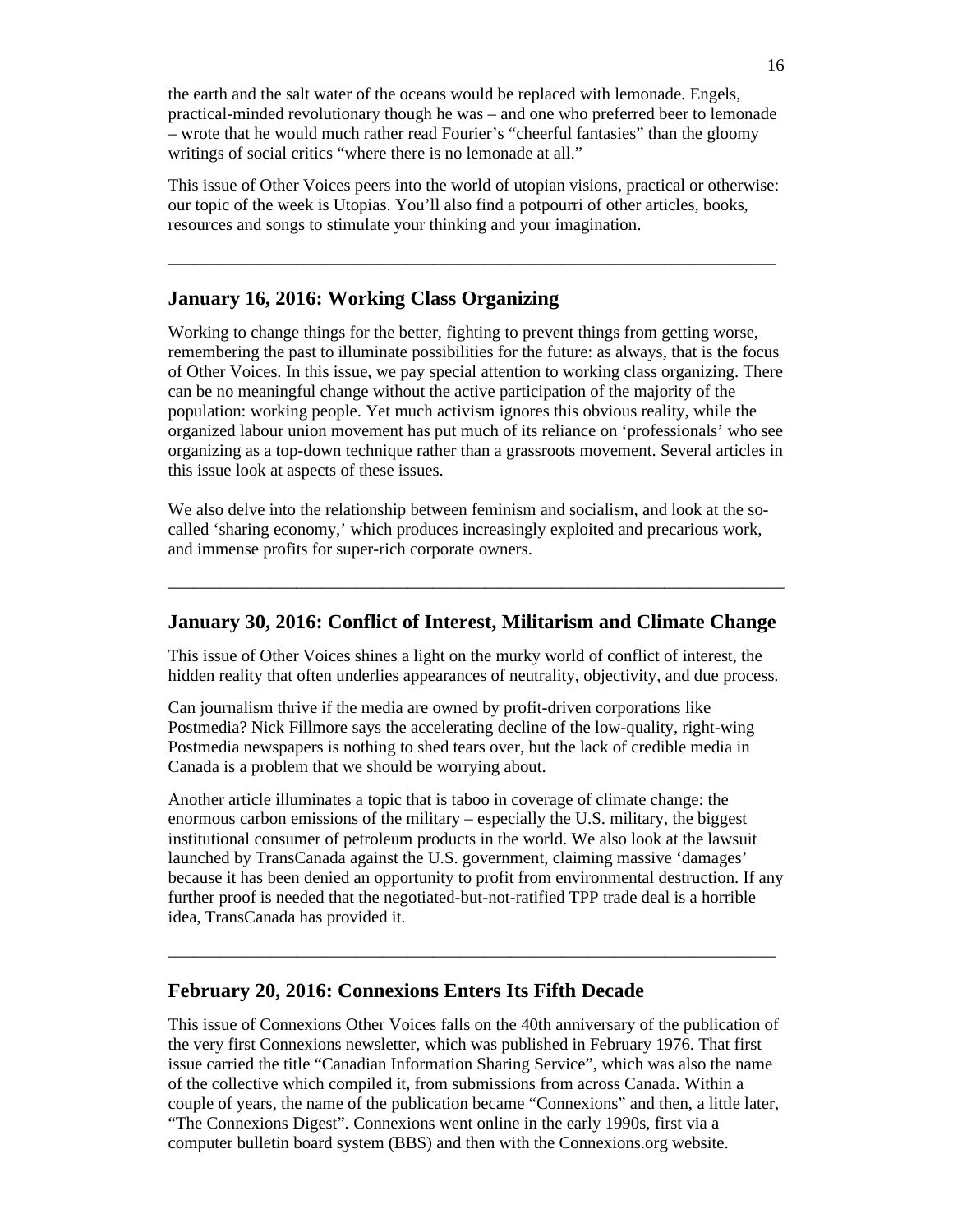As the Connexions project enters its fifth decade, we continue to carry on the original "information sharing" mission of connecting people working for justice with each other and with resources and information. Connexions also maintains the Connexions Archive, a physical archive of more than 100,000 documents spanning more than 50 years of grassroots activism.

We operate on a shoestring budget, and very much welcome financial support and contributions, large or small, as well as bequests. We are also looking for a permanent home, perhaps in partnership with another organization, for the archive and the people who work on it.

In addition to our own history, in this issue we spotlight black history as our topic of the week. We look at the Haitian revolution, when slaves confronted the French empire and won; black resistance against the Ku Klux Klan in the American South, and the meaning and limits of anti-racism. We also look at the Kurdish liberation movement in Rojava, the dangers posed by geoengineering, and we mark the publication of the Communist Manifesto on February 21, 1848.

\_\_\_\_\_\_\_\_\_\_\_\_\_\_\_\_\_\_\_\_\_\_\_\_\_\_\_\_\_\_\_\_\_\_\_\_\_\_\_\_\_\_\_\_\_\_\_\_\_\_\_\_\_\_\_\_\_\_\_\_\_\_\_\_\_\_\_\_\_\_\_

### **March 5, 2016: International Women's Day**

In this issue of Other Voices, we mark International Women's Day. An article written by Alexandra Kollontai in 1920 talks about the early history of this event, which grew out of a proposal put forward by Clara Zetkin at the 1910 International Conference of Working Women. A key focus at that time was winning the vote for women, with the slogan "The vote for women will unite our strength in the struggle for socialism". The link between women's rights and socialism became even clearer a few years later, in 1917, when a Women's Day march in St. Petersburg turned into a revolutionary uprising which led to the overthrow of the Czar and the Russian Revolution. As Kollontai says, "It was the working women of Petersburg who began this revolution; it was they who first decided to raise the banner of opposition to the Tsar."

The struggle continues. Kavita Krishnan writes about the campaigns for women's rights in India in "Women's Liberation, Everyone's Liberation." "Women in Arms" compares women's struggles in Chiapas, Mexico, and in Kurdistan. Johanna Brenner takes a global view in "Socialist Feminism in the 21st Century."

\_\_\_\_\_\_\_\_\_\_\_\_\_\_\_\_\_\_\_\_\_\_\_\_\_\_\_\_\_\_\_\_\_\_\_\_\_\_\_\_\_\_\_\_\_\_\_\_\_\_\_\_\_\_\_\_\_\_\_\_\_\_\_\_\_\_\_\_\_\_\_

### **March 26, 2016: The Forests and the Trees**

For countless centuries, forests, and the trees in them, have been seen as sources of life, livelihood, and spiritual meaning. For capitalism, however, forests are sites of extraction and profit-making, or obstacles in the way of 'development.' In this issue, we look at some of the threats to forests worldwide, and the ways in which people are resisting and defending the forests.

In the Amazon, tribal people are combining traditional skills with direct action and modern technology to fight against illegal logging. In India, villagers are organizing to protect their forests against being flooding by dams. In Palestine, farm families are staying on their land, and planting new trees to replace the ones destroyed by Israeli soldiers and settlers. In Mozambique, farmers and communities are organizing against land takeovers by foreign corporations.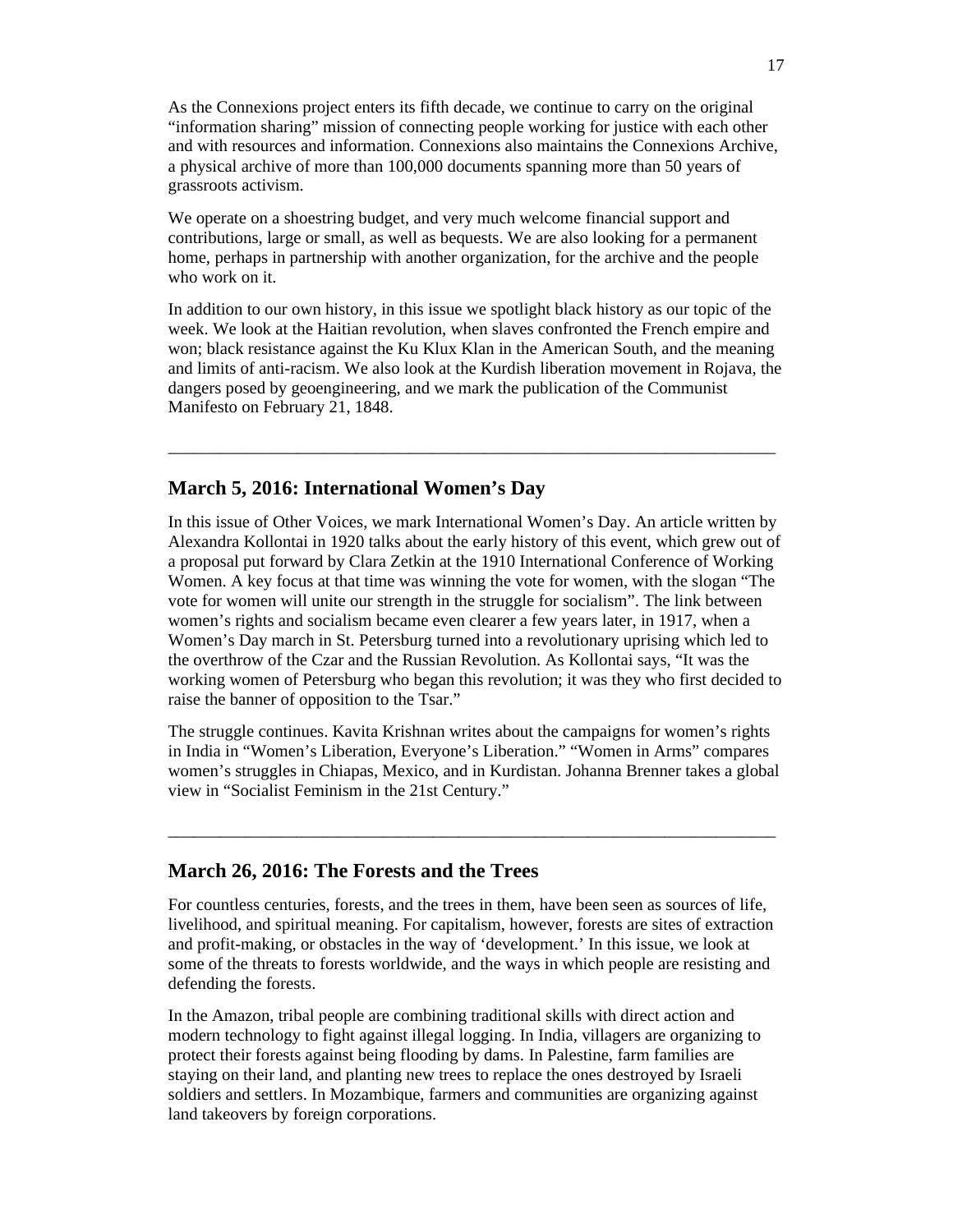In the Organizing section, we look at the organizing work of Bonnie Phillips, a long-time forest defender.

And in From the Archives, we go all the way back to the year 1217, when an English king yielded to popular pressure and issued the Charter of the Forest, affirming the rights of the common people to use the forests for their livelihoods.

\_\_\_\_\_\_\_\_\_\_\_\_\_\_\_\_\_\_\_\_\_\_\_\_\_\_\_\_\_\_\_\_\_\_\_\_\_\_\_\_\_\_\_\_\_\_\_\_\_\_\_\_\_\_\_\_\_\_\_\_\_\_\_\_\_\_\_\_\_\_\_\_

### **April 9, 2016: Corporate Crime**

Corporations first emerged as a form of legal partnership which allowed a number of investors to pool their capital to establish joint ventures. At the same time, incorporating limited companies allowed investors to limit their risk and their liability. Shareholders could shield themselves and their assets from liability if the venture failed or incurred debts, or if the corporation broke the law.

In the last century, corporations have been able to acquire tremendous power, including the power to make governments write laws and sign treaties to serve the interests of companies and their owners.

At the same time, corporations have increasingly become legally unaccountable for their behaviour. Yet all too often corporations break the law and engage in criminals acts which would be severely punished if they were committed by ordinary individuals. These illegal acts range from deliberate health and safety violations that cost lives, to land seizures, to environmental negligence that contaminates lands and waters. Most of these illegal acts are never prosecuted, and those that are, are usually dealt with by a fine that corporations can treat as a cost of doing business.

There are movements demanding that corporations be held accountable for their crimes in a serious way, and, specifically, that corporate executives should face jail time when the corporation they are in charge of engage in behaviour that causes death, injury, and illness.

Our topic of the week for this issue of Other Voices is Corporate Crime, and a number articles, as well as a book, a film, and a website, explore aspects of the problem.

In the Organizing section, we feature an article about the use of petitions in grassroots organizing. In People's History, we look at the use of new digital technologies in work to preserve indigenous languages.

 $\_$  , and the set of the set of the set of the set of the set of the set of the set of the set of the set of the set of the set of the set of the set of the set of the set of the set of the set of the set of the set of th

### **April 23, 2016: Science and its enemies**

Our society and its institutions, public and private, regularly tell us that science, and education in the sciences, are crucial to our future. These public declarations are strangely reminiscent of the equally sincere lip service they pay to the ideals of democracy. And, in the same way that governments and private corporations devote considerable efforts to undermining the reality of democracy, so too they are frequently found trying to block and subvert science when the evidence it produces runs counter to their interests. Real live scientists doing real live science, it seems, are not nearly as loveable as Science in the abstract.

The trouble with science, when carried out conscientiously in accordance with the principles of rational inquiry, is that it may produce evidence and conclusions that run counter to the interests of the powerful and the rich. The science of global warming is a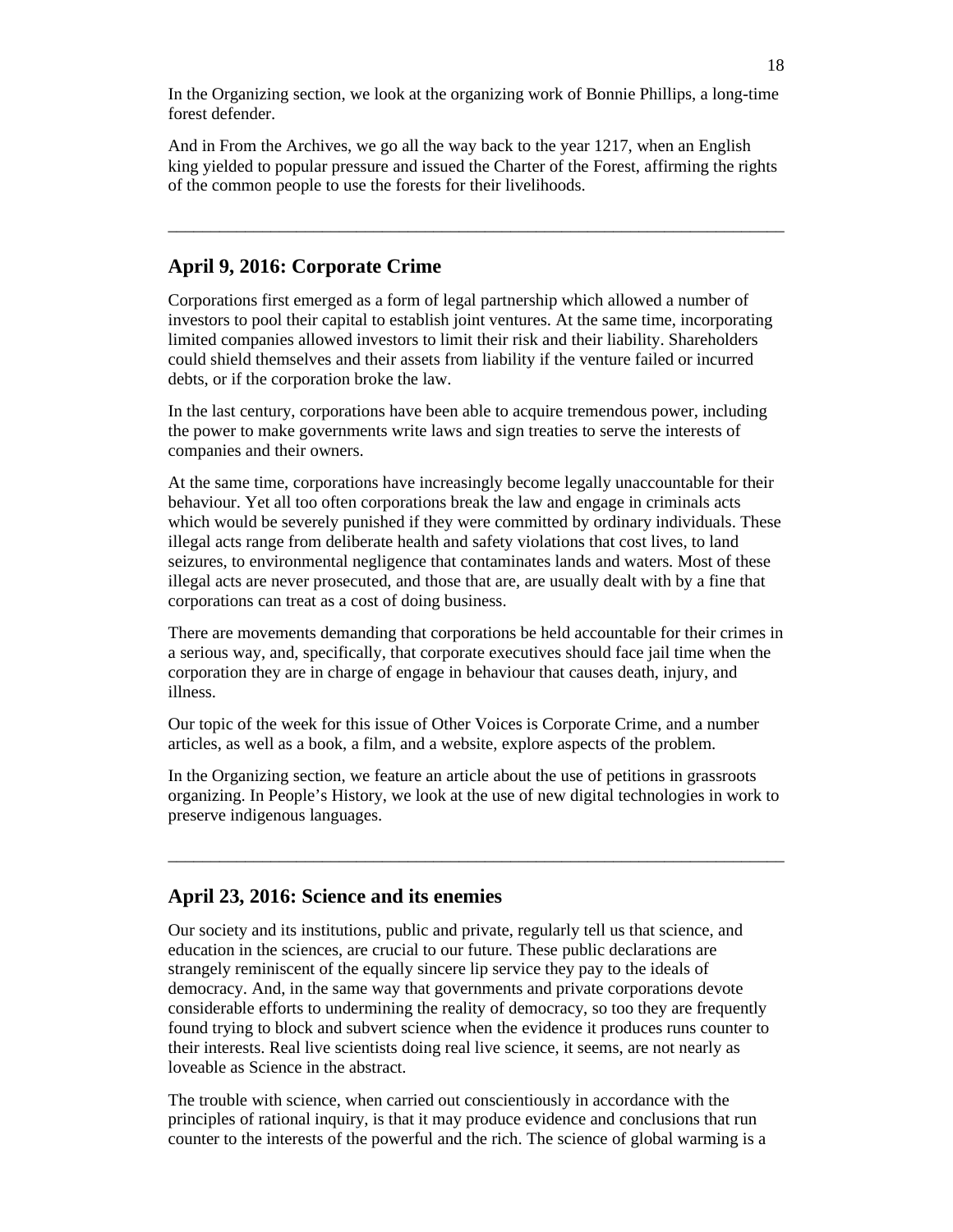huge threat to the immensely profitable fossil fuel industry. Exxon knew, decades ago, that carbon emissions are linked to climate change – and acted to suppress and lie about the science, using the same techniques that had been used for many years by the tobacco industry to deny that smoking is linked to lung cancer.

In the same way, scientists who have shown that fracking produces earthquakes and poisons water are now under constant attack by the industry. Universities, ever more dependent on corporate funding, are told that they won't receive money if they employ scientists who engage in such unwelcome research. So too, evidence of the dangers of genetically modified organisms (GMOs) threatens immensely profitable agribusiness corporations, and scientists who produce that evidence are attacked and threatened with losing their jobs.

Corporate money is also used to subvert science in other ways. There are always scientists and researchers who are prepared to produce conclusions that are welcome to their funders. As Upton Sinclair once said, "It is difficult to get a man to understand something when his salary depends on his not understanding it." Unfortunately, there are more than a few trained scientists who now earn their salaries by failing to investigate what they should investigate, and failing to see what they should see.

Where scientists persist in producing unwelcome evidence, another tactic in common use is suppression. Scientists whose research is funded by a corporations are frequently made to sign non-disclosure agreements as a condition of receiving funding. They are forbidden to release their findings unless the company, for example a pharmaceutical company testing a new drug, agrees to release them. In this way unwelcome results never see the light of day. Scientists employed by a government are commonly gagged in similar ways. This was notoriously the case in Canada under the late and unlamented Harper regime, which, in addition to gagging scientists, actually went so far as to destroy entire libraries of scientific records.

At the same time that corporations and the state seek to control or suppress science, social currents have emerged that attack science from other directions. Creationists loudly reject the science of evolution, anti-vaccine activists spread fear, and, in some parts of academia, schools of thought have emerged that see the whole idea of science as an example of western imperialism.

\_\_\_\_\_\_\_\_\_\_\_\_\_\_\_\_\_\_\_\_\_\_\_\_\_\_\_\_\_\_\_\_\_\_\_\_\_\_\_\_\_\_\_\_\_\_\_\_\_\_\_\_\_\_\_\_\_\_\_\_\_\_\_\_\_\_\_\_\_\_\_

# **May 7, 2016: Destabilization and Regime Change**

People looking at the United States from the outside tend to assume that life is easy when you're an imperialist superpower in command of the world's largest military forces, backed by the world's most powerful economy. With so much power concentrated in your hands, what could possibly go wrong?

More than you might think, in fact. One problem arises from the widespread persistence of the institutions of parliamentary democracy. Modern parliamentary democracies, it's true, have a number of points in their favour. For one thing, they are better at managing public services and the economy than dictatorships, military or otherwise, which tend to be both corrupt and incompetent. And they provide a (somewhat) plausible facade of democratic accountability which helps to disguise the unpalatable fact that almost all important decisions are made behind the closed doors of corporate and institutional boardrooms.

But the trouble with democratic forms like voting and elections is that every so often, real democracy breaks out and propels parties and people to office who don't play by the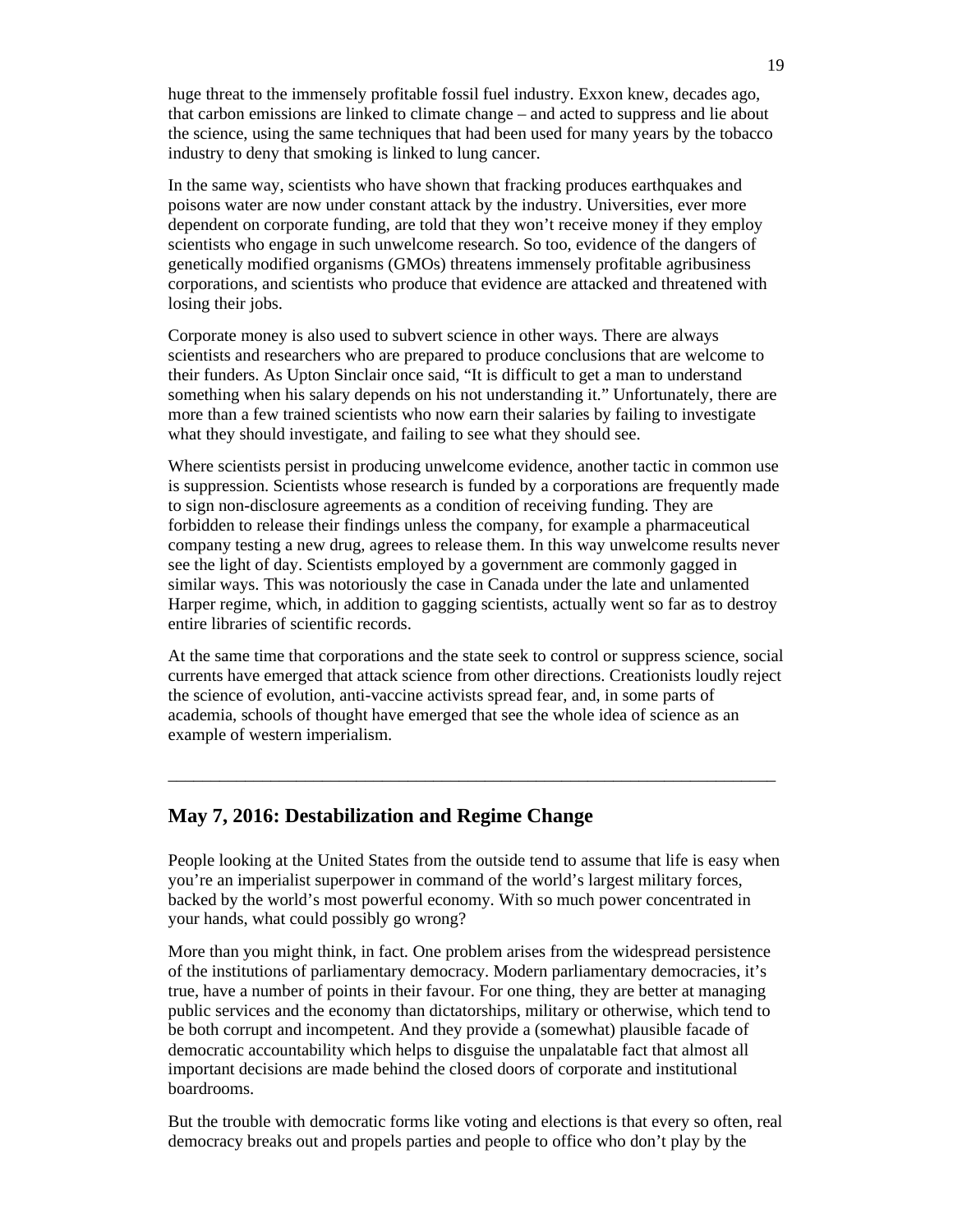rules of the game. The most outrageous offence, from the perspective of imperial power, is pursuing policies that help ordinary people at the expense of transnational corporations and local elites.

When a government goes so far as to govern in the interests of its own population, it clearly has to be stopped. The mainstream media – those owned by the local elite as well as those in the imperial centres – start to churn out propaganda, day after day, about the 'extremism' of the government, now referred to as a 'regime.' Western NGOs, funded by the U.S. government and activist billionaires, become a funnel for money that is poured into the country to pay for a massive destabilization campaign. Meanwhile the U.S. embassy intensifies its ongoing contacts with opposition leaders and military officers, many of whom have been trained and indoctrinated in the United States.

The goal of a destabilization campaign is to overthrow an elected government without having to resort to direct outside military intervention, which looks bad and often fails to produce a stable pro-western regime (e.g. Iraq, Libya). In recent years, the preferred means have been massive funding of conservative middle-class political parties, groups, and media (e.g. Ukraine, Venezuela), and 'constitutional coups.' A constitutional coup is a means of nullifying an undesirable election result by making use of the levers of judicial and executive power to get rid of a leader or government who has too much popular support to defeat via the ballot box. The constitutional coups which overthrew the governments of Honduras in 2009 and Paraguay in 2012 are examples, as are the current attempts to impeach the elected presidents of Brazil and Venezuela. One might also include the American Supreme Court decision after the 2000 election, which handed the election to George W. Bush, and Stephen Harper's proroguing of the Canadian Parliament in 2008, aided and abetted by the unelected and unaccountable Governor-General, as instances where 'constitutional' means have been used to set aside election results.

Destabilization and regime change are the focus of this issue of Other Voices. We feature a number of articles and books, as well as Bill Blum's handy list of the instances since 1945 when the U.S. has overthrown, or attempted to overthrow, a foreign government. We also feature "The Anti-Coup", by Gene Sharp and Bruce Jenkins, which outlines strategies and tactics which popular movements can use to prevent and block coups d'état and executive usurpations of power.

\_\_\_\_\_\_\_\_\_\_\_\_\_\_\_\_\_\_\_\_\_\_\_\_\_\_\_\_\_\_\_\_\_\_\_\_\_\_\_\_\_\_\_\_\_\_\_\_\_\_\_\_\_\_\_\_\_\_\_\_\_\_\_\_\_\_\_\_\_\_\_

### **May 21, 2016: Tax Evasion**

The essence of the capitalist economic system is the drive to accumulate as much as possible, by any means possible. It is almost inevitable, therefore, that those – individuals or corporations -- whose existence revolves around accumulating capital will seek to avoid paying taxes.

The best way to avoid paying taxes, when you're rich and powerful, is to shape and write the tax laws. And indeed tax laws are almost invariably written to favour those whose wealth derives from profits and investment, at the expense of those who work for a living. For example, capital gains – income from investments – are either taxed at a much lower rate than wages, or not taxed at all.

Even so, this isn't enough for the superrich. Employing a network of accountants, tax lawyers, corporate shells, tax havens, secret bank accounts, and other methods, the 1% have become extremely adept at evading even the low rates of taxation they are subjected to.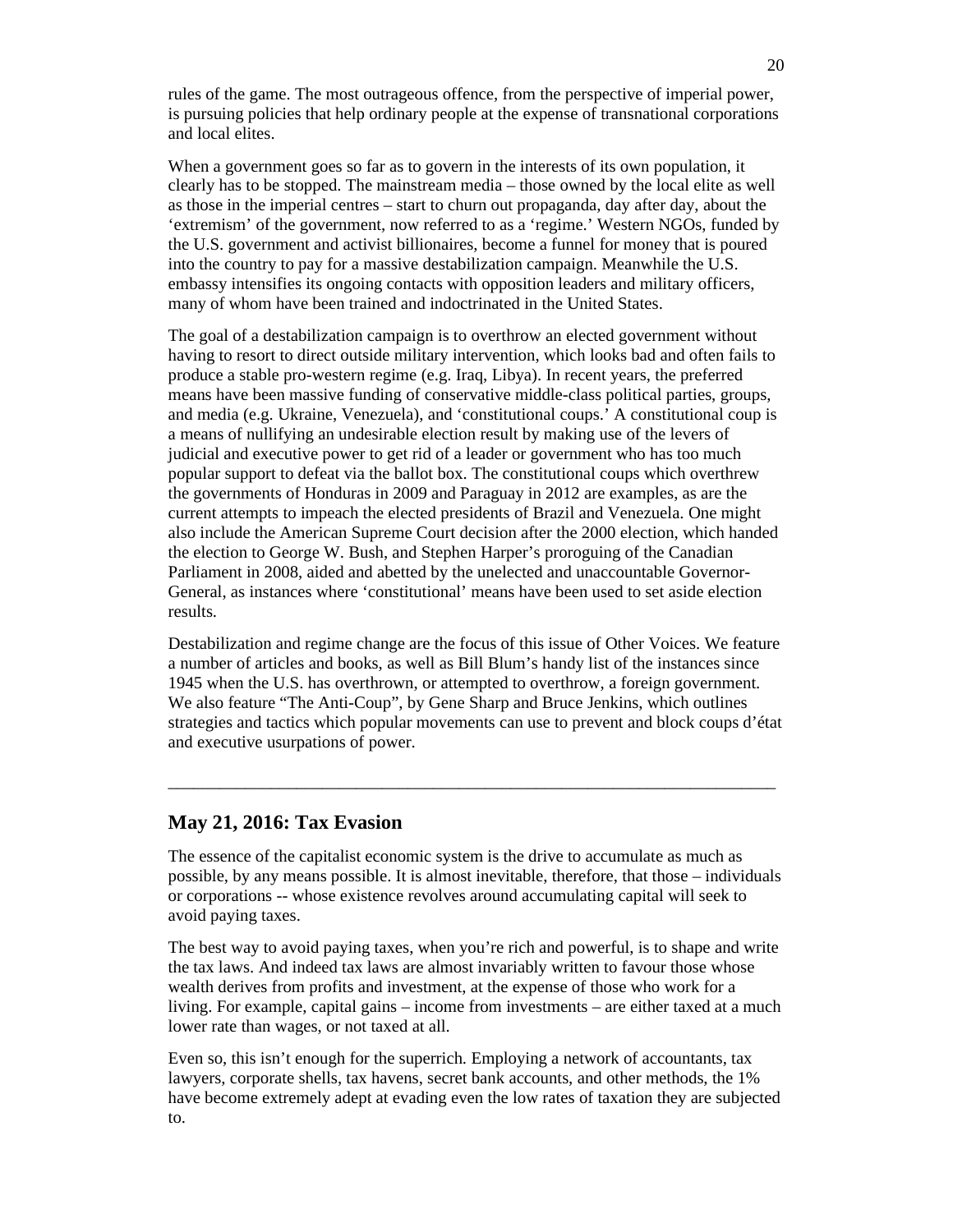Tax evasion has recently hit the news with the leak of the Panama Papers, a huge collection of documents detailing the activities of just one law firm specializing in setting up offshore shell companies which serve to hide assets from the tax authorities. The Panama Papers reveal the existence of more than 200,000 such offshore entities linked to wealthy individuals from more than 200 countries. This nonetheless represents only the tip of the iceberg: there are other companies involved in this dirty business, and more than 20 jurisdictions which cater to it, including the American states of Delaware and Wyoming, as well as the Bahamas, Belize, Singapore, and the United Kingdom. It is estimated that about \$330 billion is lost to tax evasion and tax avoidance every single year, and that perhaps 7% of the world's total financial wealth is hidden in secretive tax havens.

In this issue, we focus on tax evasion, with a selection of articles, books, and films.

We also look at the myth of precision that is used to justify reckless experiments in gene manipulation, and we feature Vivek Chibber's article "Why the Working Class?" which analyzes the unique power of the working class in challenging the power of capitalism.

\_\_\_\_\_\_\_\_\_\_\_\_\_\_\_\_\_\_\_\_\_\_\_\_\_\_\_\_\_\_\_\_\_\_\_\_\_\_\_\_\_\_\_\_\_\_\_\_\_\_\_\_\_\_\_\_\_\_\_\_\_\_\_\_\_\_\_\_\_\_\_

# **June 18, 2016: Homophobia, Liberation Theology and Cultural Appropriation**

This issue of Other Voices features a wide range of issues. The topic of the week is homophobia, the hate that led to 49 deaths in Orlando last week, but which is present in greater or lesser form in every part of the world.

We are always concerned, not only with what is wrong with the world, but what to do about it.

This issue carries an excerpt from Umair Mohammed's book 'Confronting Injustice: Social Activism in the Age of Individualism' in which he warns against the pitfalls of individualist and consumer-oriented approaches and argues in favour of collective action to build an effective movement.

Derrick Jensen considers some of the arguments in favour of pacifism and finds them wanting. He agrees that creative approaches to social change can oftentimes make violence unnecessary, but that sometimes violence is a necessary response to violence.

Another article looks at the decline of liberation theology, targeted as a threat by both the Vatican and secular power structures.

Kenan Malik considers the issue of "cultural appropriation" and asks why so many on the so-called left are more interested in criticizing Justin Bieber's hairstyle than in fighting capitalism.

From the Archives we present 'Suffragetto," a 100-year-old board game from Britain, which allowed players to imitate real-life battles between suffragettes campaigning for votes for women, and the police.

The book of the week is "Canada Since 1960s: A People's History" which presents a left perspective on 50 years of politics, economics, and culture, seen through the eyes of contributors to Canadian Dimension magazine.

\_\_\_\_\_\_\_\_\_\_\_\_\_\_\_\_\_\_\_\_\_\_\_\_\_\_\_\_\_\_\_\_\_\_\_\_\_\_\_\_\_\_\_\_\_\_\_\_\_\_\_\_\_\_\_\_\_\_\_\_\_\_\_\_\_\_\_\_\_\_\_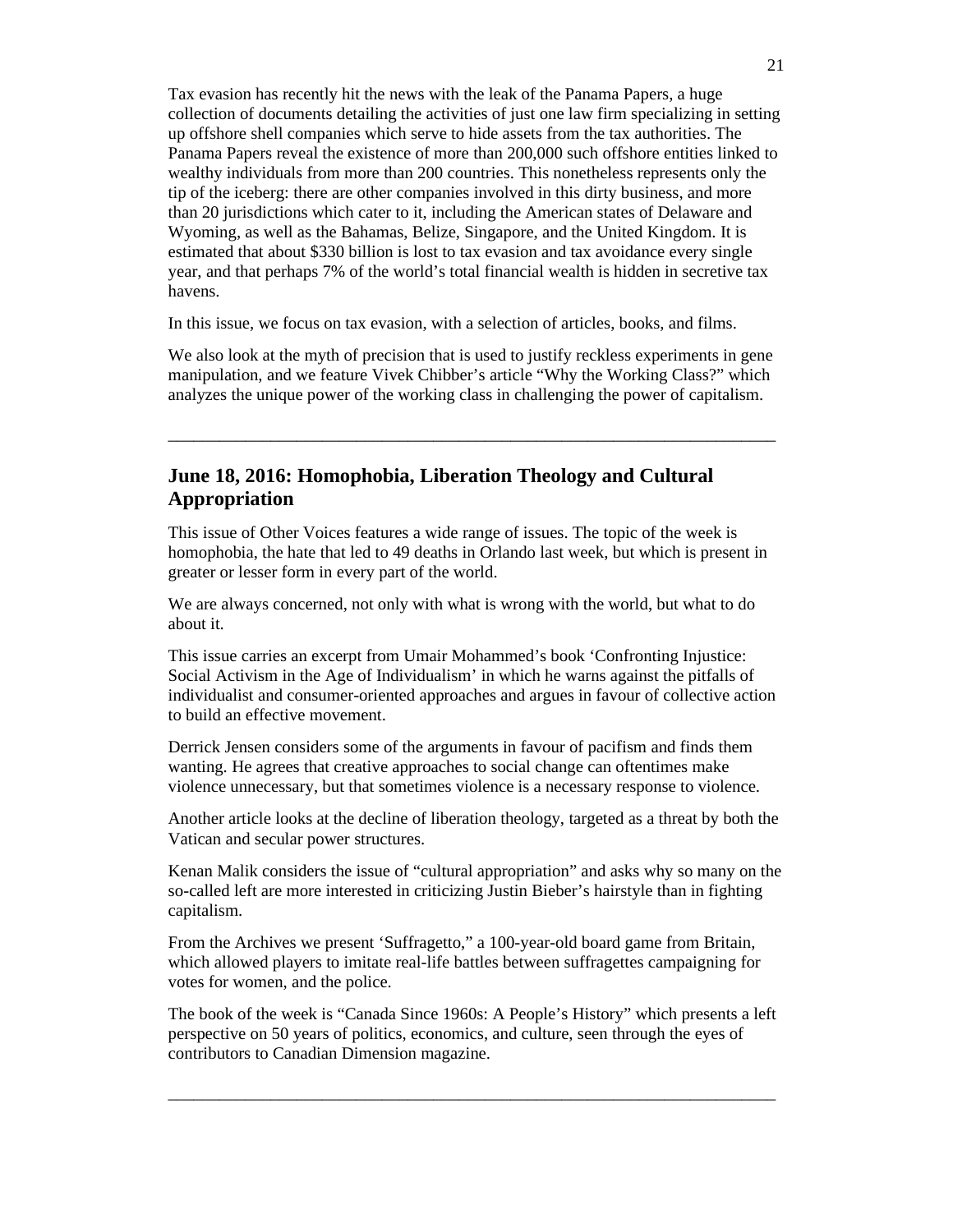# **July 2, 2016: Brexit, Jeremy Corbyn, and Contempt for Democracy**

Brexit, the British vote to leave the European Union, has thrown the political elites into turmoil and confusion. The referendum was supposed to be a safe political manoeuvre, a way to produce an appearance of democratic legitimacy for the profoundly undemocratic structures of the EU. The gambit turned out to be a spectacular miscalculation, as millions of people turned out to express their opposition to a state of affairs that is leaving the majority worse off while enriching a small minority.

What the result will be is not clear. For one thing, it is far from certain that Britain will actually end up leaving the European Union. Ruling elites in Europe and elsewhere have a long history of ignoring referendum results which displease them. Last summer's referendum in Greece, in which the Greek people voted overwhelmingly to reject the terms dictated by the European Union and the International Monetary Fund, is a case in point. Within a few days, the EU, representing the interests of the banks whose Greek loans were at risk, compelled the Greek government to submit to terms that were even worse than those rejected in the referendum. Greece's Syriza government capitulated utterly, and became the enforcer of the agenda of austerity and looting which it had been elected to oppose. Those who feel tempted to believe the claim that the European Union represents a form of international co-operation from which all benefit might want to consider the case of Greece, and of other countries who have been forced to shred their social infrastructure and sell off their assets to enrich investors and bankers.

A constant theme in elite reaction to the Brexit referendum, expressed especially through the mainstream media, has been a visceral contempt for democracy. Ordinary working people are portrayed as stupid and reactionary, incapable of understanding how wonderful the European Union project is. Again and again, one hears the comment that the great unwashed should not be allowed to vote on issues which they are incapable of understanding. This reaction is not new: ruling classes for centuries have loathed democracy, which is seen as an existential threat to the wealth and privileges of the elite.

The attitudes of the elite have been mirrored on parts of the liberal left as well. The racist rhetoric emanating from the xenophobic UKIP party is seen as reflecting the attitudes of everyone who voted to leave the EU. Never mind that UKIP commands 12% of the vote, whereas 52% voted to leave. Everyone who voted to leave, according to some commentators, must automatically be a racist. The liberal left shares this attitude with the mainstream elite: neither of them is capable of seeing, let alone offering solutions for, the economic devastation caused by neoliberal institutions such as the EU and the various 'free trade' agreements, and neither of them cares about the working class.

In Britain, the referendum results have also provided a pretext for the Labour hierarchy to try to remove Jeremy Corbyn, the leftist who unexpectedly captured the leadership of the party nine months ago in another instance of democracy producing the 'wrong' result. A majority of the Parliamentary Labour Party (the MPs) are still holdovers from the Tony Blair era, known for their support of the war in Iraq, the intervention in Libya, and their willingness to vote for anti-labour legislation introduced by the Conservative government of David Cameron. These MPs have been desperately looking for an opportunity to get rid of Corbyn, and thought the referendum results would provide an opportunity. Corbyn, however, has reacted to their vote of no confidence by informing them that he was elected by the membership, not the MPs, and that he has no intention of resigning. In this battle, Corbyn represents not only the left-wing majority of the Labour members who elected them, but the hopes of people in other countries who see him as an inspiration and an example to follow.

This issue of Other Voices features a variety of articles and resources analyzing these and related issues.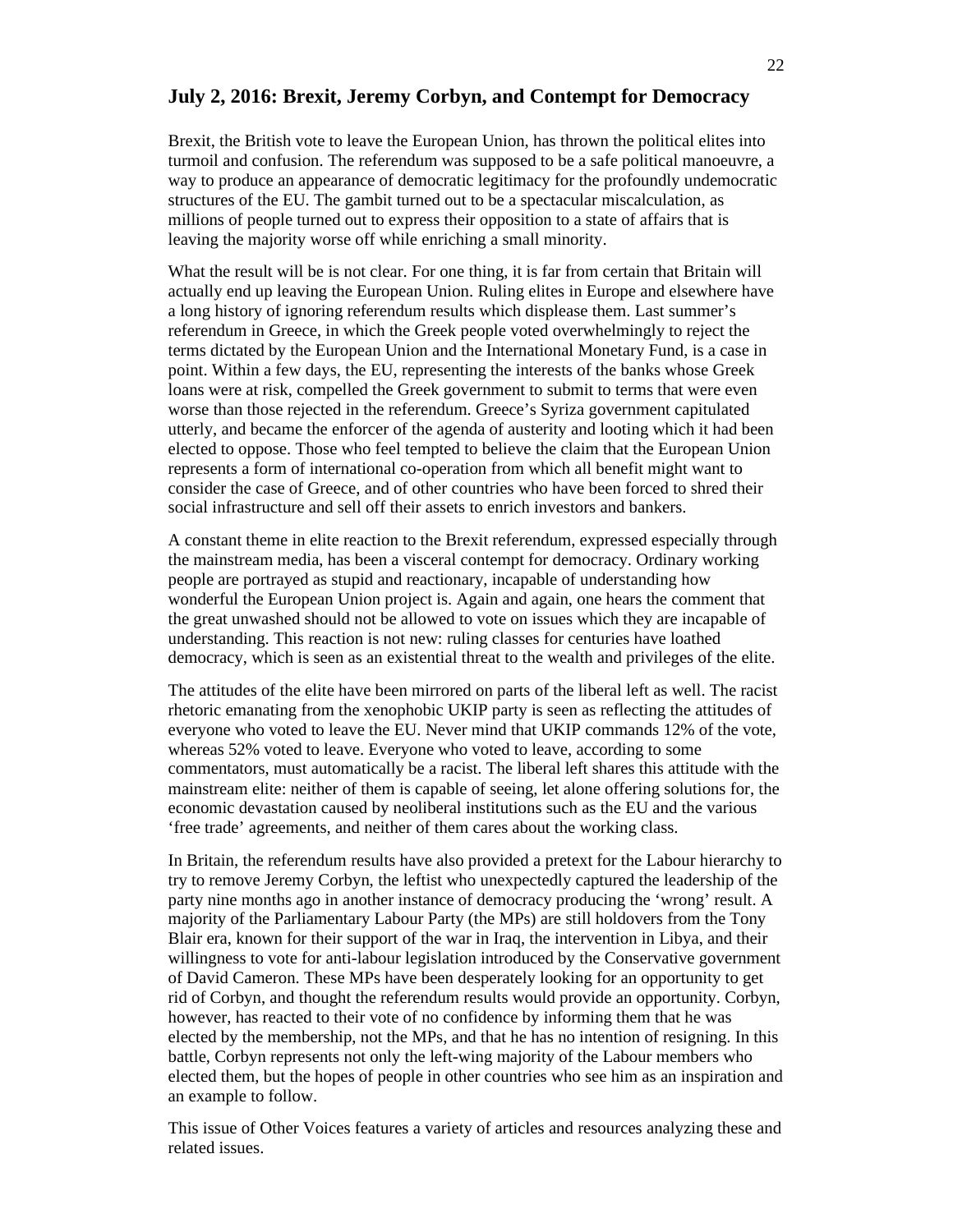# **July 23, 2016: Workers and Climate Change**

Working people – and most of us are workers -- are affected by climate change in every aspect of our lives. As climate change worsens, our lives will worsen. If we are successful in bringing about the needed rapid change away from a fossil fuel based economy, working people are the ones who stand to bear most of the costs, including the cost, for millions of workers and their families, of losing their jobs.

Many elements of the environmental movement have been guilty of ignoring working people, while others actually blame ordinary working people for climate change and the injustices associated with it. Yet it is working people who are dying, in many places, even now, from excessive heat in factories, fields, construction sites, and homes. And million of working people stand to lose their jobs, homes, and communities in the transition to a low-carbon or no-carbon economy. It is rare for groups involved in the climate change movement to acknowledge this reality, let alone to develop plans for a just transition to a new economy, a transition that supports and helps those who will be most affected.

There is another, even more crucial reason, for putting the working class at the centre of a strategy for climate justice and economic transformation: the working class is the only social force with the potential power to bring about the radical changes we need to slow and stop accelerating climate change. A strategy that ignores the working class – the majority of the population – is a strategy for failure. In this issue of Other Voices, we present articles and resources which address the crucial role of the working class in halting climate change and transforming society.

\_\_\_\_\_\_\_\_\_\_\_\_\_\_\_\_\_\_\_\_\_\_\_\_\_\_\_\_\_\_\_\_\_\_\_\_\_\_\_\_\_\_\_\_\_\_\_\_\_\_\_\_\_\_\_\_\_\_\_\_\_\_\_\_\_\_\_\_\_\_\_

# **August 13, 2016: Sports and Politics**

Sports in general, and the Olympics in particular, have never been free of politics. Allegations of bribery and cheating had already been part of the Olympics for centuries before that noteworthy day in 67 AD when the judges proclaimed the Emperor Nero winner of the Olympic chariot race even though he had been thrown from his chariot and failed to complete the race.

No doubt the judges who crowned Nero were keenly aware of his proclivity for executing those who displeased him. In the modern sports era, survival and success depend largely on the favour of corporations, whose power to provide or withhold funding and sponsorships now shape every aspect of sport, including athletes' incomes and lifestyles. It is now difficult to remember that only a few decades ago, corporate logos were strictly forbidden at Olympic events, while athletes were prohibited from accepting any kind of payment for their involvement in sports. The corporate conquest of sports closely parallels the corporate colonization of nearly all aspects of modern life. Accompanying this in recent years has been the increasing injection of militaristic content into sports spectacles. In Canada, hockey games are now commonly preceded by rituals honouring militarism. In the United States, similar spectacles have been staged for years.

In this issue, we feature resources which remind us that resistance to the commercialization, corporatization, and militarization of sports is also part of our heritage. We recall the International Workers' Olympiads which took place between 1925 and 1937, and the workers' sports organizations which flourished in a number of countries.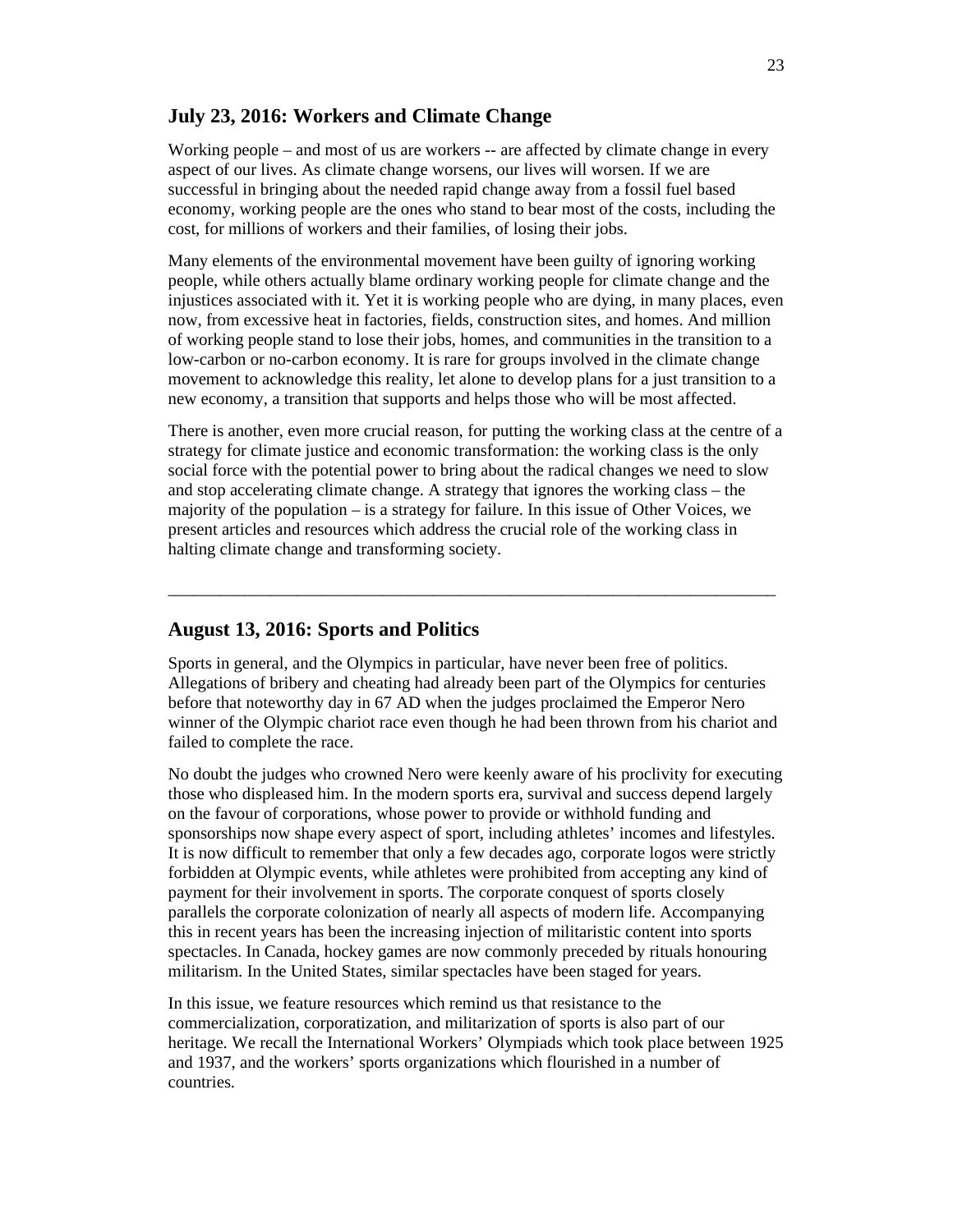With the Rio de Janeiro Olympics under way, we feature an analysis of the way a constitutional coup is being carried out in Brazil while the attention of the media is on the sports spectacle in Rio.

We also look at the extraordinary witchhunt under way against Russian athletes. Various sports federations have taken the unprecedented step of banning Russian athletes from entire sports, not for anything the individual athletes themselves have done, but to punish the Russian government. The pretext for these bans is a hurried report by a Canadian lawyer which claims that the Russian government (or, as the media routinely say, "Putin") carried out a mass doping program. While there are undoubtedly Russian athletes who used performance-enhancing drugs (as there are in many other countries), most of the 'evidence' underlying these sweeping allegations is based on the word of one man, a former Russian coach who now lives and works in the United States. Russian officials and athletes were not interviewed and were not given any opportunity to give their side of the story. Nor were Russian athletes given the opportunity to undergo drug tests to determine whether they had in fact taken performance-enhancing drugs. They were simply banned without any pretense of due process. Meanwhile athletes from other countries, such as the United States, who have used banned drugs in the past are being allowed to compete.

Distracted though we are by sports, we do have some other content in this issue, including an analysis of the recent coup attempt and counter-coup in Turkey, and a story about a movement for 'conscious food' in Bolivia.

In the Organizing section, we remember the women of Greenham Common, whose nineteen-year protest at a British nuclear weapons site developed new ideas about organizing and civil disobedience.

### **September 10, 2016: Back to School**

Education  $-$  about the world, and about social change in particular  $-$  is a key element in the work that Connexions does. In this issue of Other Voices, we explore a few aspects of the ways in which education and educational institutions are changing. We also look at ways in which education is used to bring about change.

\_\_\_\_\_\_\_\_\_\_\_\_\_\_\_\_\_\_\_\_\_\_\_\_\_\_\_\_\_\_\_\_\_\_\_\_\_\_\_\_\_\_\_\_\_\_\_\_\_\_\_\_\_\_\_\_\_\_\_\_\_\_\_\_\_\_\_\_\_\_\_

George Monbiot shares his concerns about how children's lives are increasingly lived indoors or looking at screens, while their experience of nature and the outdoors - once a significant part of children's lives – is shrinking.

David Stratman casts a very critical eye on the so-called education reform movement that is transforming public education in the United States, Britain, and other countries. Another article looks at the devastating effects of the privatization of public education, specifically via charter schools.

Very different ideas about education animate the Escuelita Zapatista, a community-based educational gathering created by the Zapatistas in Chiapas, Mexico.

The widening gap between scholars working in academic institutions is the subject of two articles, "Academics can change the world -- if they stop talking only to their peers", and another by the late Ellen Meiksins Wood on The Retreat of the Intellectuals.

\_\_\_\_\_\_\_\_\_\_\_\_\_\_\_\_\_\_\_\_\_\_\_\_\_\_\_\_\_\_\_\_\_\_\_\_\_\_\_\_\_\_\_\_\_\_\_\_\_\_\_\_\_\_\_\_\_\_\_\_\_\_\_\_\_\_\_\_\_\_\_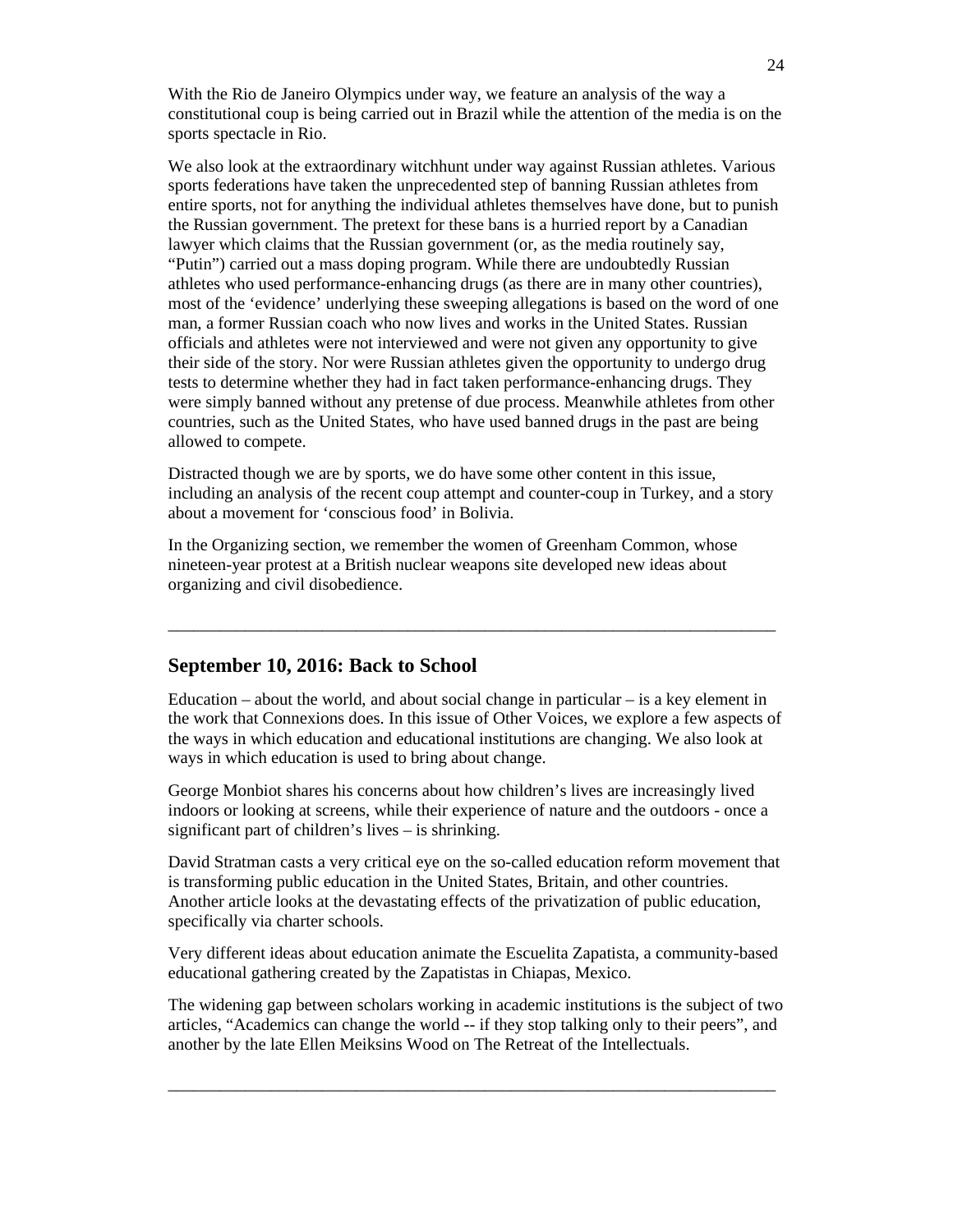### **October 15, 2016: Lurching to War**

There was a moment, after the long nightmare of the Cold War ended a quarter of a century ago, when it seemed as if the danger of war had finally diminished. To be sure, there has never been a moment in all those years when wars weren't raging somewhere, but at least the possibility of nuclear war, we hoped, was less.

Foolish optimism. The risk of nuclear war is as great now as it was at the height of the Cold War. From the time the Warsaw Pact dissolved itself and the Soviet Union collapsed, the United States has single-mindedly pursued a hyper-aggressive strategy of surrounding Russia with hostile military forces and missiles aimed at the Russian heartland. The long-term goal is to bring about the collapse and dismemberment of the Russian federation, with the pieces that emerge subsequently turned into U.S. client states that provide raw materials but don't compete with American corporations or America's military. In a parallel strategy (the "pivot to Asia") the U.S. is making increasingly threatening military moves off the coast of China.

Those who thought that the collapse of the nominally socialist Soviet Union, and the transformation of China into a capitalist powerhouse, would mean an end of American hostility to those two 'communist' countries, failed to recognize that what the U.S. seeks is world dominance. It doesn't want capitalist competitors; it wants capitalist client states. Russia and China stand in the way of the U.S. agenda because, even though they can't match U.S. military or economic power, they are strong enough to assert their independence. They are therefore seen as increasing threats as they pursue projects, such as major railway and pipeline projects, which would be outside U.S. control. Capitalism hates competition, and the U.S., the world's dominant capitalist power, has never tolerated competitors, rivals, or leaders who dare to put their own country ahead of U.S. interests. If small countries like Grenada, El Salvador, and Nicaragua have to be crushed if they act independently, then, from the point of view of the U.S. elites, Russia and China are much greater threats to American hegemony which cannot be tolerated.

One of the driving forces underlying U.S. aggression and militarism has always been the military-industrial complex, arguably the most important sector of the U.S. economy. There are enormous profits to be made in supplying weapons and military systems, and therefore in inventing threats and stoking conflicts. The economies of many of the NATO states are highly integrated into this militarized economic system, making their elites willing accomplices in U.S. militarism.

Perhaps the most dangerous element in this picture is the fact that the American ruling elite is so used to getting its own way, domestically and internationally, that they have become increasingly oblivious to the dangers of what they are doing. Voices of sanity within the elite are increasingly marginalized by those are prepared to risk, and even plan for, all-out war. The ominous parallels to the outbreak of World War I a century ago are all to apparent.

In a long list of irresponsible actions, perhaps the most appalling are the actions the U.S. has been taking in relation to nuclear weapons. They have officially announced that they no longer adhere to the "no first strike" pledge that both Russia and the U.S. made during the Cold War. Now the U.S. says that it might (again) use nuclear weapons first in a conflict. The Russians and the Chinese, who well remember Hiroshima and Nagasaki, are undoubtedly taking this aggressive posture into account in their own contingency planning.

As if this weren't enough, the U.S. is also looking a developing "mini" nuclear weapons, an act of madness that makes "sense" only if you intend to use them. And now the U.S. is starting to deploy anti-missile systems right on the Russian border. The sole use of such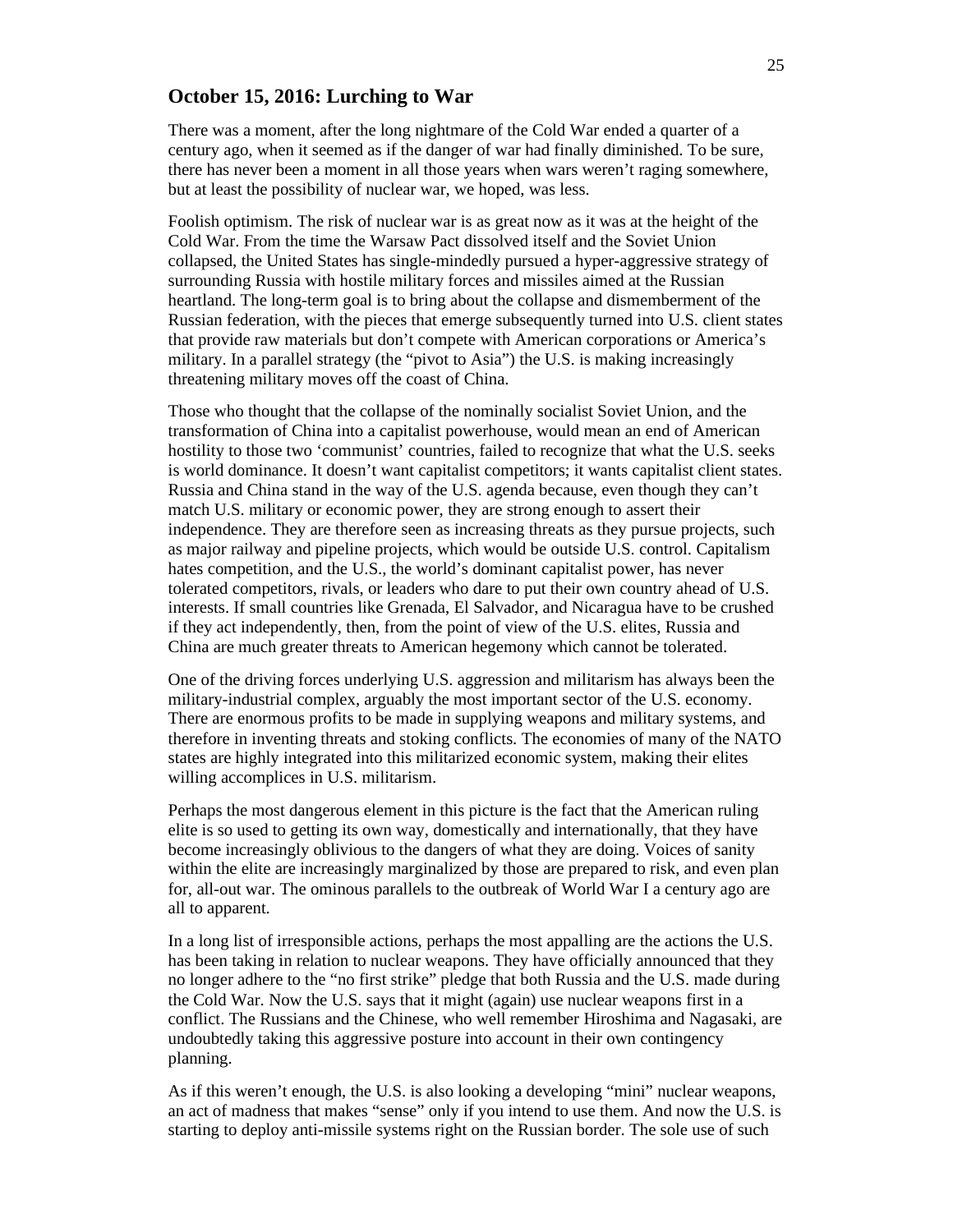system would be to prevent retaliation after an American first strike. It is equivalent to declaring an intent to attack Russia when it judges the time is ripe. Inevitably this will force the Russians to be on higher alert, increasing the risk that a provocation will turn into an all-out war.

In this issue, we take a close look at the risks we face as we lurch ever closer to war. We especially look at the role of the mainstream media in manufacturing justifications for war.

\_\_\_\_\_\_\_\_\_\_\_\_\_\_\_\_\_\_\_\_\_\_\_\_\_\_\_\_\_\_\_\_\_\_\_\_\_\_\_\_\_\_\_\_\_\_\_\_\_\_\_\_\_\_\_\_\_\_\_\_\_\_\_\_\_\_\_\_\_\_\_

# **November 7, 2016: Depression and Joy**

It's a difficult thing to measure, but there are strong reasons for believing that the number of people struggling with depression has increased significantly in recent decades. Despite the evidence that this is a social problem, and not merely an individual misfortune, the solutions and escapes on offer are almost all individual: pharmaceuticals and therapy, on the one hand; self-medication with alcohol, streets drugs, television, etc., on the other.

Certainly there are individual circumstances and individual causes, but when millions of people are experiencing the same thing, we need to be looking not only at the individual, but also at the society. Many of us feel powerless in the face of economic decline, a burgeoning police state, a ruling class willing to risk all-out war to increase its wealth and power, and the growing likelihood of environmental catastrophe. Many of us also struggle to bring about a radical change of direction, but you'd have to be oblivious to reality to wake up each morning feeling cheerful and optimistic.

But while the circumstances, and the odds we face, might not be what we'd prefer, nevertheless we aren't powerless. We can and do act. And through our actions, especially our collective actions, we can experience community, friendship, and moments of joy.

In this issue, we feature articles, as well as a book, a film, and a comic strip, which look at depression and also at what we can do in the face of depression and gloom. As always, we try to offer enjoyment as well as gloom.

\_\_\_\_\_\_\_\_\_\_\_\_\_\_\_\_\_\_\_\_\_\_\_\_\_\_\_\_\_\_\_\_\_\_\_\_\_\_\_\_\_\_\_\_\_\_\_\_\_\_\_\_\_\_\_\_\_\_\_\_\_\_\_\_\_\_\_\_\_\_\_

### **November 27, 2016: Alternative Media**

We depart from our usual format to present a special issue of Other Voices devoted entirely to alternative media.

It's not exactly news that the mainstream media – corporate-owned and state-owned – are biased and anything but reliable. Their reporting may well contain accurate information, but even when (some of) their facts are correct, the overall framing and context are shaped by their ideological function of supporting the capitalist system of which they are an integral part. More than ever, the mainstream media are propaganda arms of a power structure fusing corporations and the neoliberal state.

Changes in the media landscape exacerbate the situation. Corporate consolidation means that most major media outlets are now owned by a small number of large corporations, following policies dictated by head office. The actual number of media are shrinking: for example, whereas a few decades ago most major cities had competing daily newspapers, now most cities have only one, and where they have two, both are often owned by the same company. Corporatization of the media has also meant significant cutbacks in staffing, resulting inevitably in reduced coverage, and poor reporting marked by reliance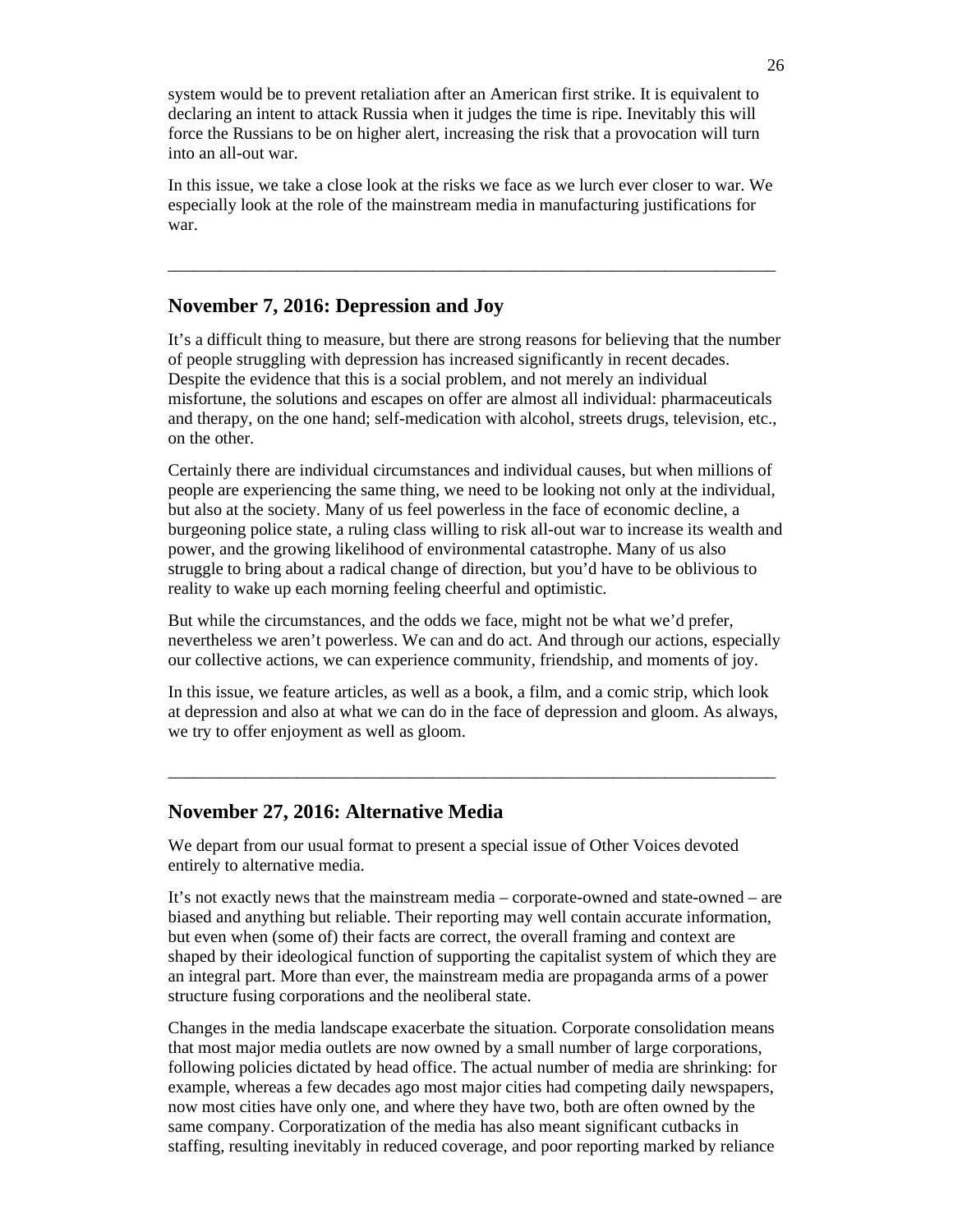on fewer sources. Fact checkers, copy editors, and proofreaders have largely gone the way of the manual typewriter.

It's no wonder, then, that the mainstream media are widely distrusted, and even held in contempt, by many people. They are seen, rightly, as part of the neoliberal system people are increasingly rejecting.

On the other hand, the Internet has made it possible to launch a vast number of alternative media projects. These range from bloggers, tweeters, Facebook commentators, and other self-publishers active in the social media realm, to major information-rich websites and media projects with paid staff and professional standards.

However, most of these independent projects face the severe limitations imposed by not being well-funded corporate media projects. With the best intentions in the world, it's impossible to keep providing high-quality stories about a wide range issues with volunteers, or a small number of paid staff. The constraints faced by the mainstream media – understaffing, shrinking revenues – impact the alternative media to an even greater extent.

And just what are "alternative media"? The rough-and-ready definition used in selecting media to feature in this issue of Other Voices is that they are independent and that they are broadly left in their political orientation, that is, that they offer a left alternative to the mainstream media.

Of course, all media, mainstream or alternative, right or left, must be read critically. Alternative media are quite capable of getting things wrong or publishing nonsense; indeed, they frequently do. They also often disagree with each other. This can be helpful. Hearing about different approaches, and thinking about the reasons behind them, helps us understand things better.

This is true of corporate and state-funded media as well. News media like Al Jazeera, RT, and teleSUR certainly reflect the biases of their owners (Qatar, Russia, and several South American governments, respectively), but, because those biases are different from the mainstream American, British, and Canadian media, they can and do cover news that the western corporate media ignore or falsify, and they can be worth checking out as well.

Connexions offers a much more extensive alternative media list on the Connexions website here. In this newsletter, we present a selection of media from that larger list. Like anything else, this is a reflection of individual biases; still, we hope that it helps you to learn about websites and media that you'll find useful in finding out and understanding what's happening in the world.

There is no clear dividing line between 'media' websites and other websites. Many highquality websites provide information and analysis. To find more of them, try browsing the Connexions Directory of Groups and Websites. The Connexions website itself features current content as well as a massive online library of articles and books going back decades. Connexions also gives you the ability to find related resources and background information on almost any topic, via the browseable Subject Index and the Search tool.

\_\_\_\_\_\_\_\_\_\_\_\_\_\_\_\_\_\_\_\_\_\_\_\_\_\_\_\_\_\_\_\_\_\_\_\_\_\_\_\_\_\_\_\_\_\_\_\_\_\_\_\_\_\_\_\_\_\_\_\_\_\_\_\_\_\_\_\_\_\_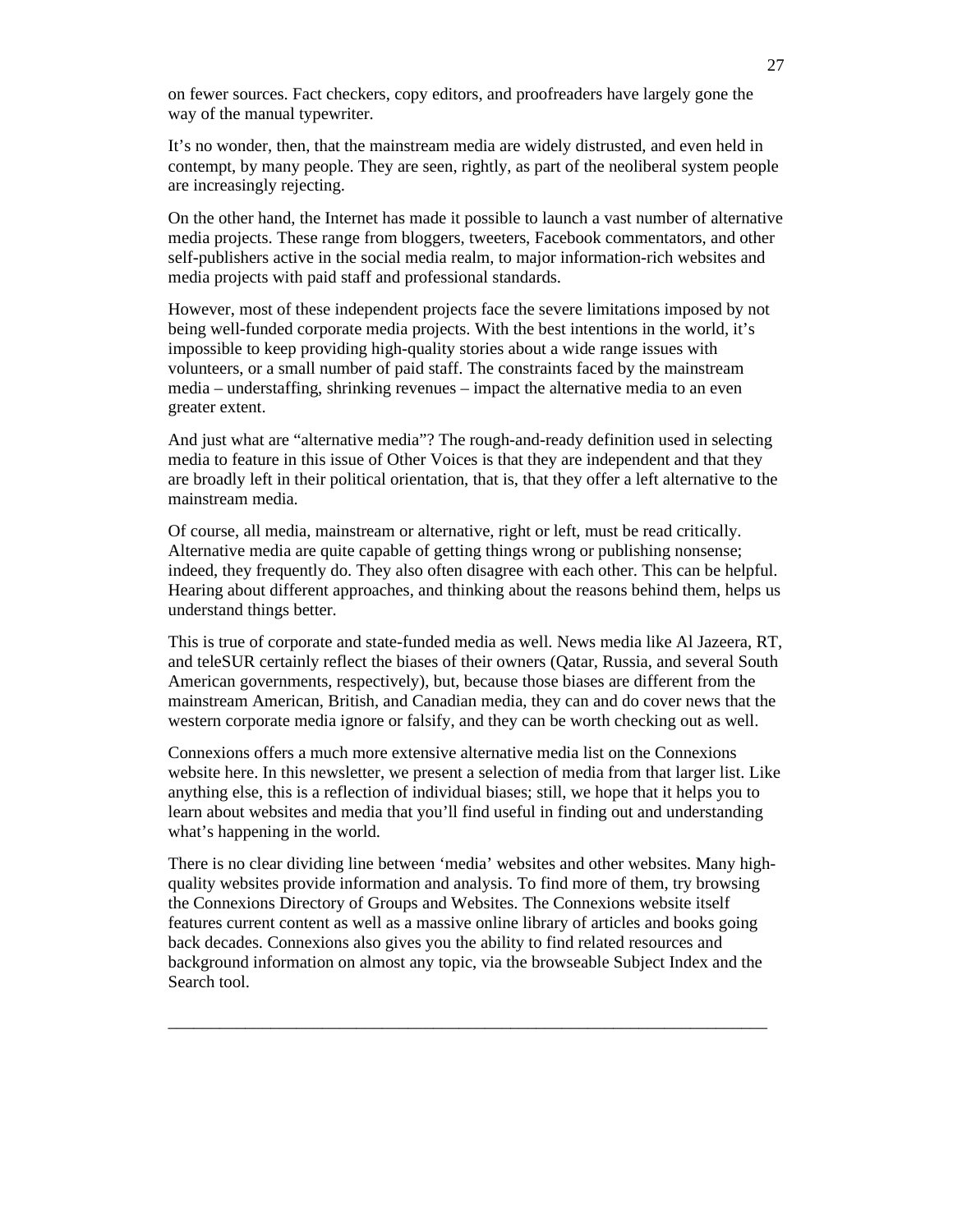# **December 20, 2016: Fake News**

"Fake news" is the latest mania to convulse the mainstream media. All at once, we're being subjected to an outbreak of hand-wringing articles and commentary about obscure websites which are supposedly poisoning public opinion and undermining democracy by spreading "fake news."

Since we don't like to be left out when a new fad comes on the scene, Other Voices is jumping on the bandwagon too, with this, our last issue of 2016, devoted to "fake news."

Our focus, however, is not so much on the crackpots and trolls making mischief on the fringes, but on the dominant actors in the fake news business: governments and the corporate and state media. Turning a blind eye to their own role in producing fake news, which mainstream media commentaries invariably do, amounts to not just ignoring the elephant in the room, but ignoring a whole herd of trumpeting pachyderms running amuck.

Fake news? How about credulous coverage in the mainstream media of Saddam Hussein's "weapons of mass destruction," an outright lie used as a pretext to justify an unjustified war of aggression, resulting in hundreds of thousands of deaths? Or the uncritical media coverage of Iran's non-existent nuclear weapons program, used to lend an air of legitimacy to the vicious sanctions and war threats against that country? Or the false reports about impending massacres by Muammar Gaddafi's troops, used to justify NATO's destruction of Libya, with results we are all too familiar with?

When it comes to war, "defense," "national security," and the interests of the state, the corporate and state media almost invariably act as propagandists, not as critical or independent seekers for truth.

So when the mainstream purveyors of fake news declare themselves aghast at the behaviour of fringe websites, it's hard to see this as anything more than complaining about competitors and imitators moving onto their turf.

The truth is, the market for these fringe website has appeared because so many people have learned that they can't trust what they read or see in the mainstream media.

Articles featured in this issue of Other Voices look at the media's role as purveyors of disinformation, propaganda, and lies. Also included is a look at well-funded climate denial think tanks, who produce what is arguably the most dangerous fake news of all.

We also feature an interview with Noam Chomsky on what may face us when Donald Trump enters the White House, a report on what is happening to India's poor as India moves to a so-called "cashless economy." Drawing on the archives, we spotlight the legendary publication I.F. Stone's Weekly (1953-1971), now archived online, and Dorothea Lange's long-suppressed photographs documenting the expulsion and internment of Japanese-Americans in World War Two.

\_\_\_\_\_\_\_\_\_\_\_\_\_\_\_\_\_\_\_\_\_\_\_\_\_\_\_\_\_\_\_\_\_\_\_\_\_\_\_\_\_\_\_\_\_\_\_\_\_\_\_\_\_\_\_\_\_\_\_\_\_\_\_\_\_\_\_\_\_\_\_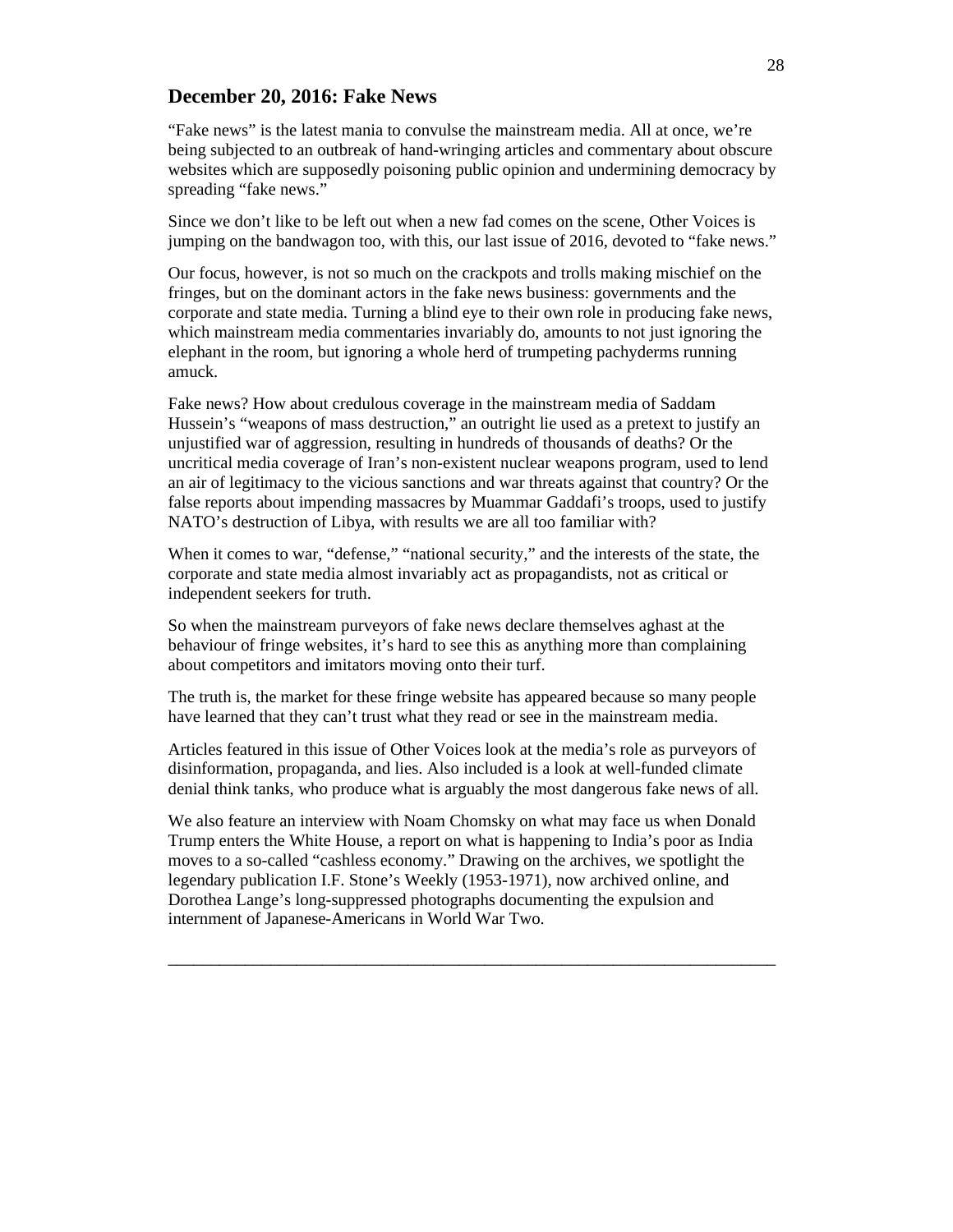### **January 22, 2017: Disobedience**

Ultimately all power structures depend on the obedience of those over whom they rule. It helps if people believe in the legitimacy of those who wield power, but the crucial thing is obedience.

Once people start to disobey in significant numbers, the dynamic of power changes fundamentally. Disobedience, especially on a large scale, shakes the power of the rulers, and increases the power of those who disobey.

Given the nature of state power, the most threatening form of disobedience is the refusal of soldiers to obey orders. In this issue, this is the form of disobedience we focus on. When soldiers begin question the orders they are given and start regarding the authority of those who give those orders as illegitimate, the military hierarchy, and ultimately the state itself, are threatened.

In this issue of Other Voices, we recall the resistance of rank-and-file American soldiers to the Vietnam War. This resistance was a powerful factor in ending the war, probably second only to the indomitable determination of the Vietnamese to drive out the American invaders. Yet the soldiers' resistance has been virtually erased from history. Hollywood has made hundreds of movies about the war; none shows the actions of thousands of American soldiers who refused to fight. Their resistance included not only desertion and combat refusals involving thousands of soldiers, but hundreds of instances of GIs killing their own officers when those officers tried to compel them to go into combat.

We also feature an article on rank-and-file soldiers in the Egyptian army. Virtually all of them come from the working classes, and their loyalty to the regime cannot be taken for granted. If they refuse to continue obeying a hierarchy that has soldiers repressing their own people, Egypt's dictatorship will face a crisis.

From the Archives we feature the Principles of Nuremberg, which were used by the Nuremberg Tribunal to judge Nazi war criminals. These principles were subsequently adopted as key elements of international law. The fourth principle states "The fact that a person acted pursuant to an order of his Government or of a superior does not relieve him from responsibility under international law, provided a moral choice was in fact possible to him". This principle makes clear that under international law, an agent of the state, including a soldier, has a duty to refuse orders that violate international law. We would do well to highlight this duty at every opportunity.

Also in an article of strikes and other forms of resistance by prisoners and by immigrant detainees: another form of disobedience against the repressive power of the state.

Other articles look at recent worker' struggles in China, and recall the life of John Berger, the British critic and writer who taught many about different "ways of seeing" the world.

\_\_\_\_\_\_\_\_\_\_\_\_\_\_\_\_\_\_\_\_\_\_\_\_\_\_\_\_\_\_\_\_\_\_\_\_\_\_\_\_\_\_\_\_\_\_\_\_\_\_\_\_\_\_\_\_\_\_\_\_\_\_\_\_\_\_\_\_\_\_\_

#### **February 14, 2017: Race and Class**

Class conflict – first and foremost, the relationship between the capitalist class and the working class -- is the fundamental contradiction that defines capitalist society. Class is a reality which simultaneously encompasses and collides with other dimensions of oppression and domination, such as gender and race. The relationship between race and class, in particular, is the theme of this issue of Other Voices.

The concept of "race" is a relatively recent invention, born out of the need to invent a justification for the enslavement of black Africans. Race theorists developed pseudo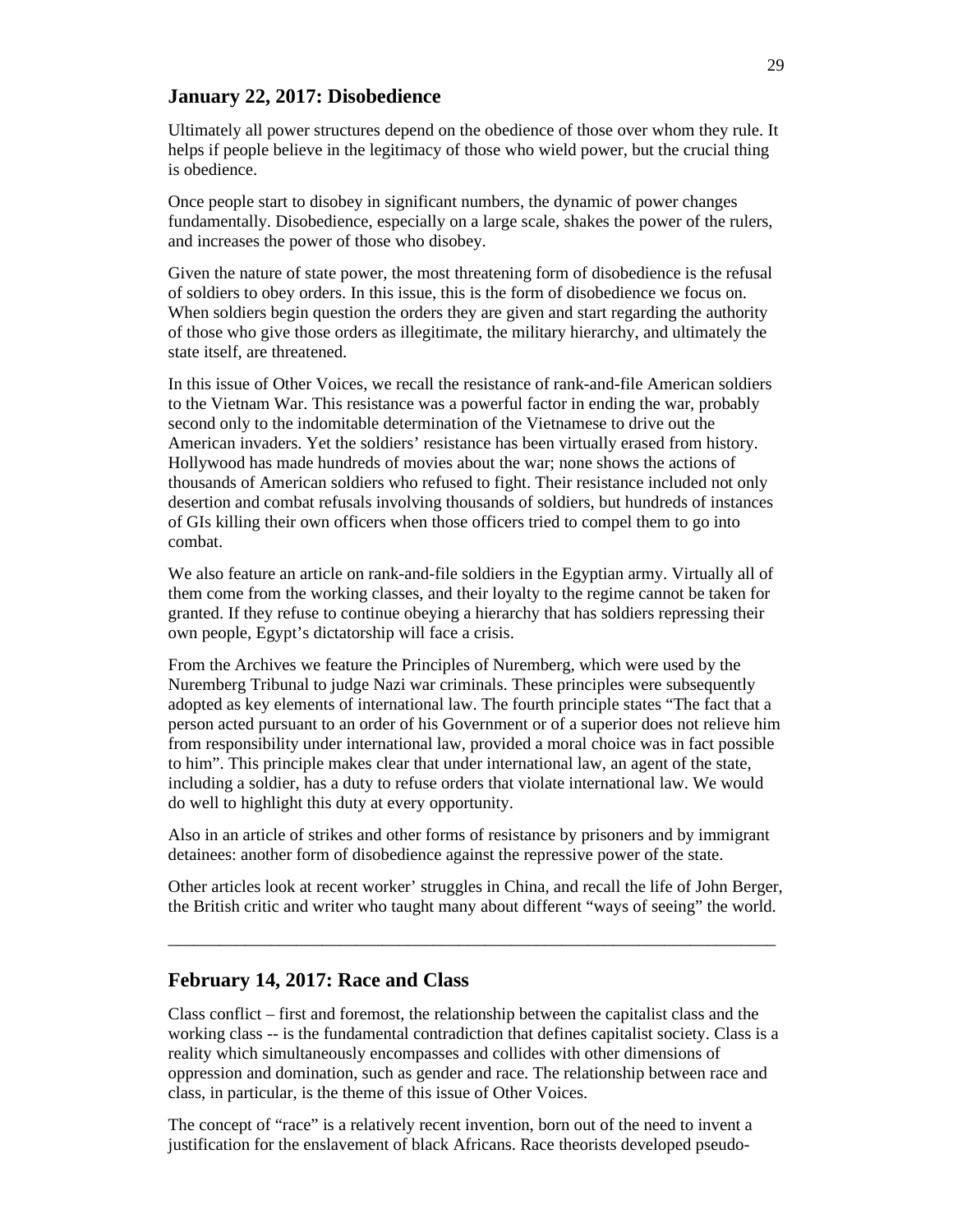scientific biological theories to 'explain' why Africans were 'inferior' and therefore could justly be enslaved. Race theory was then also used to justify and explain social hierarchy in other contexts. It is worth remembering that conservative European social thinkers long held that working people and the poor belonged to a biologically different 'race' than their social superiors. The French aristocrat and race theorist Gobineau wrote "Every social order is founded upon three original classes, each of which represents a racial variety: the nobility, a more or less accurate reflection of the conquering race; the bourgeoisie composed of mixed stock coming close to the chief race; and the common people who live in servitude or at least in a very depressed position. These last belong to a lower race which came about in the south through miscegenation with the negroes and in the north with the Finns."

It was in the Americas, and especially in the United States, a society founded on slavery, that 'racial' divisions were cultivated and sharpened to their highest degree. After Bacon's Rebellion in 1676, when black slaves and white indentured servants rose up together, the colonial elite began consciously to foster 'racial' divisions by granting poor whites a few social privileges (but not, in most cases, money or power). Immigrants who had been considered non-white and racially inferior, such as the Finns, the Irish, and Slavs from Eastern Europe, were 'promoted' into the "white race."

In the eyes of Karl Marx, the division between whites and blacks within the American working class (which in his analysis encompassed slaves as well as wage-workers) was the fundamental contradiction which stood in the way of developing class consciousness and creating a socialist movement.

In the 20th century, Communists and Trotskyists in particular stressed the central importance of challenging racism in order to build a united working class movement. In the last few years, this insight has been carried forward by other social movements. The concept of 'intersectionality' has recently come into vogue in some circles, though others argue that 'intersectionality' is actually a step backward in that it assumes that there are separate 'identities' that 'intersect', an approach which can end up seeing the differences but missing the whole.

These are questions which will continue to challenge us. In this issue, you'll find a small selection of resources from a vast and ongoing social movement. Exploring the subject links below each item will lead you to many more.

\_\_\_\_\_\_\_\_\_\_\_\_\_\_\_\_\_\_\_\_\_\_\_\_\_\_\_\_\_\_\_\_\_\_\_\_\_\_\_\_\_\_\_\_\_\_\_\_\_\_\_\_\_\_\_\_\_\_\_\_\_\_\_\_\_\_\_\_\_\_\_\_

### **March 18, 2017: Public Transit**

Public transportation is key to the functioning of modern cities. The old style of city, where workers lived within walking distance of their workplaces, has been replaced by a new kind of city, defined by urban sprawl and the need to commute, often over long distances, between home and work. This new kind of urban landscape, defined by and for the automobile, was deliberately brought into being by the oil industry and the automobile companies. In the United States, they bought up and then ruthlessly dismantled public transportation systems across the country, to ensure that people would have no choice except to buy and drive automobiles. In Europe and Asia, and to some extent in Canada, public transportation systems have continued to play a more important role, but there too, and indeed across the globe, car ownership has been seen as a symbol of success and affluence, and almost everywhere governments have pursued policies favouring automobiles, roads, and highways over public transportation.

If successful people drive cars, then people who need to take public transit can easily be seen as losers. Former British Prime Minister Margaret Thatcher is supposed to have said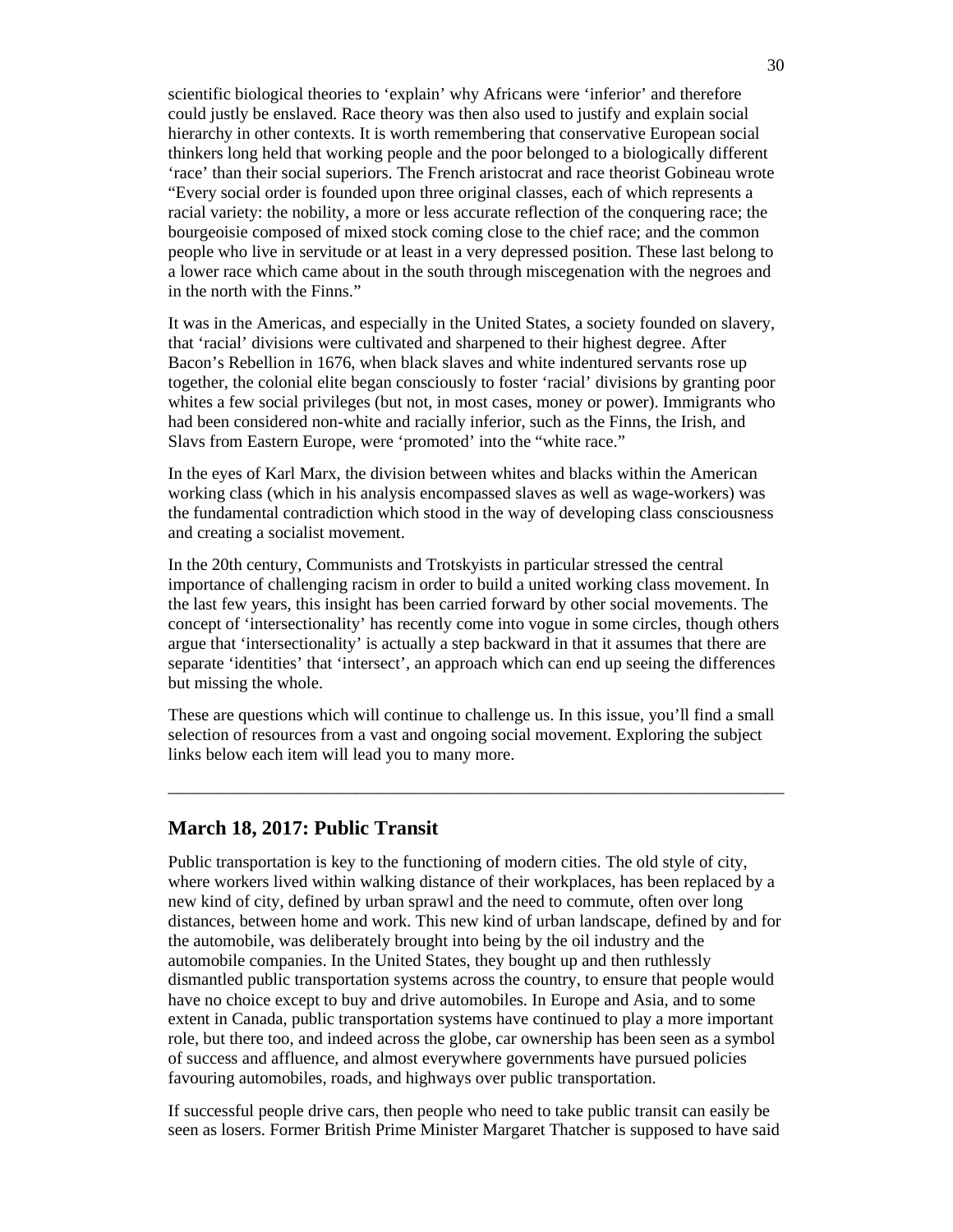that "A man who, beyond the age of 26, finds himself on a bus can count himself as a failure." This kind of attitude has led governments in many parts of the world to starve public transit while at the same time providing massive subsidies to create and maintain the roads and other infrastructure needed by automobiles.

But one of the paradoxes of automobile-dominated cities is that they cannot function without public transportation. Most of the people who do the low-paid work without which modern cities cannot survive can't afford to buy and operate cars – and if they could, cities would be paralyzed by gridlock. Urban capitalism depends on minimumwage jobs and precarious work, so the state has to provide some level of transit service for the people who do that work.

All too often, however, the service provided is inadequate and unreliable. Why spend more money than absolutely necessary to serve the needs of working people and the poor, who are often immigrants and members of racialized minorities?

Around the world, there are movements of transit riders fighting for better public transit. A key perspective guiding many of these struggles is the idea that transit should be free, that is, paid for not by fares, but out of general revenues. This is how roads are normally funded: their construction and maintenance are paid for by taxes, rarely by user fees.

Free public transit by itself would not be enough, however. We also need good transit, transit that runs frequently and goes where people want to go. It also needs to be pleasant and safe. This requires substantial new investment.

The cost of building and providing transit systems cannot be ignored. Real estate developers continue to perpetuate and worsen sprawl, building widely dispersed subdivisions which cannot be served by transit in any reasonably affordable way. Thus they continue to worsen society's dependence on cars at the very time when the climate crisis requires us to radically reduce our dependency on the car. It is clear that government regulations have had little impact on the behaviour of real estate developers. The issue that we will have to address sooner or later is the question of private ownership of land: the strange idea that rich people and corporations should be able to buy land and then do with it whatever they please.

Transit struggles, such as the ones described in the articles below about Belo Horizonte, Brazil, and Los Angeles, have met with success to the extent that they have formed alliances between drivers and riders. One favourite strategy of governments is to blame high fares and poor service on 'greedy' drivers, whose demands for good pay and working conditions supposedly leave governments with no choice except to cut back on service. Divide and conquer is the favourite tactic of those in power, and to fight back successfully, we need to recognize that tactic and reject it.

 $\_$  , and the set of the set of the set of the set of the set of the set of the set of the set of the set of the set of the set of the set of the set of the set of the set of the set of the set of the set of the set of th

# **April 1, 2017: April 1 Issue**

Other Voices always strives to present you with alternative views on important topics. This issue offers some *really* alternative perspectives and even some "alternative facts." As always, read critically – and enjoy.

 $\_$  , and the set of the set of the set of the set of the set of the set of the set of the set of the set of the set of the set of the set of the set of the set of the set of the set of the set of the set of the set of th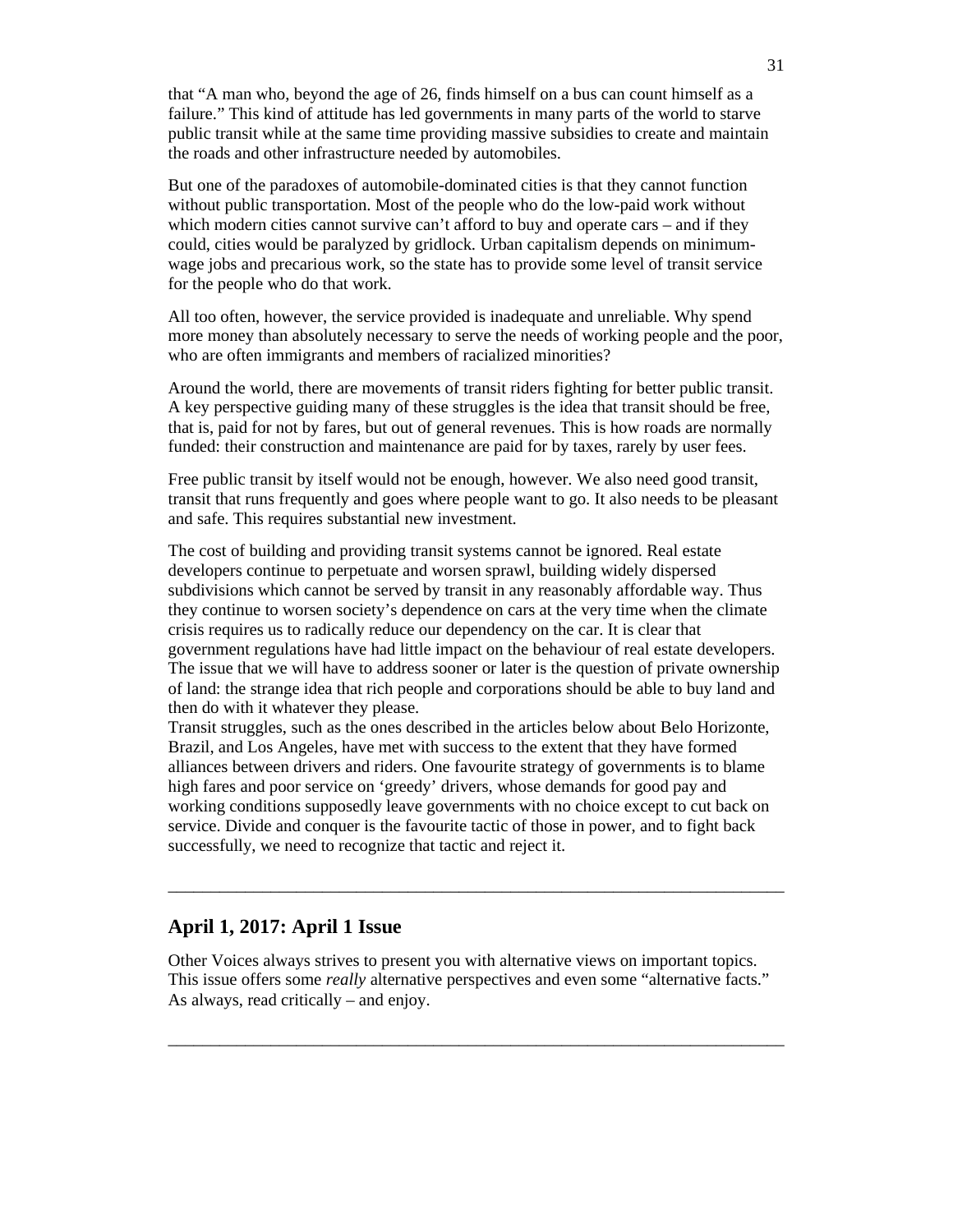# **May 2, 2017: Affirming Life, Resisting War, Reporting UFOs**

What do we do when those in power recklessly put the future of the entire planet at risk with their acts of aggression and military provocations, while they ignore the growing disaster of climate change?

We fight back and organize, on every level, wherever we are, doing whatever offers the hope of resisting and of building a movement that can stop and overturn the out-ofcontrol monster of late capitalism.

In this issue, you'll learn about workers, peasants, scientists and Zapatistas meeting to explore ways of ensuring that science is guided by ethics, social responsibility, and human needs. You'll read about how indigenous women, who often experience the first and worst effects of climate change, struggle to protect their environments. In the People's History section, you'll find a story about the Quechua people and their centuries-long project of developing and protecting more than 2,000 varieties of potato: a heritage that is a gift to the entire world, more important than ever in the face of climate change.

We travel back to look at the historical background of the current tensions in Korea, a background that includes a long history of American attacks on, and threats against, North Korea, with the predictable result that North Korea's leadership feels it has to deter another U.S. attack at all costs.

UFOs are not normally a topic that receives much attention in Other Voices, but in this issue we draw attention to a flood of phone calls to the hotline set up by the U.S. government for reporting illegal aliens. It seems they have been getting so many phone calls reporting UFO abductions, and describing Star Trek episodes in great detail, that the hotline (1-855-48-VOICE) is essentially out of service. Oh dear!

Our topic of the week is Militarism and Democracy. Or, more precisely, the irreconcilable conflict between militarism versus the possibility of having a real democracy.

# **May 28, 2017: Challenging Injustice**

In this issue, we look at the relentless persistence of people challenging injustice and entrenched power in places around the world, including Palestine, Korea, China, Canada, and the United States.

\_\_\_\_\_\_\_\_\_\_\_\_\_\_\_\_\_\_\_\_\_\_\_\_\_\_\_\_\_\_\_\_\_\_\_\_\_\_\_\_\_\_\_\_\_\_\_\_\_\_\_\_\_\_\_\_\_\_\_\_\_\_\_\_\_\_\_\_\_\_\_

We spotlight the ongoing hunger strike by Palestinian political prisoners languishing in Israeli prisons, workers' strikes in China, and people in South Korea taking on a corrupt government. In the United States, the Equal Justice Initiative is collecting soil from places where blacks were lynched as a way of remembering their lives and the brutally racist society that murdered them.

An article on recent terrorist attacks in Britain asks what underlies ideological violence and sociopathic rage. Ralph Nader asks why people who are supposed to be professional questioners avoid asking hard questions of those in power. An article on the Korean War relates the history of that war, and the U.S. role in it, to the attitude of North Korea to the United States today.

\_\_\_\_\_\_\_\_\_\_\_\_\_\_\_\_\_\_\_\_\_\_\_\_\_\_\_\_\_\_\_\_\_\_\_\_\_\_\_\_\_\_\_\_\_\_\_\_\_\_\_\_\_\_\_\_\_\_\_\_\_\_\_\_\_\_\_\_\_\_\_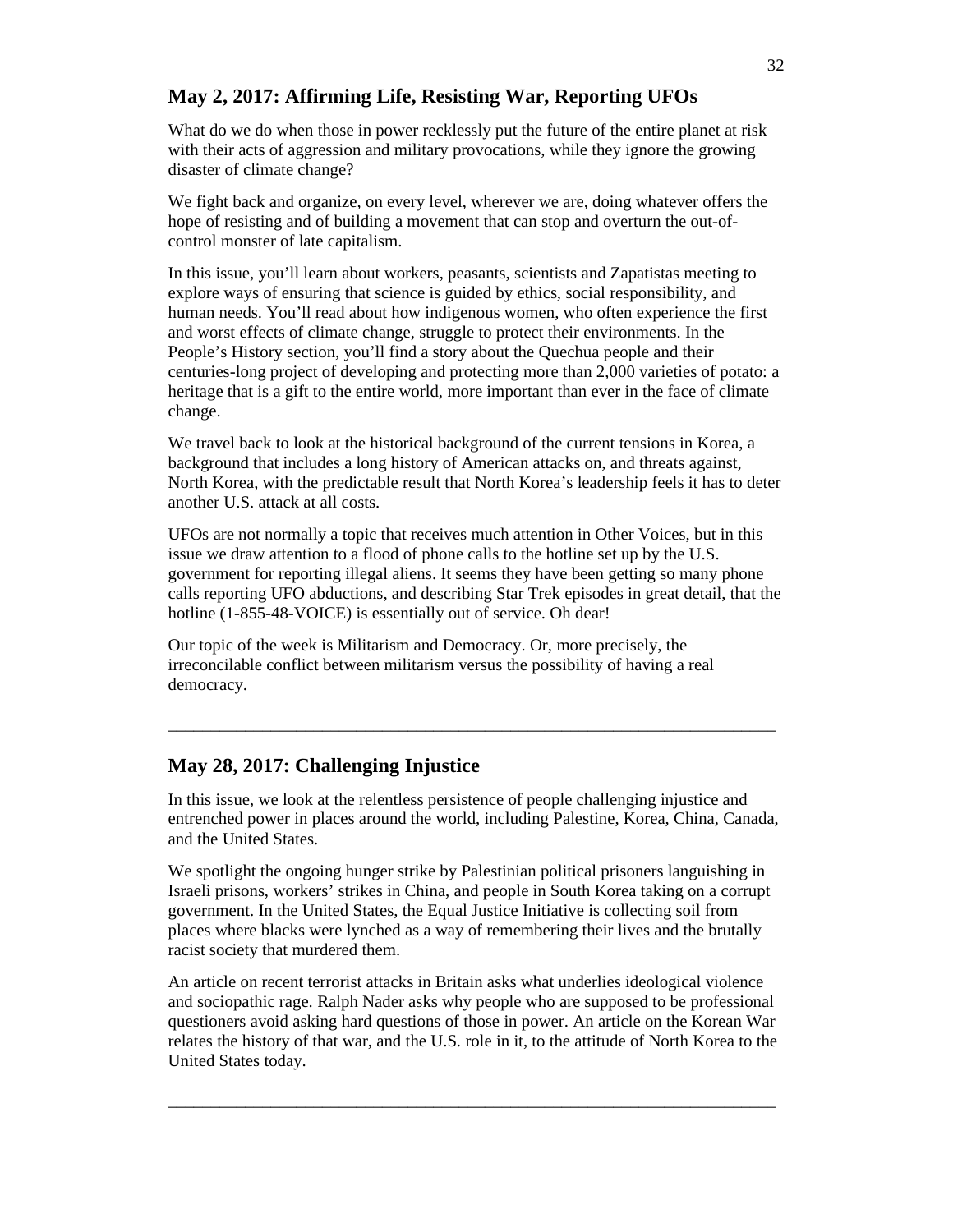### **June 26, 2017: Public Safety**

It is becoming increasingly clear that we have been witnessing a drastic rolling back of the systems and structures which Western societies developed over the past century or more to safeguard public health and safety. Politicians and business leaders, permeated with free-market ideology, have been jettisoning, with little thought or understanding of the consequences, the apparatus previous generations built, piece by piece, to mitigate the most dangerous aspects of industrial civilization.

Systems which were established to protect public health have been deliberately dismantled by governments driven by a fanatical hatred of the public sector, in the name of eliminating "red tape."

What we are losing as a result are not only specific protective and regulatory mechanisms, important as they are, but the understanding of why they exist, why they were created in the first place. The hard-won experiences of the past, the disasters that our ancestors learned from at great cost, are disappearing down the memory hole.

Governments, infused with neo-liberal ideology, have made it an article of faith that the private sector is the most efficient provider of most products and services, and that, if a service absolutely has to be provided by the public sector, it should be modelled on the private sector model or provided in partnership with the private sector. Social-democratic and "third way" politicians share this unquestioning faith in the private sector and its ways with their conservative counterparts. The result, all too often, is that responsibility for ensuring public safety is left in the hands of companies and agencies who are in a grave conflict of interest: the less they spend on infrastructure, maintenance, safety equipment, and staff, the higher their profits.

Capitalism has always produced disasters, but in an era where the drive for corporate profits has resulted in ever-lower taxes for corporations and the rich, spending on public welfare and public safety continues to be slashed, all too often with predictable and disastrous results.

In this issue, we look at a few of those disasters, from Grenfell Tower fire in London, to the Flint water crisis, to the 1984 Bhopal disaster. We look at the huge risks that industrialized farming presents to public health, and we recall the Walkerton water contamination disaster. If you follows the subject links into the online Connexions library, you'll find more pieces of the story, including the stories of people who are organizing and fighting back against those whose greed and negligence put their lives at risk.

\_\_\_\_\_\_\_\_\_\_\_\_\_\_\_\_\_\_\_\_\_\_\_\_\_\_\_\_\_\_\_\_\_\_\_\_\_\_\_\_\_\_\_\_\_\_\_\_\_\_\_\_\_\_\_\_\_\_\_\_\_\_\_\_\_\_\_\_\_\_\_

### **July 22, 2017: Secrecy and Power**

It is one of the essential attributes of power that it insists on secrecy. Or, more precisely, those who wield power over others routinely claim that the details of what they do, and why they do it, are far too sensitive to be revealed to the public. The decisions they take, the discussions they have, the information they consider, the lobbyists who influenced them: all this must remain behind closed doors. Terrible (though unspecified) calamities would result if their jealously guarded secrets were to be revealed.

Self-serving as this view may be, it contains an important germ of truth. It is a defining characteristic of almost all bodies that wield power – governments, public agencies, courts, police, corporations – that they view the people they ostensibly serve as the enemy. If the public finds out that they are seen as the enemy, the interests of the powerholders could indeed be harmed. Having their secrets exposed to the public is seen as an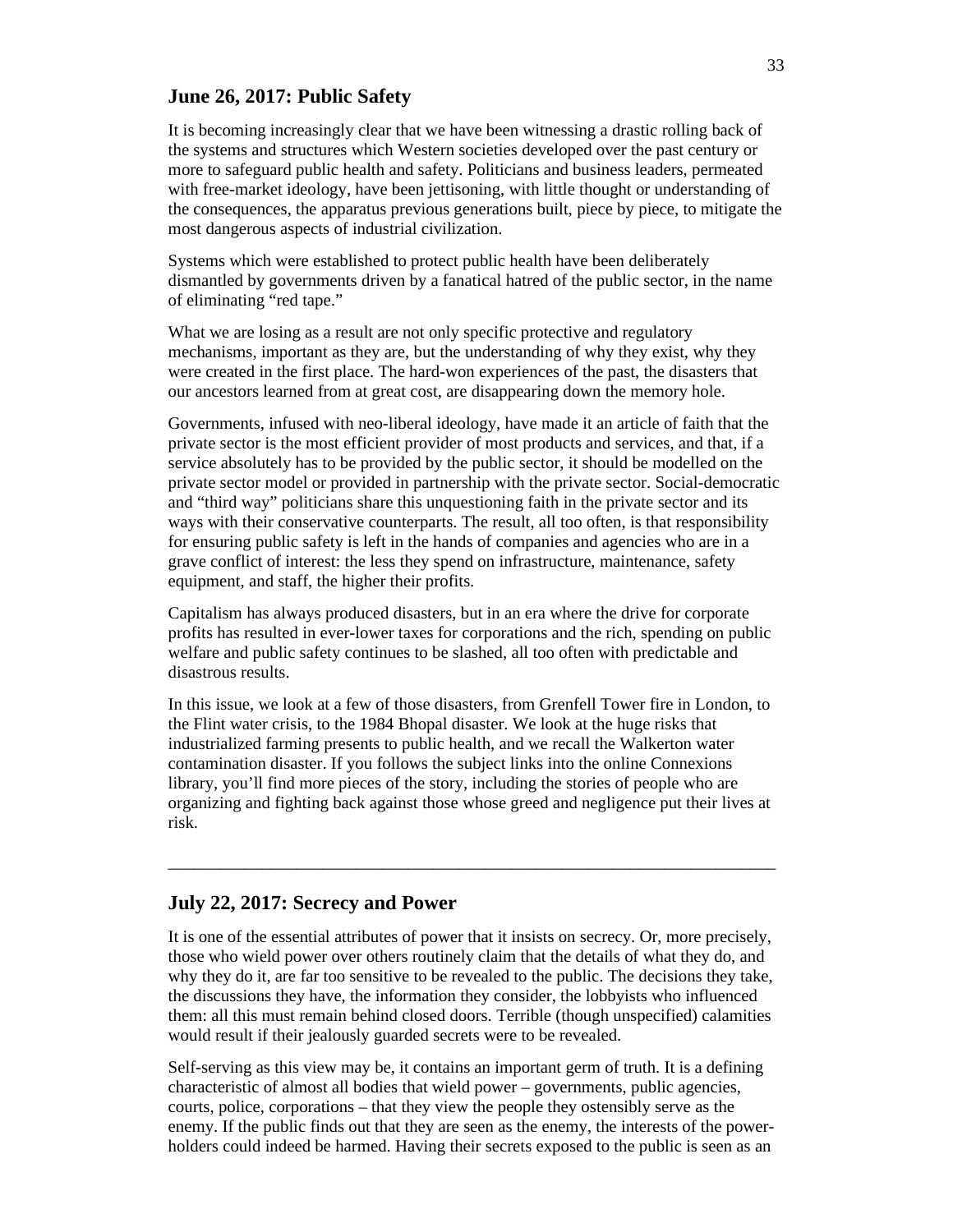existential threat, and is met with fury: witness, for example, the extraordinary vindictiveness which the American state directs at whistleblowers like Edward Snowden, Chelsea Manning, and Julian Assange.

It is on the level of national security that the cult of secrecy is most apparent and most pathological. It is also on this plane that the distinction between secrecy and privacy is clearest.

Privacy is something that belongs to individuals. It is the right to go about one's business without being spied on by the state or corporate entities. Governments and corporations hate the idea of privacy, and do everything they can to deny anyone, anywhere, the right to privacy. They suck up information, all kinds of information, anything and everything, and trade it like a commodity.

Secrecy, on the other hand, is a weapon used by the state and other wielders of power against the public they ostensibly serve. Whereas everything that every member of the public does must be subject to surveillance by those in power, everything important done by those in power must remain a secret.

The same attitudes are prevalent wherever power is wielded. Far-reaching international agreements, such as the so-called "free trade" deals, are always negotiated in secret. Pesticides and other chemicals are routinely approved on the basis of 'evidence' which can't be revealed because it is a trade secret. On those rare occasions where corporations are successfully sued by those they have harmed, the actual settlement is concealed behind a court-imposed non-disclosure clause, so that others can't take advantage of the precedent. International financial agreements have been carefully crafted to allow the wealthy to move and hide their money to avoid paying taxes. Trials of those accused of crimes against the state are held in secret; sometimes those taken into custody are held in secret prisons without even the benefit of a trial.

One of the paradoxes of the cult of secrecy, as it pertains to national security, is that very often it doesn't work. Security agencies, with their thousands of employees and their billions of intercepted communications and storehouses full of secrets, routinely fail to foresee events which journalists and ordinary observers on the ground see, analyze, and understand without access to any secret information.

But then, it would be naive to think that the goals those in power claim to be pursuing are their real goals. Wars are profitable. Trade deals are profitable. Toxic chemicals are profitable. Keeping the real enemy -- the people – from interfering is essential. And therefore, so is secrecy.

\_\_\_\_\_\_\_\_\_\_\_\_\_\_\_\_\_\_\_\_\_\_\_\_\_\_\_\_\_\_\_\_\_\_\_\_\_\_\_\_\_\_\_\_\_\_\_\_\_\_\_\_\_\_\_\_\_\_\_\_\_\_\_\_\_\_\_\_\_\_\_

# **August 27, 2017: Official Enemies**

We are never left in any doubt about who our enemies are. The word goes out from the United States that a certain country is a dictatorship which abuses human rights, supports terrorism, and poses a terrible threat to the U.S. and to the world. The mainstream media then swing into action with military precision and flood us with stories, images, and commentary about how dreadful country 'X' is. The U.S. and its client states  $-$  also known as its 'NATO allies' – then move into action with a standard package of sanctions and forms of pressure, which may include economic warfare, military threats, and measures to lay the groundwork for a coup via clandestine contacts with opposition leaders and those elements of the military command who have been on the CIA payroll for years. When regime change is the goal, any method, from buying an election to military invasion, is acceptable.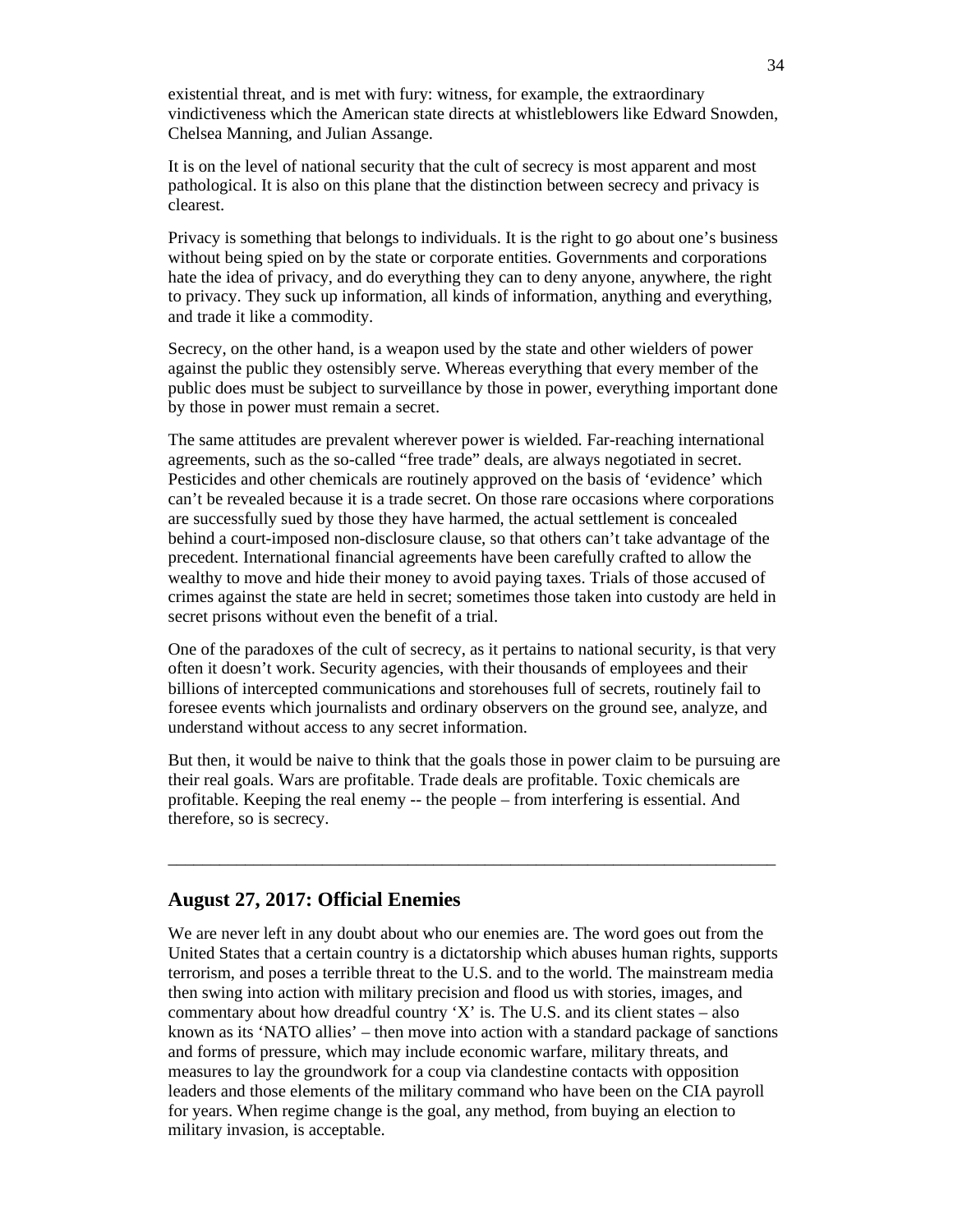There is also no doubt that ostensible reasons for branding a country as an official enemy are never the real reasons. One clear indication of this is the way a particular leader or government can be an ally one day, and an enemy the next. Saddam Hussein's Iraq was an American ally, showered with favours and military hardware, until the day Saddam disobeyed the U.S. and took over the Kuwaiti oil fields. Suddenly the U.S. discovered that Hussein was a dictator who didn't respect human rights, and invaded Iraq. It was a similar story in Panama, where President Manuel Noriega, a brutal thug and known drug dealer, was a trusted U.S. ally who was on the CIA payroll for years. When Noriega got too greedy and started stealing from U.S.-owned businesses, the U.S. invaded and overthrew him, killing a few thousand people in the process. It was a similar story with Assad's Syria, which served the U.S. as a clandestine location to which it sent prisoners to be tortured (e.g. Canada's Maher Arar). When its strategy in the Middle East changed, the U.S. suddenly discovered the Assad was a nasty dictator who tortured his enemies, and who had to be overthrown.

The standard pretexts for demonizing a particular country would be laughable if the results weren't so grim. For example, the U.S. government and the house-trained media which spread its message would have us believe that Venezuela, a country which regularly holds internationally monitored, closely contested, elections, is a dictatorship which needs to be overthrown, while countries like Egypt, Israel, the Philippines, and Saudia Arabia, whose jails are overflowing with political prisoners, are stalwarts of the free world.

In this issue of Other Voices, we go beyond the mainstream media to look at the complex realities and histories of the current group of official enemies: Venezuela, North Korea, Syria, and Russia. These articles don't suggest that there is nothing to criticize about these states. There is no doubt that North Korea and Syria, for example, are brutal dictatorships. It is nevertheless possible, as one article suggests, that many people in Syria, faced with the stark choice of a secular dictatorship or rule by the Islamic state or Al-Qaeda, would choose the existing state. North Korea may be a dictatorship, but its international policies have a core of rationality: asking for negotiations and guarantees on non-intervention, while maintaining a military strong enough to deter an American attack.

The ultimate conclusion these articles point to is this: war is not a solution, and U.S.- NATO intervention in other countries invariably makes things worse.

#### **October 9, 2017: Meeting the Challenge of the Right**

When we talk about the Right, it is well to keep in mind that "the Right" is by no means a unified political force or organization, but rather a label used to describe a disparate collection of ideologies, parties, groups, and individuals.

\_\_\_\_\_\_\_\_\_\_\_\_\_\_\_\_\_\_\_\_\_\_\_\_\_\_\_\_\_\_\_\_\_\_\_\_\_\_\_\_\_\_\_\_\_\_\_\_\_\_\_\_\_\_\_\_\_\_\_\_\_\_\_\_\_\_\_\_\_\_\_

Many of the mainstream political parties which hold government office or form the official opposition in countries such as Germany, Britain, Denmark, the Netherlands, and Canada carry the label 'conservative,' meaning that they are on the right of their country's political spectrum. In most of these countries, little distinguishes these parties from the mainstream parties to their left. If the programs of the conservative parties typically call for austerity and cutbacks in public spending, coupled with more tax breaks for the rich, the programs of their more 'progressive' opponents will tend to call for a little bit less austerity and slightly smaller tax breaks for the rich. These parties have been following the same neo-liberal template for decades, and as the failure of neo-liberalism to improve the lives of anyone except the wealthy has become increasingly apparent, they have steadily lost support.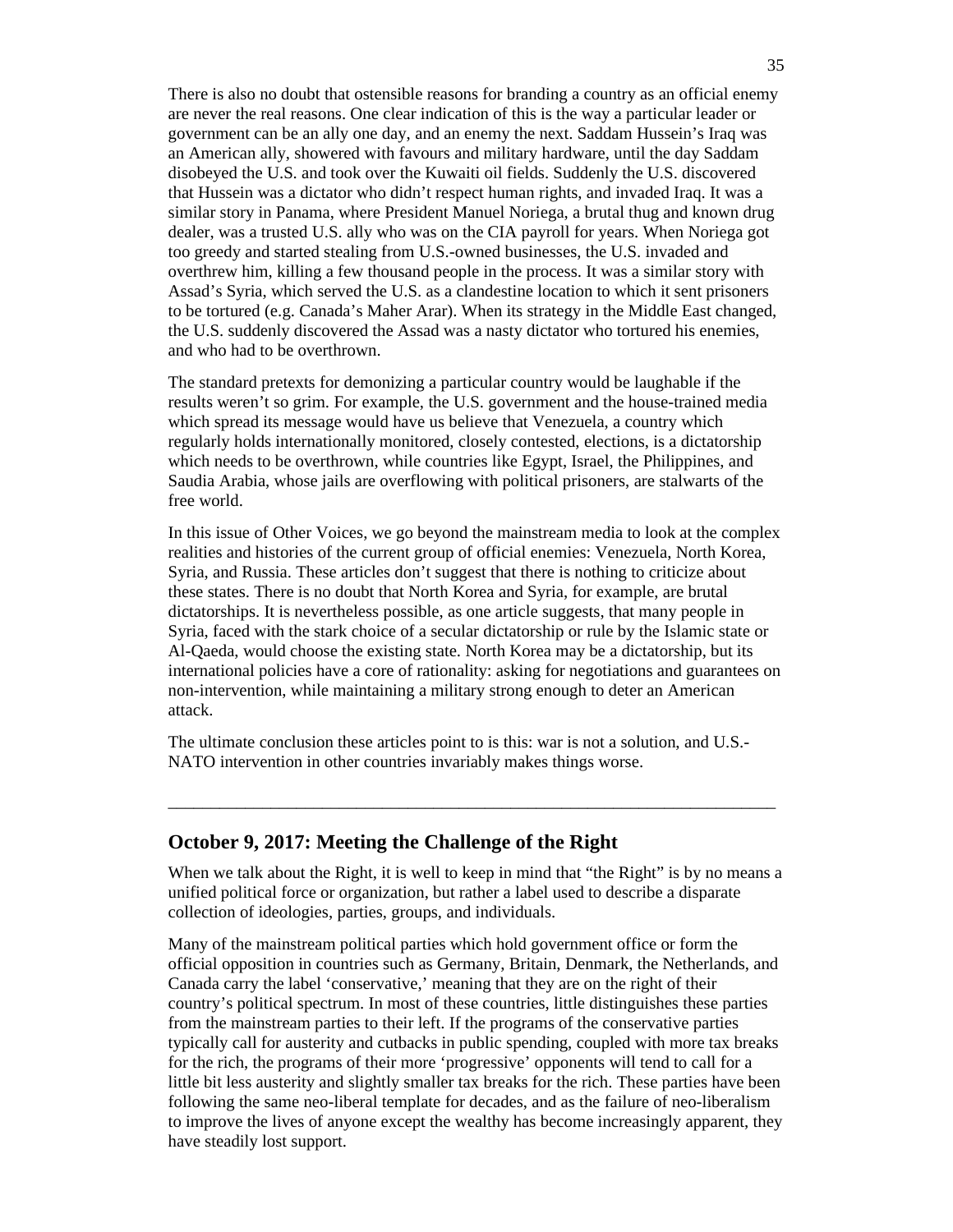The hegemony of the virtually indistinguishable mainstream parties has been challenged by the emergence of hard-right parties in places such as India, Ukraine, Hungary and Poland (countries where they hold power), in France, where the National Front has become a major political force, and in Germany, where the anti-immigrant AfD finished in third place in the recent national election. With millions of people unemployed or working in marginal precarious jobs, desperation and hopelessness is leading some to listen to right-wing demagogues who offer scapegoats – usually immigrants or other minorities – or who divert their attention to social 'evils' such as abortion, homosexuality, and sex education. These far-right parties in fact have no real solutions to offer, but they pose a very real danger to those they target as scapegoats.

Further still to the right are a wide variety of groups and movements that openly flaunt racist and Nazi symbols and rhetoric. These groups and individuals, who have been given the name 'alt-right' in the United States, are by no means united, and their numbers are small, but they have shown that they are quite capable of committing serious acts of violence against those they hate. They have been challenged by anti-fascists who work to stop fascists in their tracks whenever they seek to march in the streets.

The strategy and tactics of meeting the challenge of the right are naturally subjects of debate. Those activists who identify with the label 'anti-fa' tend to focus their energies on trying to stop fascists from marching. Important as this is, it can also serve to divert energies from the important organizing that needs to be done. The real problem, arguably, is that the right – the more mainstream right as well as the fascists -- has succeeded in attracting support among the broader population because they are putting their energies into grassroots political organizing, while much of the left has given up on organizing, or even talking to, ordinary working people.

The emphasis on fascist fringe groups also can lead to ignoring the most dangerous antidemocratic forces. The greatest totalitarian threat comes, not from small fringe groups, but from the state's security apparatus itself: the police and the myriad agencies that monitor and record everything that we say and do. They are the ones who driving the push to ever-increasing police militarization, surveillance, and restrictions on civil liberties in the name of 'anti-terrorism.'

This issue of Other Voices offers a number of articles, books, and films offering different perspectives on meeting the challenge of the right. The Connexions website features many more resources and points of view: we invite you to explore them.

 $\_$  , and the set of the set of the set of the set of the set of the set of the set of the set of the set of the set of the set of the set of the set of the set of the set of the set of the set of the set of the set of th

### **November 11, 2017: Left Parties**

"There is no alternative." That is capitalism's message in the neo-liberal era. The rich keep getting richer and richer, millions of people are unemployed, millions more are trying to survive on precarious, marginal, and part-time work, hundreds of millions are without health care, housing, education, or clean water. Environmental collapse is increasingly likely, masses of people are fleeing wars and economic disasters, nuclear war is a real danger. And all that the corporate elite, the corporate media, and the mainstream political parties have to offer is their insistence that there is nothing we can do about it: there is no alternative.

In those countries where some version of liberal democracy still exists, an everincreasing percentage of the population has stopped participating in elections where none of the parties offer an alternative. The parties that used to offer something for working people – the various versions of social democracy – have been absorbed into the neo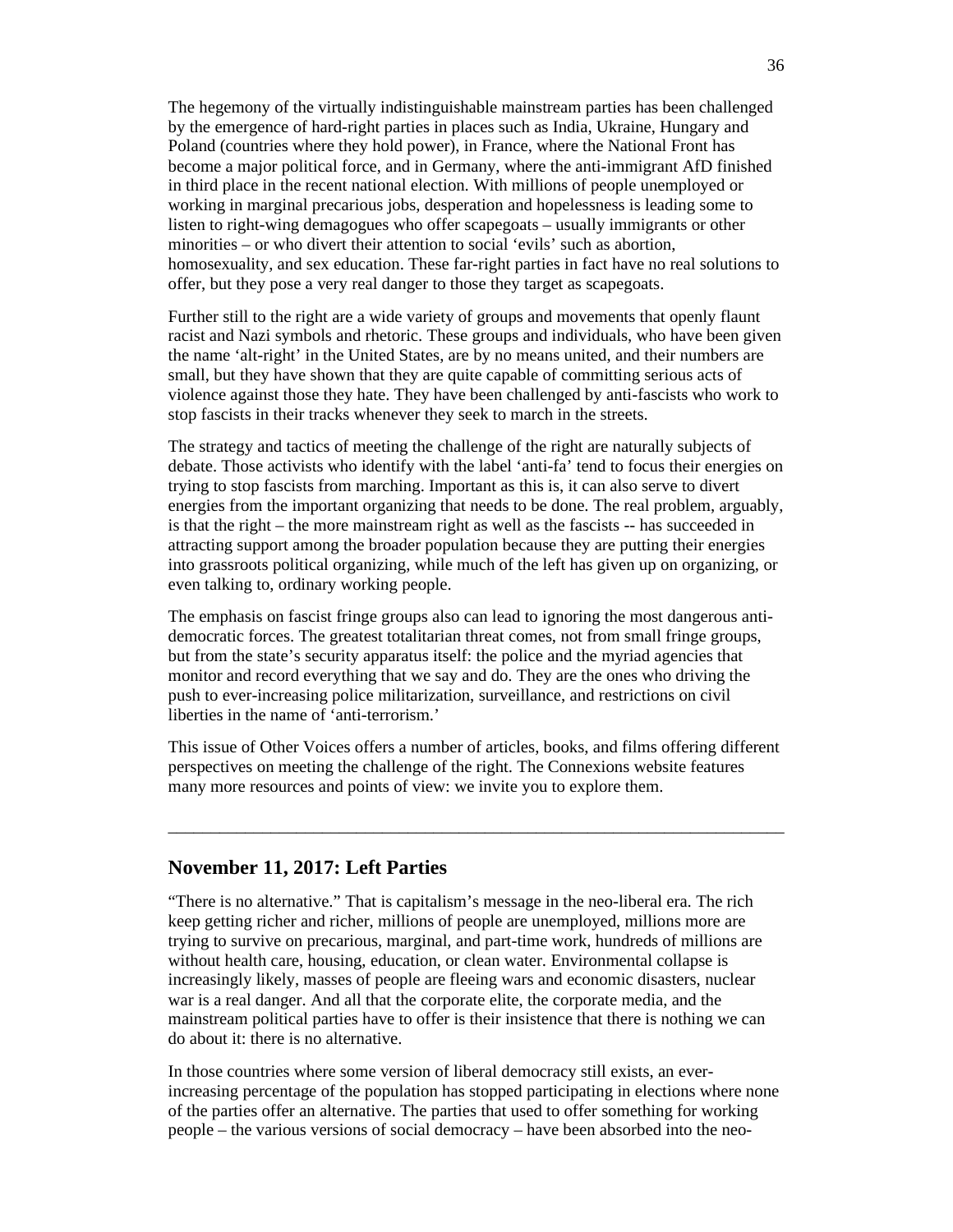liberal consensus, and where they form governments, alone, or in coalition with other neo-liberal parties, they enforce the same neo-liberal program.

The political vacuum left by the mainstream parties has opened up space for new parties and political movements to emerge on both the right (see Other Voices October 9, 2017) and the left. In recent years, a number of left parties have emerged out of mass movements in countries like Spain (Podemos), Germany (Die Linke), and Greece (Syriza). In Latin America, in the last two decades, left movements or parties have formed governments in Venezuela, Bolivia, Brazil, and Uruguay. In Britain, exceptionally, the emergence of a socialist left has happened within the mainstream Labour Party, inspired by Jeremy Corbyn's articulation of a socialist vision that attracted enormous numbers of new members to the party. In the United States, Bernie Sanders' campaign also showed that a politician who calls himself a socialist can inspire millions of people, though Sanders' insistence on channelling their energies into the Democratic Party undermined the possibilities for a new political movement that his campaign could have opened up.

What these new left parties/movements have in common is a strategy of engaging in grassroots organizing and also running in elections. They all describe themselves as socialist, though in many cases their programs are more reminiscent of what social democrats used to advocate decades ago: reforms that would tame and manage capitalism rather than abolish it. Their ultimate vision may be a world without capitalism, but their immediate proposals are more modest and incremental, though still significantly to the left of the neo-liberal consensus.

The ambiguities and contradictions in their goals are in large part attributable to the fact that, being based on social movements, they are therefore coalitions incorporating diverse points of view, some radical, some less so.

A second tension is one that emerges in every leftwing political movement that engages in elections. Those who are elected to office, and the party/parliamentary apparatus that surrounds them, are almost inevitably absorbed into the narrow world of elections and parliamentary politics. This is all the more true if a left party manages to attain office.

Indeed, the experience of the left parties to emerge in the last two decades shows that the real test, and the real danger, comes when a left party forms a government, or becomes part of a coalition government.

A coalition by definition requires the parties participating in it to sacrifice parts of their programs. When a socialist party enters a coalition with a non-socialist party, it is always on the basis that the socialist parts of its program are set aside in exchange for including some of the specific reforms it wants in the coalition government's agenda. The prospect of achieving a share of political office in a coalition can be extremely tempting, but for a left party the result is almost always a political disaster.

The dangers and challenges of achieving office are most starkly posed when a left party comes to power in its own right. Being in government is not the same as being in power, as it soon comes to learn. Real power is wielded by the capitalist class, those who control the levers of finance. When they don't like the results of an election, they move their money out of the country, and international money markets institute a de facto boycott of the disobedient country. International institutions, such as the European Union and the International Monetary Fund, as well as the biggest and most powerful international institution of all, the American Empire, bring enormous pressure to bear. In this, they have the help of a 'fifth column' within the country: the corporate sector (including the corporate media), as well as significant parts of the state apparatus, such as the senior bureaucracy, the police, and the military.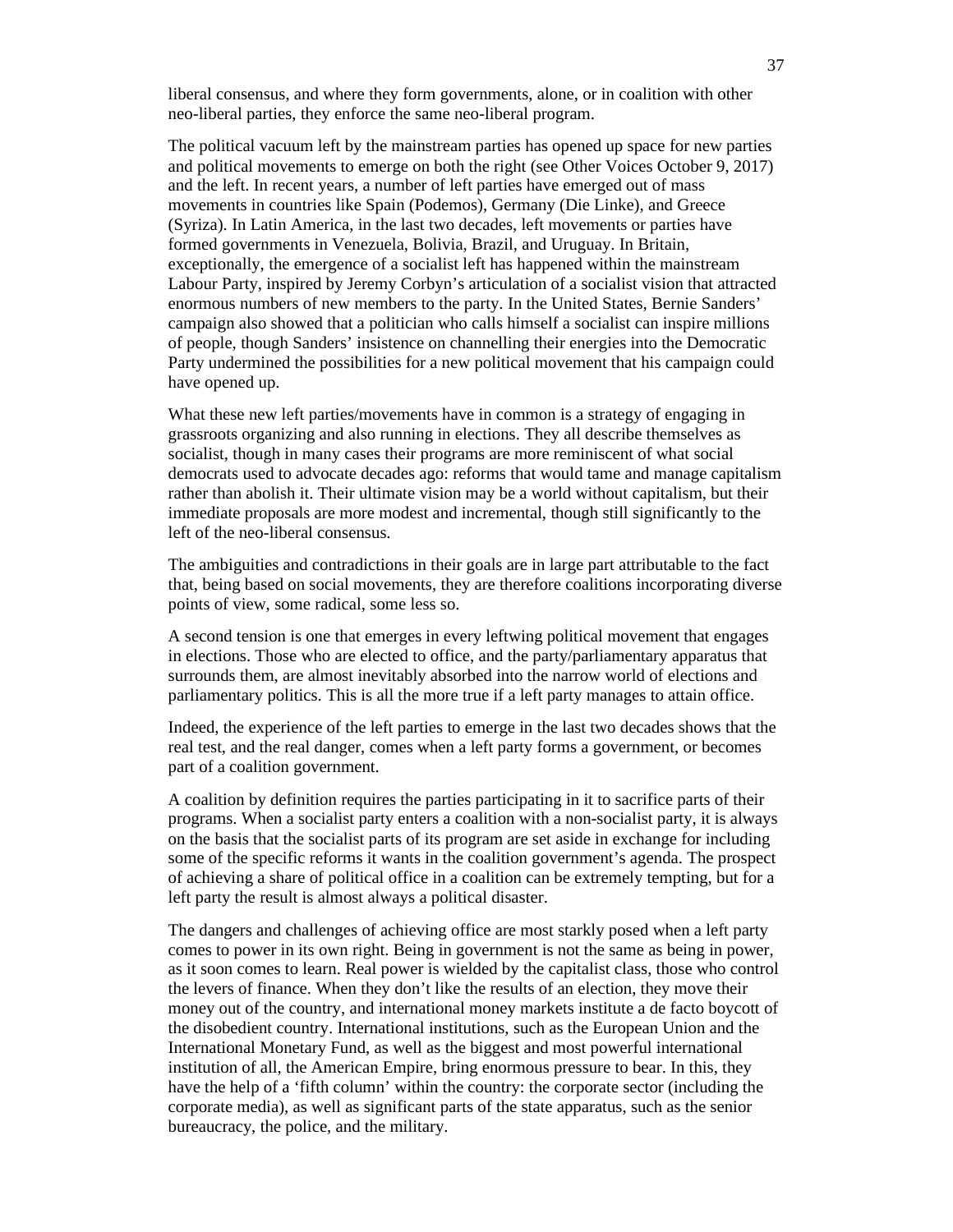If a left party is to have any hope of surviving and carrying out its program, it has to have a clear understanding of the obstacles it will face, and a strong determination to meet them head on. Even more importantly, it can only succeed if it remains the expression of a broad-based social movement. An isolated left government has no chance. A movement of millions of people which is committed to an ongoing process of social transformation can sustain a left government, even as such a government can help to achieve the goals of the movement.

In this issue of Other Voices, we look at the experiences of a number of left parties. The Connexions Subject Index provides links to many more insightful articles and books.

\_\_\_\_\_\_\_\_\_\_\_\_\_\_\_\_\_\_\_\_\_\_\_\_\_\_\_\_\_\_\_\_\_\_\_\_\_\_\_\_\_\_\_\_\_\_\_\_\_\_\_\_\_\_\_\_\_\_\_\_\_\_\_\_\_\_\_\_\_\_\_

# **December 17, 2017: Collective Memory and Cultural Amnesia**

Our society is obsessed with the short-term present. It devalues memories and the past. That's the nature of capitalism, especially the speeded-up hypercapitalism of today. The past is useless: profits are made by getting rid of the old and replacing it with something new.

Certainly this applies to commodities, which, as Marx taught us, are both the incarnation of value under capitalism, as well as the embodiment of capitalist values. Commodities (whether or not they take a physical form) have to be destroyed or made obsolete so that new commodities can be sold.

The need to eclipse the past also applies to ways of living. For the sake of increased profits, steady jobs have to be eliminated and replaced with precarious work. Unions have to be ground down and where possible destroyed. Farmers practising traditional agriculture have to give way to industrial farming, or be forced off their land. Culture has to be packaged as a product so it can be bought and sold.

This ceaseless enterprise of social engineering works best if people can be made to forget that things once were different. Collective memories of unionized jobs with benefits, air you could breathe and water you could drink without being poisoned, times when you could live your life without being spied on by the government and the corporations – such memories are dangerous. It's best if people forget that such things ever existed.

Even more dangerous are collective memories of resistance – times when people got together, and fought for their rights, sometimes winning, sometimes losing. The very idea that things were different in the past, and could be different in the future, is perilous because it gives people dangerous ideas.

Official society, including the mainstream media, busily carry on their daily work of fostering social amnesia, focusing on the present and the trivial, while erasing the past by misrepresentation or neglect. Certainly neither media nor governments have any interest in having people remember the lies that were used to justify past wars and past crimes. Recycled lies (including promises of a better future) work best if people don't remember how often the same false tales have been told in the past.

But there are those who do remember, and who work to preserve and share our collective memory. They do their work for different reasons, in different places.

Sometimes the impulse is nationalist or even racist. Those who live on conquered or stolen land rarely care to remember much about how the land came to be theirs. They prefer collective myth to collective memory.

But they have to contend with the collective memories of those who were displaced. From Canada to Palestine, from South Sudan to Burma, people are working to document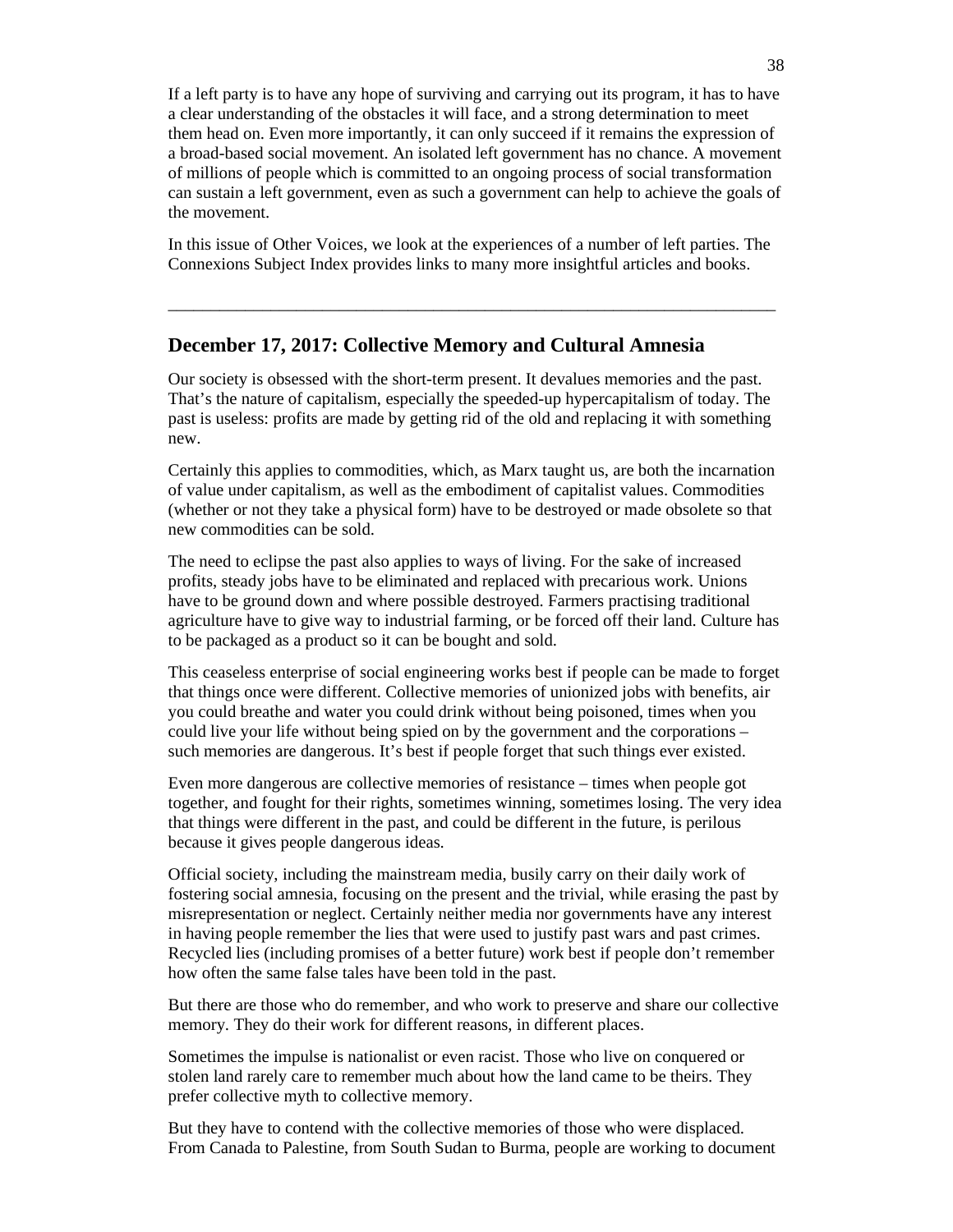their stories and bring them to the attention of the world. In such instances, and others, the burning impulse is truth: to tell what happened to us.

Other initiatives and projects – Connexions itself is an example – see historical memory as a way of contributing to the struggle for a different world. For us, knowledge of history is subversive, and remembering can be a form of resistance. To understand how we can change society, we have to understand it. That means understanding where it  $$ where we – came from.

When we know and understand more about those who came before us lived and fought, we can gain a deeper understanding of how we can best live and fight.

In this issue of Other Voices, we share some stories about people's struggles to use collective memory as a form of resistance and a tool for creating a better world.

### **January 21, 2018: What are we eating?**

What are we eating? A simple question which opens up a labyrinth of devilishly complex issues about production and distribution, access to land, control of water, prices, health and safety, migrant labour, and much else.

\_\_\_\_\_\_\_\_\_\_\_\_\_\_\_\_\_\_\_\_\_\_\_\_\_\_\_\_\_\_\_\_\_\_\_\_\_\_\_\_\_\_\_\_\_\_\_\_\_\_\_\_\_\_\_\_\_\_\_\_\_\_\_\_\_\_\_\_\_\_\_

For millions of people, the answer is brutally simple: not enough to survive. UNICEF estimates that 300 million children go to bed hungry each night, and that more than 8,000 children under the age of five die of malnutrition every day. The UN's Food and Agriculture Organization (FAO) estimates that 12% of the world's population is chronically malnourished.

How is this possible in a world where there is an enormous surplus of food, where farmers are paid not to grow food?

A short answer is that food production and distribution are driven by the need to make profits, rather than by human needs. The international system of corporate-dominated food production and sales that is misleadingly referred to as the "market" exists to maximize corporate profits. Everything follows from that. The 'market' responds to 'demand' (though that 'demand' is often artificially created by marketing campaigns). Bottom line: if people are hungry because they have no money to buy food, they don't create a 'demand' for food, and the "market" doesn't produce or allocate food for them.

This is not a new development. During the Irish famine of the 1840s, when one million people died of starvation, rich landowners were exporting food from Ireland. Why? Because foreign buyers could afford to pay, whereas the Irish peasants had no money with which to buy food. The Ethiopian famine of the 1980s was a similar story: the country was producing enough grain to feed everyone, and indeed continued to export food during the height of the famine.

In the past few decades, the increasing corporatization of the food system has been bringing about enormous changes.

In North America, traditional family farms are a threatened species. Large industrial farms expand, while smaller farms sell out to the big operations or, if they are close to cities, to real estate speculators and builders. Large or small, nearly all farmers are heavily in debt and trapped on a treadmill of borrowing against next year's earnings to buy this year's seeds, fertilizers, and pesticides, all controlled and sold by huge agribusiness corporations.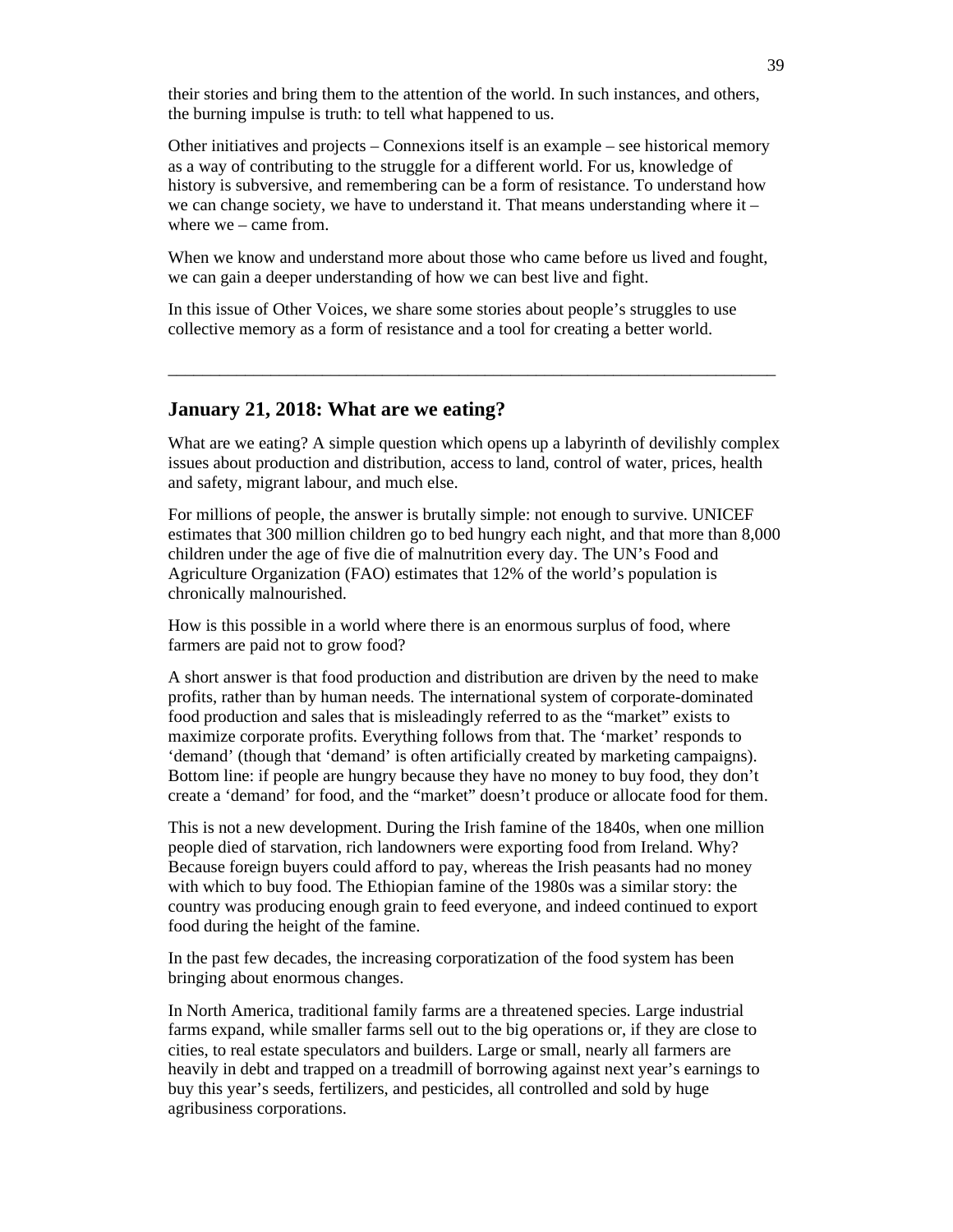In Africa, land that has been farmed by local farmers for countless generations is being taken over by foreign mega-operations, many of them Chinese. In India, international agro-chemical monopolies have been pushing GMOs and new crop varieties, resulting in a series of rural disasters, whose consequences include a horrific wave of farmer suicides.

Another worry for anyone who consumes food – that is, everyone – is the safety of the foods that we consume. We are all guinea pigs in a massive, unprecedented, and uncontrolled experiment on human health and the earth's ecosystems. What happens when our bodies, our lakes and rivers, our soil, and our air are saturated with an everincreasing broth of chemicals, antibiotics, and genetically modified lifeforms?

If there is good news in all this, it is the fact that so many people are coming together to resist in various ways, large and small. This issue of Other Voices highlights a few. Many more stories and resources can be found via the Connexions website.

\_\_\_\_\_\_\_\_\_\_\_\_\_\_\_\_\_\_\_\_\_\_\_\_\_\_\_\_\_\_\_\_\_\_\_\_\_\_\_\_\_\_\_\_\_\_\_\_\_\_\_\_\_\_\_\_\_\_\_\_\_\_\_\_\_\_\_\_\_\_\_

# **February 17, 2018: Hearts and Minds: How do people change?**

If we want to change the world, we need other people – millions, eventually hundreds of millions of others – to agree that the world needs changing and to join us in changing it.

It's a daunting prospect. How can we reach and persuade those who may have voted for the likes of Donald Trump and those like him in other countries, or who are not interested in engaging in 'politics' at all?

Many on the left practise their own version of political disengagement. With the best of intentions but questionable priorities, they reach out to the already converted to organize actions which bring together the same small groups of people to proclaim their principled dissent from the status quo. What is all too commonly missing is any attempt to reach out to the vast majority of the population, those who won't come to, or ever even hear about, the protests of the left.

How can we reach the millions we need to reach and engage if fundamental change is to happen? How can we accomplish the essential task of persuading a majority of the population that a fundamental social and economic transformation is necessary?

Even more importantly, what will it take for people to come together and act collectively to bring about that transformation? What can we do to help make this happen?

This newsletter presents a number of approaches to answering this crucial question. At heart, though, they share the same fundamental wisdom: you do it by talking to people. One-on-one, or in small groups. And talking to people, having conversations, means listening and asking questions. A good organizing conversation, says Jane McAlevey, is 70 per cent listening and 30 percent talking. The key to canvassing people door-to-door, says Momentum, is asking people what they are concerned about, and listening to their answers.

There is another crucial element to this approach: it means talking to strangers. People you don't know, people who aren't political. On their doorsteps, on the street-corner, in front of public buildings.

While every conversation we have can potentially have an impact, to be effective in bringing about social change, such conversations need to be part of a strategy for organizing. Groups working for change need to prioritize organizing that reaches out to people, ordinary people, where they work, live, shop, and play.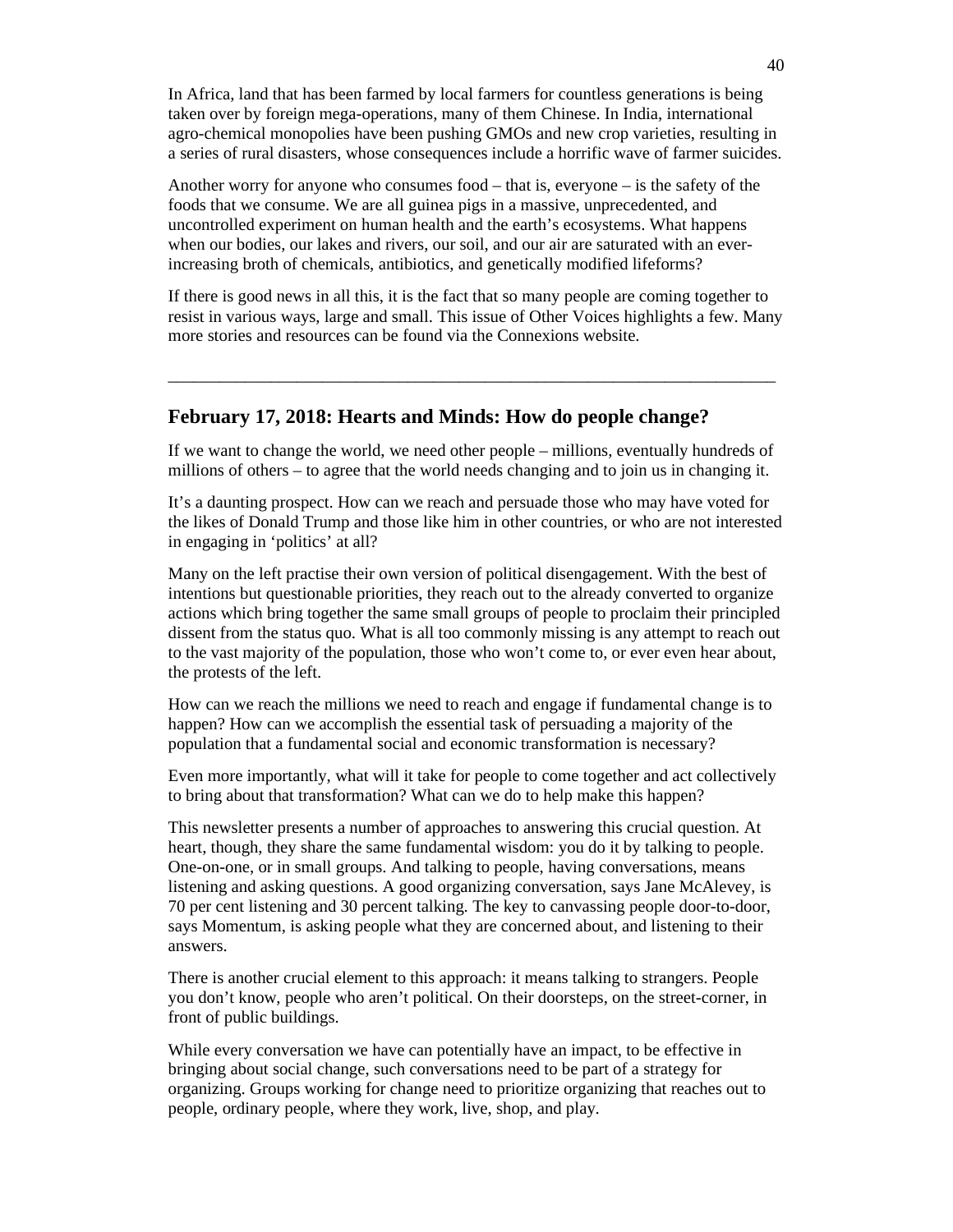Finally, we need to understand that having conversations and listening to people is not a mere tactic, a technique to get them to listen to what we have to say. Listening to people means hearing what they say, and learning from it. We don't have all the answers. We have much to learn, and we have to be open to learning. It is not only other people, but we too, who need to change if the world is to change.

\_\_\_\_\_\_\_\_\_\_\_\_\_\_\_\_\_\_\_\_\_\_\_\_\_\_\_\_\_\_\_\_\_\_\_\_\_\_\_\_\_\_\_\_\_\_\_\_\_\_\_\_\_\_\_\_\_\_\_\_\_\_\_\_\_\_\_\_\_\_\_

# **March 25, 2018 – Looking for Answers, Creating Alternatives**

This issue of Other Voices features people who are questioning and challenging the way the world works and trying to create better alternatives.

Phyllis Omido, a courageous environmental activist in Kenya who faced arrest and physical intimidation, has led a successful campaign to force a lead-smelting company that was poisoning residents to shut down.

Justin Podur challenges the way the corporate media systematically spread lies and misinformation about Venezuela, a country faced by a systemic campaign of economic sabotage led by local elites and supported

Judith Deutsch reviews Norman Finkelstein's new book on Gaza. She asks: why are states and corporations assumed to have a "right to exist" but *people* – specifically, in this case, the people of Gaza – are not said to have a right to exist.

Bruce Lesnick asks what is the best way to organize against the mobilizations of the right. Most crucially, he asks, "how can we best harness the power of the 99% – the working class majority – in this ideological, social and economic battle?"

The book of the week is "Creating an Ecological Society: Toward a Revolutionary Transformation" by Fred Magdoff and Chris Williams. They set out to show that it is possible to envision and create a society that is genuinely democratic, equitable, and ecologically sustainable. And that it is possible -- not one moment too soon -- for society to change fundamentally and be brought into harmony with nature.

\_\_\_\_\_\_\_\_\_\_\_\_\_\_\_\_\_\_\_\_\_\_\_\_\_\_\_\_\_\_\_\_\_\_\_\_\_\_\_\_\_\_\_\_\_\_\_\_\_\_\_\_\_\_\_\_\_\_\_\_\_\_\_\_\_\_\_\_\_\_\_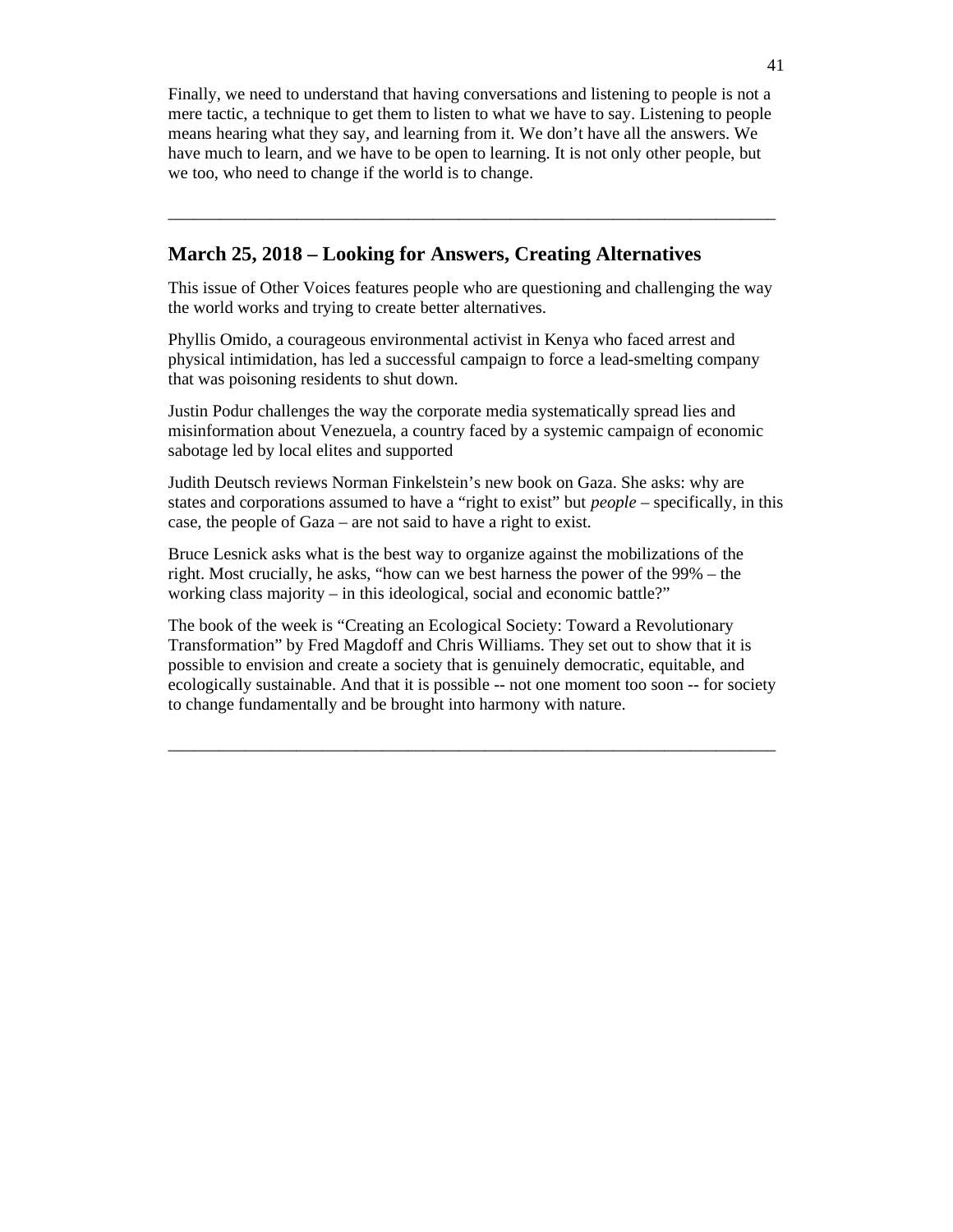# **April 21, 2018 – Their Internet or Ours?**

What happened to the Internet? Some thirty years ago, the Internet, which up to that time had been a communications network used by the U.S. military and a handful of elite academic institutions, was becoming available to tech-savvy members of the public. Electronic Mail (E-mail) was coming into wider user. USENET discussion groups and Bulletin Board Systems (BBS), which allowed users the ability to share information and engage in discussions with like-minded individuals, were proliferating. In the late 1980s, Tim Berners-Lee developed the Hypertext Transfer Protocol (HTTP), a key breakthrough which made the World Wide Web possible.

A fundamental dimension of the Internet of that time was its hostility to any form of commercial or corporate use. Many systems expressly forbad all advertising or the use of email to send commercial messages of any kind. Servers were run by non-profit institutions.

But the very openness of the Internet made it possible for companies to set up their own Web presence. Commercial Internet Service Providers sprang into being. There was no governing authority which could stop them, and with limitless amounts of money and resources at their disposal, within a few years their presence swamped the anarchic early Internet. Aspects on Internet management were privatized by the U.S. government. Private companies were created to sell Internet domain names, requiring any organization with a website to pay an annual licensing fee to a private company. If there were disagreements about the use of a domain name, large corporations would almost automatically prevail over small non-profits.

In the new millennium, these trends accelerated. New forms of communications networks were created, and nearly all were controlled by corporations. Cell phones used networks owned by private companies: an inefficient and wasteful, but very profitable, approach. Social media and communications apps sprang into being, and even though they are perfectly suited to being controlled co-operatively by their users and the workers who maintain them, they are almost all corporate.

As the Internet became privatized, the dominant corporations were no longer content to merely publish advertising in the manner of the print media. Now, they entered the business of spying on their users: gathering every possible piece of information about them, and then not only using that information to target their own ads, but also selling it to any other commercial entity with the budget to pay for it. The state, in the form of its national security establishments, get to access the data as well.

Governments did everything they could to facilitate the commercialization and corporatization of the Internet, but they also have their own agendas. A key preoccupation for a government is maintaining its own legitimacy. The mainstream media, including online media platforms, play an important part in what Noam Chomsky and Edward Herman called "manufacturing consent."

But a problem with the Internet is that it allows for alternative points of view to be disseminated as well. Even though alternative media and individual bloggers have nowhere near the reach of the commercial and state media, some at least have attracted large audiences because they challenge the official narratives. They have helped to undermine the credibility of governments and mainstream media because they continually challenge their lies and distortions. Those in power see this as a major problem, and an intolerant affront.

The result has been another set of manoeuvres to push these insolent challengers deeper into the shadows. One part of this corporate-state offensive has been legislation to end "net neutrality" in the United States. Whereas previously all information on the Internet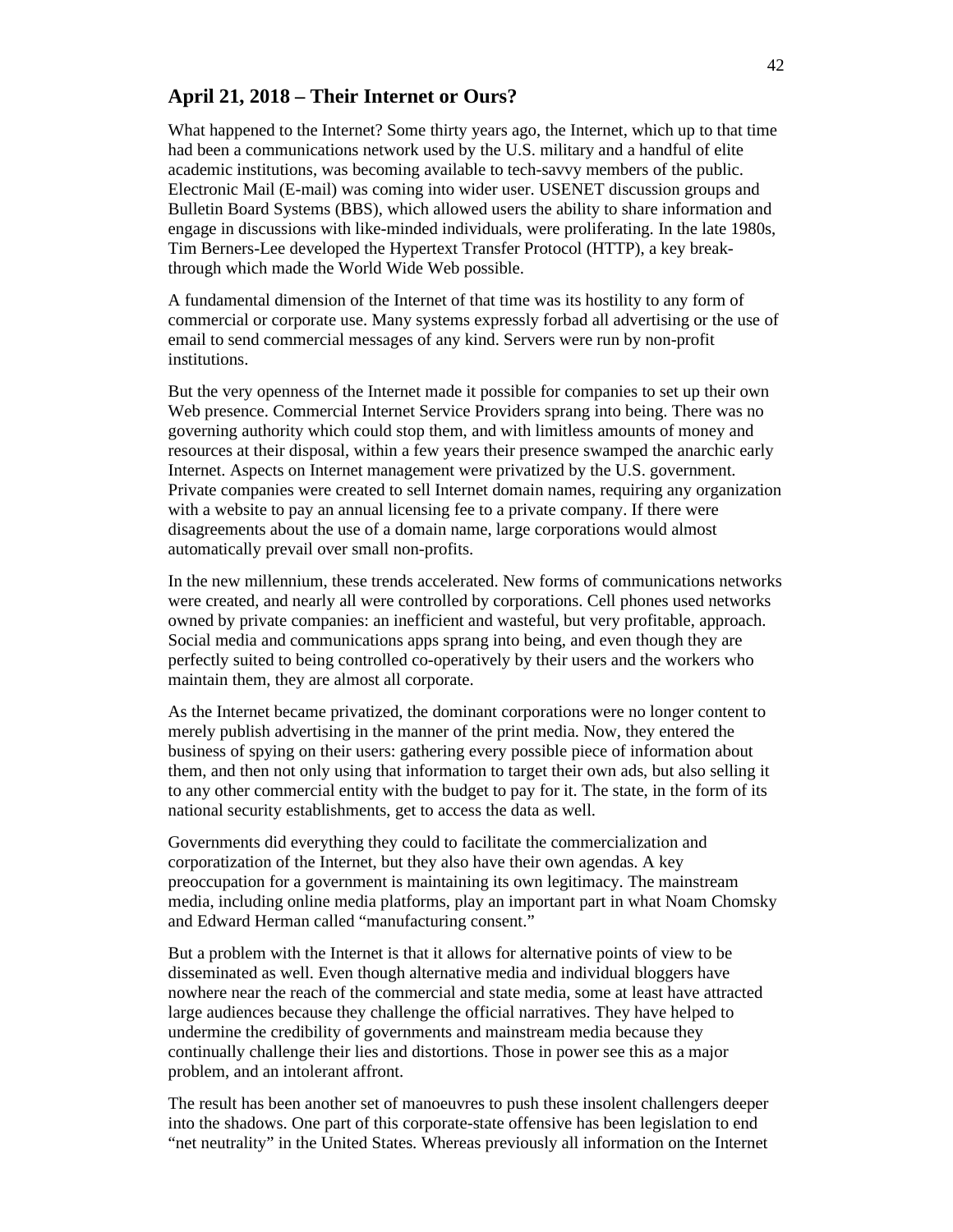moved in the same way, over the same available bandwidth, now corporations that control the technical infrastructure are allowed to give priority to some information, while slowing down other content. This will mean that websites owned by companies able to pay for better service will be served up fast, while those who aren't able to pay will be slowed down. Given the nature of the Internet, where people expect to click on something and then see it instantly, sites that take five or ten seconds to load because they are on the slowed infrastructure will lose a huge percentage of their users.

Meanwhile corporations like Google and Facebook, in the name of combating 'fake news' and 'anti-social' views, are taking steps to downgrade or effectively eliminate views critical of the status quo. Google has changed its algorithms to downgrade or disappear content from many alternative websites. Facebook is filtering its newsfeeds to ensure that the 'news' being shared comes from 'reputable' sources. By reputable sources, they mean the corporate media.

What can we do? The articles in this issue help to explain the dimensions of the problem. They offer some tools, for example tools for protecting your privacy and securing your devices, and they make some suggestions, such as moving away from corporate platforms to the extent that you feel able to do so.

A couple of other suggestions:

1) Try to avoid sharing any news articles that appear in the mainstream media. 2) Do share content that appears in the alternative media and on alternative websites (e.g. Connexions!) When we share content directly (whether in social media, by email, etc.) we give a boost to critical views and analyses, and help more people to find them and see them.

\_\_\_\_\_\_\_\_\_\_\_\_\_\_\_\_\_\_\_\_\_\_\_\_\_\_\_\_\_\_\_\_\_\_\_\_\_\_\_\_\_\_\_\_\_\_\_\_\_\_\_\_\_\_\_\_\_\_\_\_\_\_\_\_\_\_\_\_\_\_\_\_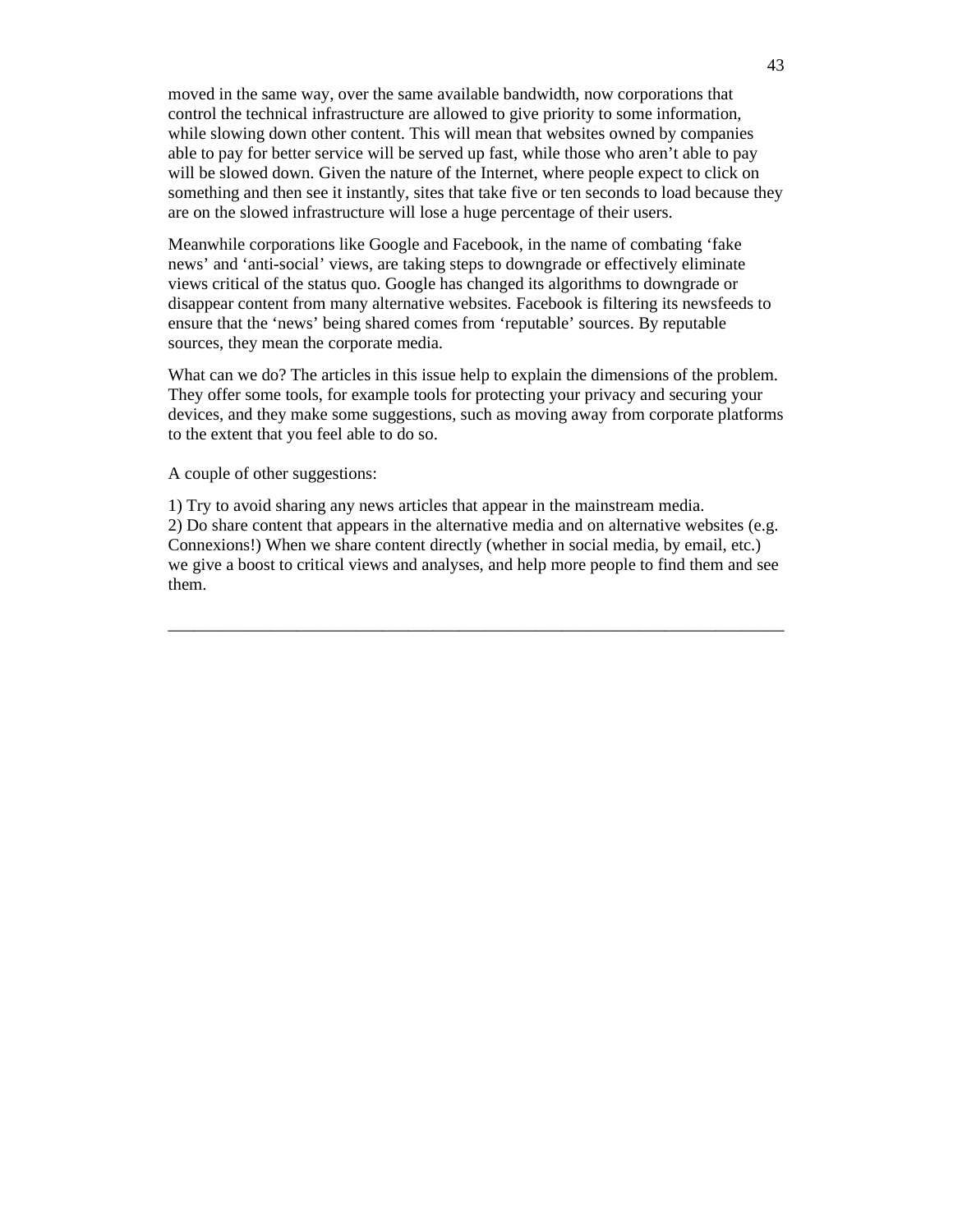### **June 10, 2018 – Massacres and Morality**

As long as there have been states and armies, there have been massacres. In previous centuries, these were openly acknowledged for what they were: acts of terrorism against those who resisted their rulers or their conquerors, or those who seemed likely to resist in the future. Terrorism was understood by all to be what a state did to keep subjugated populations in line, at home or abroad.

In the modern era, however, rulers of the major colonial powers were confronted by working class struggles in their own countries, including struggles for democracy, at the same time as they were faced with the need to put down the resistance of colonized peoples against their colonizers.

Democracy, even in its limited parliamentary form, was seen as a terrible threat. The British ruling class never forgot that Parliament had tried and executed the king, Charles I, in 1649. The French never forgot that the Revolution had beheaded Louis XI in 1793.

In this new and dangerous world, shaping public opinion became increasingly important for those in power. If the people were going to be allowed to vote, then they had to be made to believe in the legitimacy of the existing social system, and ideology and propaganda are more effective tools for doing this than naked force. In the context of colonialism, the public at home, and the officials and soldiers who imposed their rule on the colonies, needed to be told that what they were doing, no matter how brutal, was done in the interests of defending Western values and Western civilization. In the colonies themselves, it was desirable to persuade the elites, at least, that they too would benefit from colonial rule, which, after all, was bringing them the benefits of Western civilization.

The problem with propaganda, however, is that it is often starkly at odds with reality. When people don't buy into the lies they have been told, they can become dangerous.

And so, all too often, it seems that defending civilization requires massacres.

The model for modern massacres could well be the suppression of the Paris Commune in 1871, when some 15,000 people were slaughtered by the French army in the streets of Paris, causing the politician who ordered the massacre to proclaim "The victory of order, justice, and civilization is at last won!"

The important work of maintaining order, justice, and civilization was also high in the minds of the British authorities in India on that day in April 1919 when residents of Amritsar gathered in the Jallianwalla Bagh, a public garden (park) surrounded by walls, for a meeting to protest recent acts of repression by the British colonial authorities. The British military commander, Col. Reginald Dyer, brought his troops to the Jallianwalla Bagh, had them seal off all the entrances, and then ordered them to fire into the crowd. Shooting continued for ten minutes, until soldiers had run out of ammunition. When they were done, about 1,500 people lay dead, and many more were wounded. Dyer stated later that his intention had been to strike terror into the population to teach them not to resist British rule. In fact, it had the opposite effect: the massacre became an important catalyst of the Indian independence movement.

South Africa's apartheid state confronted a similar gathering in Sharpeville in 1960, when residents defying the law requiring them to carry passbooks at all times came to the local police station, without their passbooks, in an act of civil disobedience, to offer themselves up for arrest. The police responded by firing into the crowd, killing 69 people, 10 of them children, and injuring 180 others. Sharpeville marked a turning point in South Africa's history: it galvanized the anti-apartheid movement within the country and internationally. The date of the massacre, March 21, is now commemorated as the International Day for the Elimination of Racial Discrimination.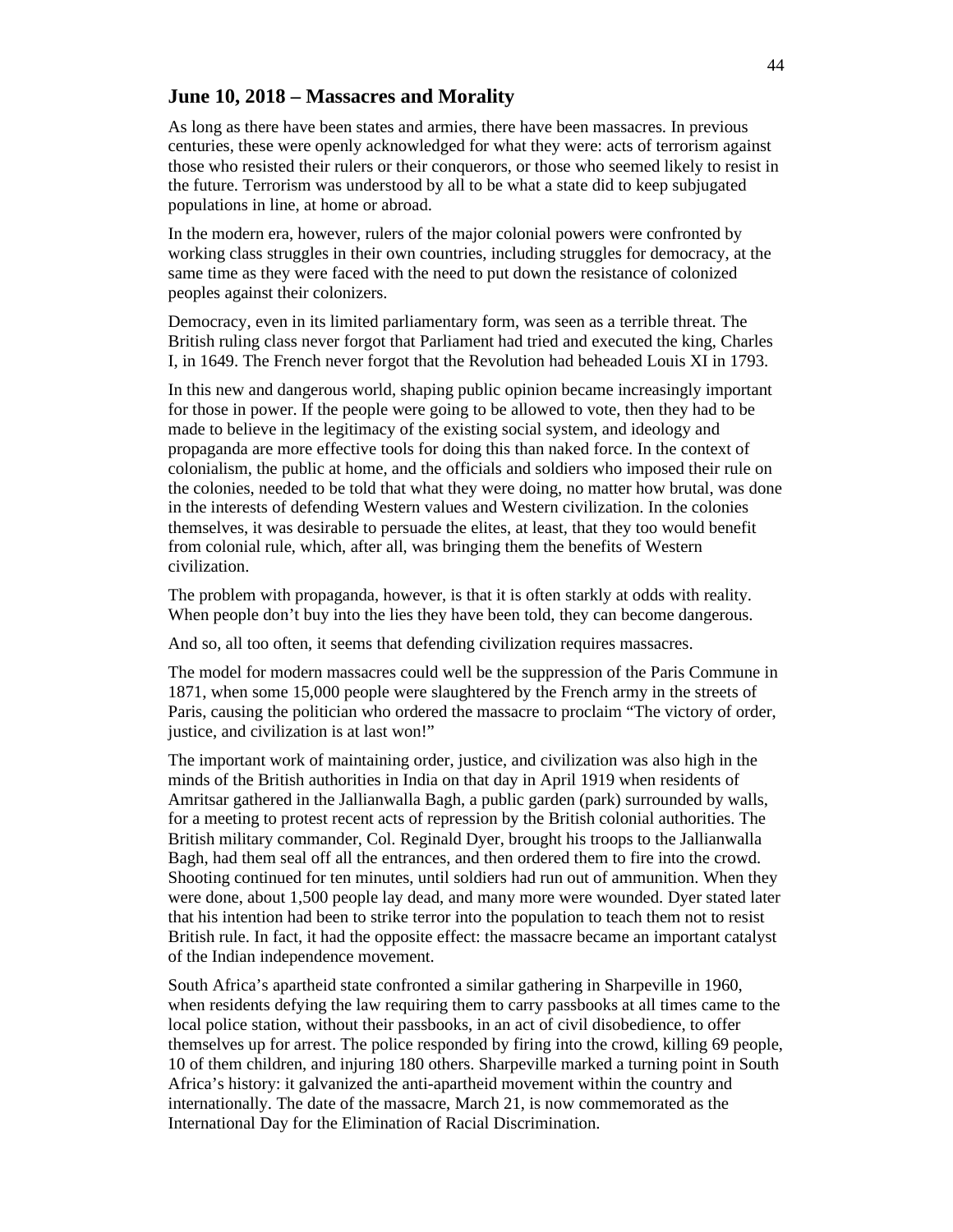The record of massacres by the defenders of order, justice, and civilization is endless, and many of them have entered our collective memories: Nanjing in 1937, May Lai in 1968, Soweto in 1976, Tiananmen Square in 1989....

#### And Gaza.

The horror that is Gaza began in 1948-9, when a quarter of a million Palestinians fled, or were driven from their villages by the forces of the newly formed Israeli state. The villages they left behind were quickly levelled and taken over by Jewish settlers. In Gaza, the pain of expulsion was if anything more severe, because many of the refugees in the camps could actually see their land across the dividing line, and watch as the settlers took it over.

Israel has kept Gaza under a state of siege since 2006. It has cut off, or placed severe restrictions on, fuel, medicine, food, building materials and other essential supplies, including equipment needed to keep water and sewage systems working. Gaza is essentially a giant prison, a ghetto, one of the most densely populated places on earth. The United Nations has forecast that the infrastructure to keep people alive is facing complete collapse by 2020.

Israeli leaders have repeatedly said that they want to make conditions so bad that the people will be forced to leave. The cruelty and cynicism of this collective punishment (illegal under international law, for what that is worth) is all the more apparent when one considers the simple fact that the people in Gaza cannot leave. *There is nowhere for them to go*.

Except for this: there is somewhere for them to  $g_0$  – the lands they were driven from. And in fact international law states unequivocally that refugees must have the right to return to their place of origin. The problem is that the states which form the so-called "international community" have no intention of requiring Israel to comply with international law.

But this reality -- the fact that increasingly desperate people are living in refugee camps that are in many cases within walking distance of the land they were driven from – does a great deal to explain the extraordinary courage with which the unarmed Palestinians of Gaza have faced the heavily armed Israeli soldiers who are shooting at them from raised positions several hundred yards away behind a massive fence. Much of the world seems to have missed the significance, but it is essential to remember that the actions they have been taking are called "The Great March of Return." The Palestinians are saying that they will never give up their right to return to their lands.

The massacres the world has been witnessing are Israel's ruthless response to the people it has victimized. More than 120 Palestinians dead, more than 12,000 wounded. No deaths or injuries among the Israeli snipers who have been doing the killing. And still Israel's propaganda – parroted by much of the 'mainstream' media in the West – tells us that Israel is acting in self-defense.

Nor is there any question that perhaps some of the deaths and injuries were unintended. The Israeli Defence Force (IDF) itself told us that "*Nothing was carried out uncontrolled; everything was accurate and measured, and we know where every bullet landed.*" This is no idle boast. Israel has developed the world's most advanced systems for surveillance, targeting, and killing. They do know exactly where every bullet lands. Nothing they do is unintentional. This was demonstrated again quite clearly on the day, May 19, when the Canadian doctor, Tarek Loubani, was shot by an IDF sniper. As Loubani points out, during the previous six weeks, not a single medic – all of whom wear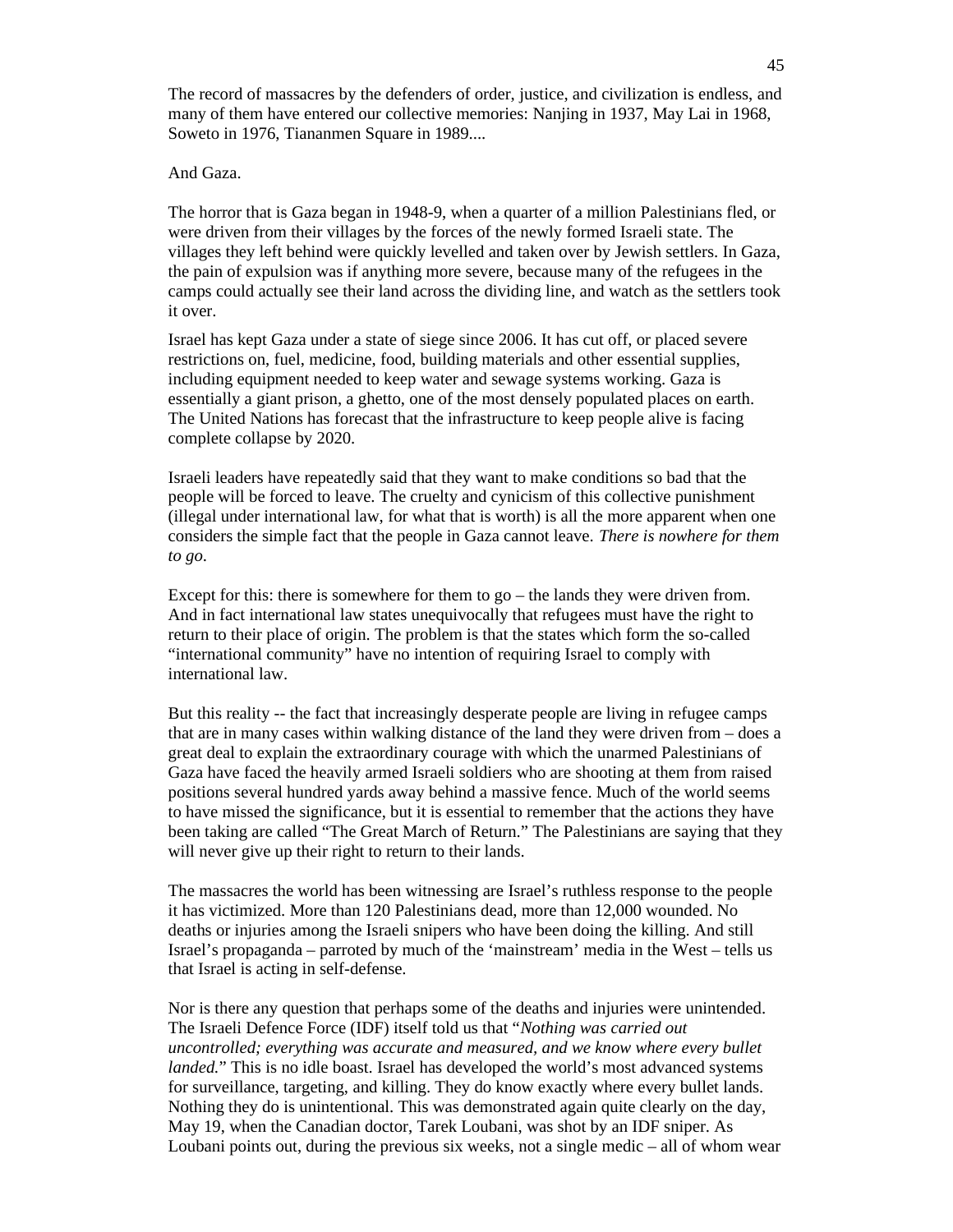uniforms clearly identifying them as medics, and who stand apart from the main protests – was shot. Then, on May 14, on one day, the IDF shot 19 medics. Can anyone doubt that this was intentional, that "*Nothing was carried out uncontrolled; everything was accurate and measured, and we know where every bullet landed?*"

Another thing the IDF has told us is that some of the Palestinian protesters have been throwing stones in the direction of the fence. People several hundred meters away, throwing stones!

Once upon a time, so the story goes, another brave individual in this land confronted a powerful hostile army with nothing but stones in his hand. He too faced daunting odds, but, in the end, it was David who prevailed against Goliath and his army.

But of course, that was different, because David was an Israelite, and therefore a hero, whereas Palestinians are -- Palestinians, and therefore not fully human, let alone heroes.

The extreme and widespread racist prejudice against Palestinians is at the root of much of the indifference or hostility that Palestinians and their allies have to fight against in their efforts to win sympathy and support for their cause. People who claim to have the highest moral principles immediately forget those moral principles when Palestinians are involved.

Indeed, one of the easiest ways to test whether so-called moral principles are really moral principles is to replace the word 'Palestinian' with 'Jew' in describing a situation or event. Suppose, for example, that 1.75 million Jews were imprisoned in a ghetto for decades under ever-worsening conditions. Suppose that the occupying power that was imprisoning them systematically destroyed their homes, denied them access to clean water and medicines, and shot them down whenever they gathered to protest. Can we imagine the 'world community' standing by and supporting the occupier?

In fact, there is a historical parallel to the situation in Gaza. In 1943, the residents of the Warsaw Ghetto rose up against the occupying power, using not merely stones, but guns and grenades. Do we condemn them for resorting to violence under the circumstances they found themselves in? Or do we admire their courage?

And how do we judge the soldiers who put down that uprising, and the commanders who gave them their orders? What distinguishes those solders, morally speaking, from the IDF snipers who shoot unarmed protestors, and then are caught on camera cheering their kills? And how do we judge the civilian population of Israel, many of whom openly support and cheer their soldiers as they go about their work of killing Palestinians? And what can we say about the political leaders of other countries, Canada say, who sit down and smile and make deals with officials of the Israeli government at the very moment that the killing is going on?

Consider these questions. In this issue of *Other Voices*, we have tried to bring you some voices – and pictures – of Palestinians, in Gaza especially. Consider their courage, listen to their voices, and consider what you can do to help them.

 $\_$  , and the set of the set of the set of the set of the set of the set of the set of the set of the set of the set of the set of the set of the set of the set of the set of the set of the set of the set of the set of th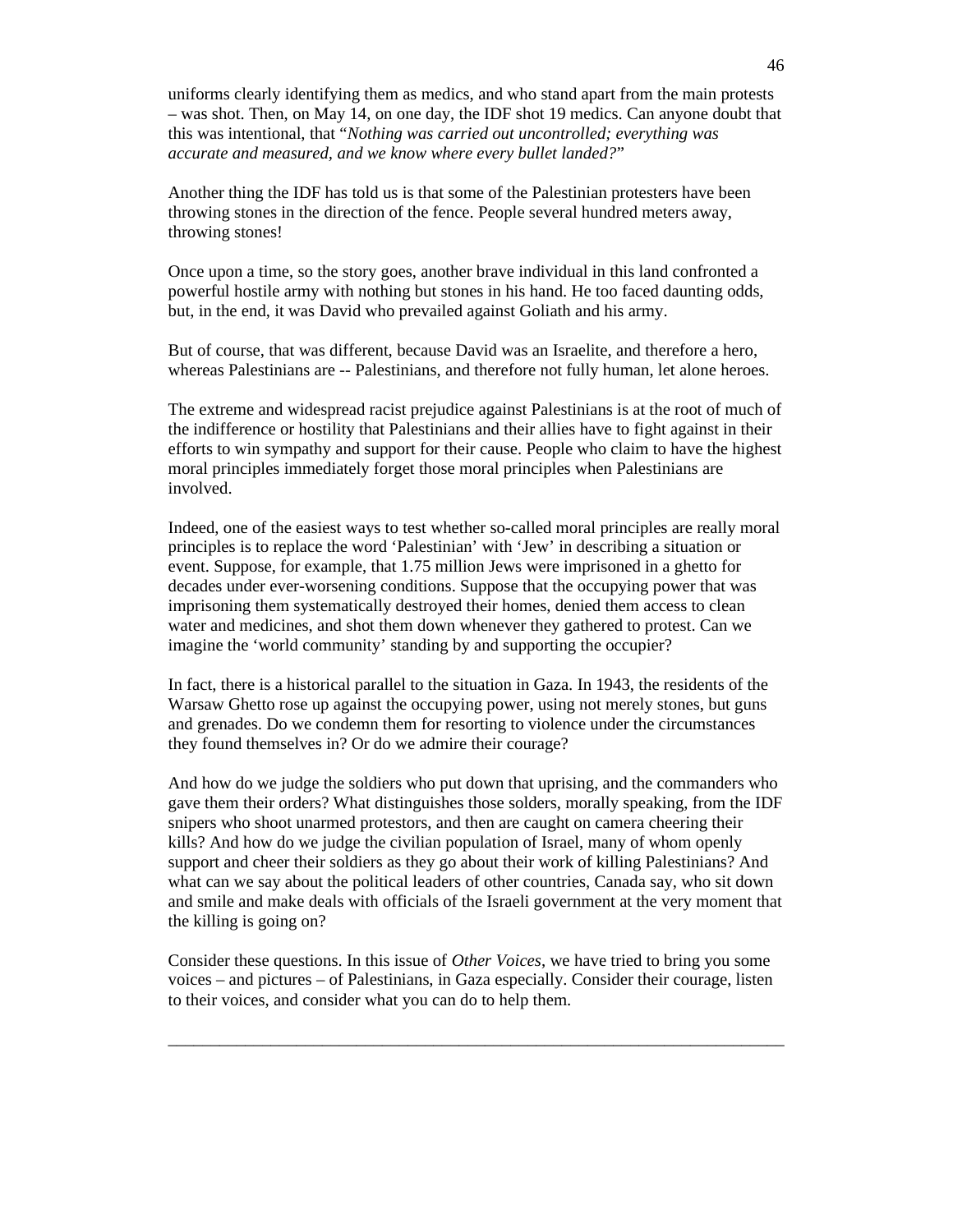# **October 27, 2019 – What Next?**

Millions of us, in many different countries, came out in late September to demand action on the climate crisis. Around the world, in diverse ways, we are working to keep up the pressure. Time is short, and the tasks are huge.

In the midst of our activism and organizing, we need to keep asking ourselves some important questions: What are our goals? And what should we do to reach our goals?

The high of massive demonstrations is often followed by a slump of discouragement, when we realize that nothing fundamental seems to have changed as a result of our protests.

It may be worth remembering the history of other mass protests. In early 2003, a huge anti-war movement arose in reaction to the planned American invasion of Iraq. Some 36 million people came out in cities around to world to protest against the threat of this illegal war, launched on the basis of transparently false pretexts. Despite the massive protests, the war started, hundreds of thousands of Iraqis died, and the fallout continues to this day. The anti-war movement continued for some time longer, and then virtually disappeared, even though the threat of war has been increasing year by year, with the United States started pulling out of international arms control treaties and engaging in dangerous military provocations on the borders of Russia, China, and Iran.

The hard truth is that while mass protests can be energizing while they happen, their momentum can be difficult to sustain unless we are able to convert them into ongoing organizing.

To keep moving forward, we have to find ways of working together to create a counterpower to challenge capitalist system, including the political structures and institutions that sustain it. To put it another way, we have to understand where the real power lies, and we have to have strategies for challenging that power with the power of vast numbers of people, organizing together. We also have to have a clear idea of what our goals are – not only specific goals related to carbon in the atmosphere, but goals of worldwide system change.

This newsletter includes a number of articles, books, and other resources which suggest approaches to, and answers to, some of those questions.

We hope you find them useful and thought-provoking.

#### **A note from the editor**

*Other Voices* is back after a hiatus of more than a year. I regret the break in publication. I was dealing with the sorrow of my partner Miriam's illness and death, and putting out a newsletter was a challenge I wasn't up to. Connexions is a small volunteer-based organization, and no one else was available to step into the gap.

Even without the newsletter, it has been a busy time for Connexions. We moved to a new office in the spring. This entailed not only a physical move, but some significant ongoing changes to our computer servers. We also took the opportunity to make some improvements to the search engine on the Connexions.org website. The website keeps growing: there are more than a quarter of a million files on the Connexions server, so good indexes and search tools are crucial.

We're about to undertake phase two of our moving adventures: the Connexions Archive, a collection of many many thousands of periodicals, books, documents and other odds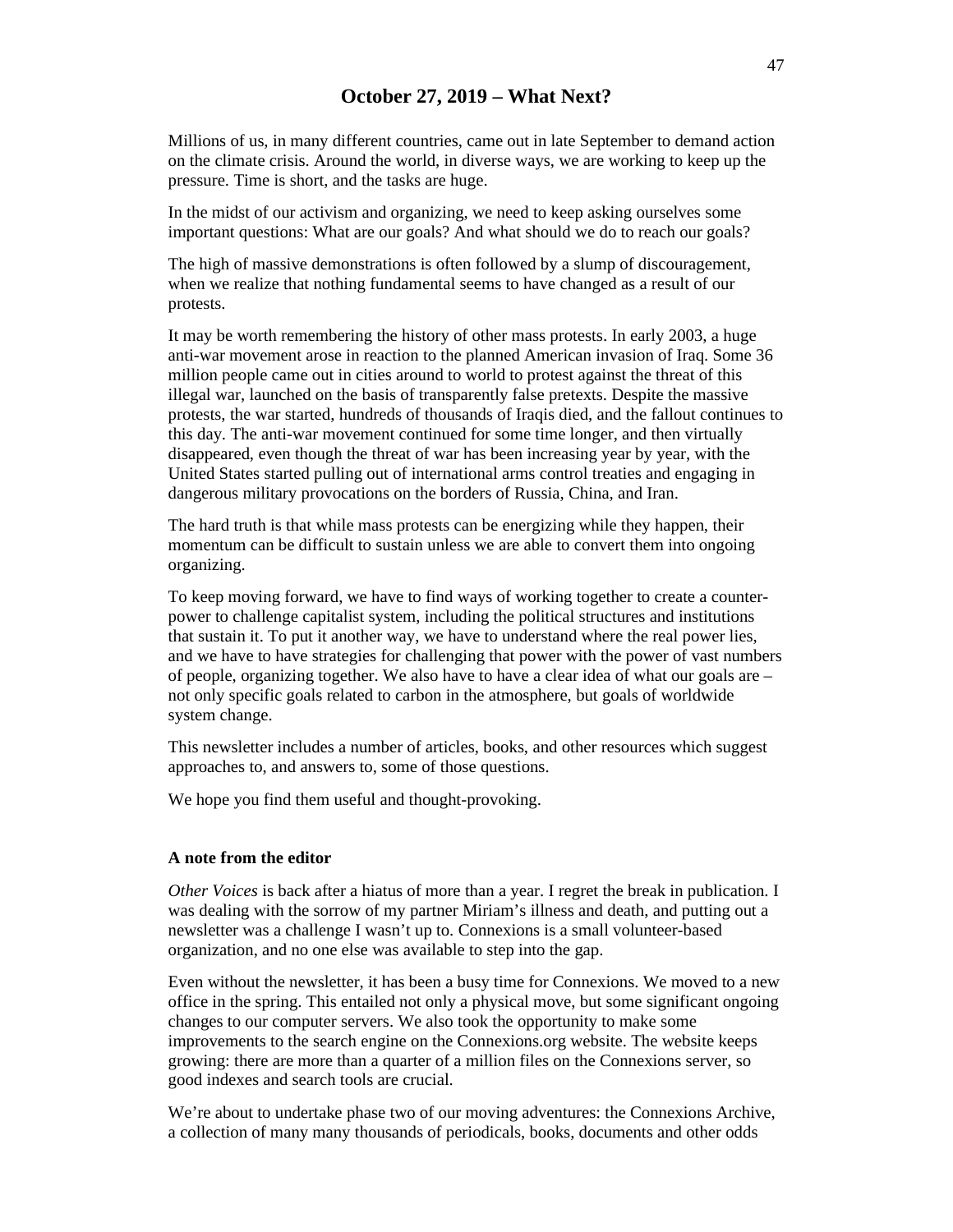and ends, is about to move out of the storage locker where most of it has been residing, into a proper space with shelves, filing cabinets, and tables and chairs. This is a separate space from our actual office, but the two locations are within easy walking distance, so we think it will work well for us.

We are also in the midst of a project funded by Library and Archives Canada's Documentary Heritage Communities Program, which is enabling us to digitize, catalogue, and describe a substantial part of our collection, as well as to do some oral history interviews. These materials will go online soon, and add a wealth of new materials to the Connexions.org web site.

 $\_$  , and the set of the set of the set of the set of the set of the set of the set of the set of the set of the set of the set of the set of the set of the set of the set of the set of the set of the set of the set of th

**Ulli Diemer**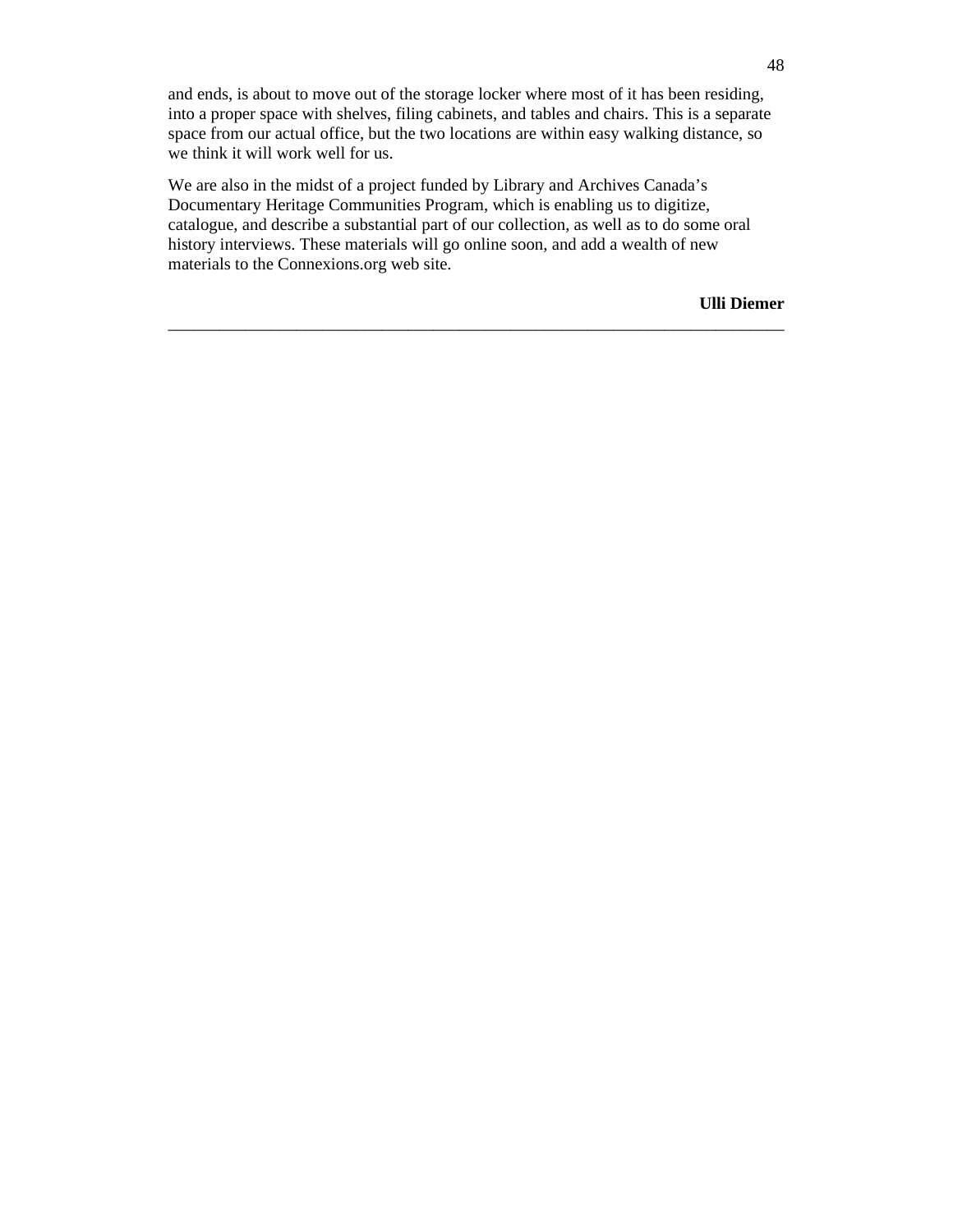# **December 15, 2019 – Faith, Hope and Persistence**

When we look at what is happening in our world, it can be difficult to believe that there are grounds for hope, let alone faith. And yet we – we humans – continue to live and act in ways that testify to our hopes, and to our faith in the possibility of a better future. We plant gardens and trees, we have children, and we resist injustice and act to protect the planet we share.

Hope is something quite different from optimism. Optimism – and pessimism – assess the likelihood of something happening. But being optimistic or pessimistic is irrelevant to standing up for justice and defending the earth. For most of us at least, our moral principles aren't based on a calculation of the odds. And in fact most acts of resistance, and most movements for justice, arise in the face of what are often overwhelming odds. They are the powerless challenging those with entrenched power. It is only by *acting* that people who feel powerless come to feel that they do have power. And when we act, that which seemed impossible to achieve starts to *become* possible, because enough people *believe* it is possible and are working together to make it so.

Hope is about possibility, not certainty. Even when we know that we are rowing against the tide, as we often are, we know that the future is not preordained. We know the future is shaped by human actions, and so we act. And we hope that our actions will help to steer the future in the direction we want to go in.

When we act collectively, we are also expressing our faith in other people, and in ourselves. Not blind faith – we know our own contradictions and faults, and we know all too well the immorality and cruelty that humans, or at least some humans, are capable of. But we also know, from our own life experience, that part of the common heritage of humanity are impulses to create community, to share, to love one another, to treat others as we ourselves would wish to be treated. And the fact that these capacities exist is a basis for faith in people, including ourselves, and in our ability to change and to rise to our potential to be who we are capable of being. By working to change the world, we change ourselves.

One of the most moving and inspiring human capacities, and one that comes out so strongly when we act together to fight for justice, is our persistence, even in the face of overwhelming odds. This issue of *Other Voices* shares a number of such stories. In Oaxaca, a multi-ethnic network of towns fights a tenacious ongoing battle to protect their water against corporate takeovers. Mineworkers in South Africa spend nine days underground, on strike, until mine owners agree to act on sexual harassment in the mine. In Nashville, when Immigration and Customs Enforcement agents show up to arrest an immigrant father and son sitting in a van in their own driveway, neighbours spontaneously come out, spread the word to others, and surround the van to prevent the arrest, remaining on the scene until the ICE agents finally leave. Shadidul Alam emerges from jail, having been imprisoned for criticising the government, and defiantly continues his work. Suzanne Berliner Weiss, a Jewish child born in Nazi-occupied France, loses her parents, is cared for by loving caring strangers, and emerges as a adult who devotes her life to working with others for social justice.

When people are moved to act, when they have faith in the people who are acting with them, and when they have hope in at least the possibility of success, then they  $-$  we  $-$  can be astonishingly persistent. And so we carry on.

\_\_\_\_\_\_\_\_\_\_\_\_\_\_\_\_\_\_\_\_\_\_\_\_\_\_\_\_\_\_\_\_\_\_\_\_\_\_\_\_\_\_\_\_\_\_\_\_\_\_\_\_\_\_\_\_\_\_\_\_\_\_\_\_\_\_\_\_\_\_\_\_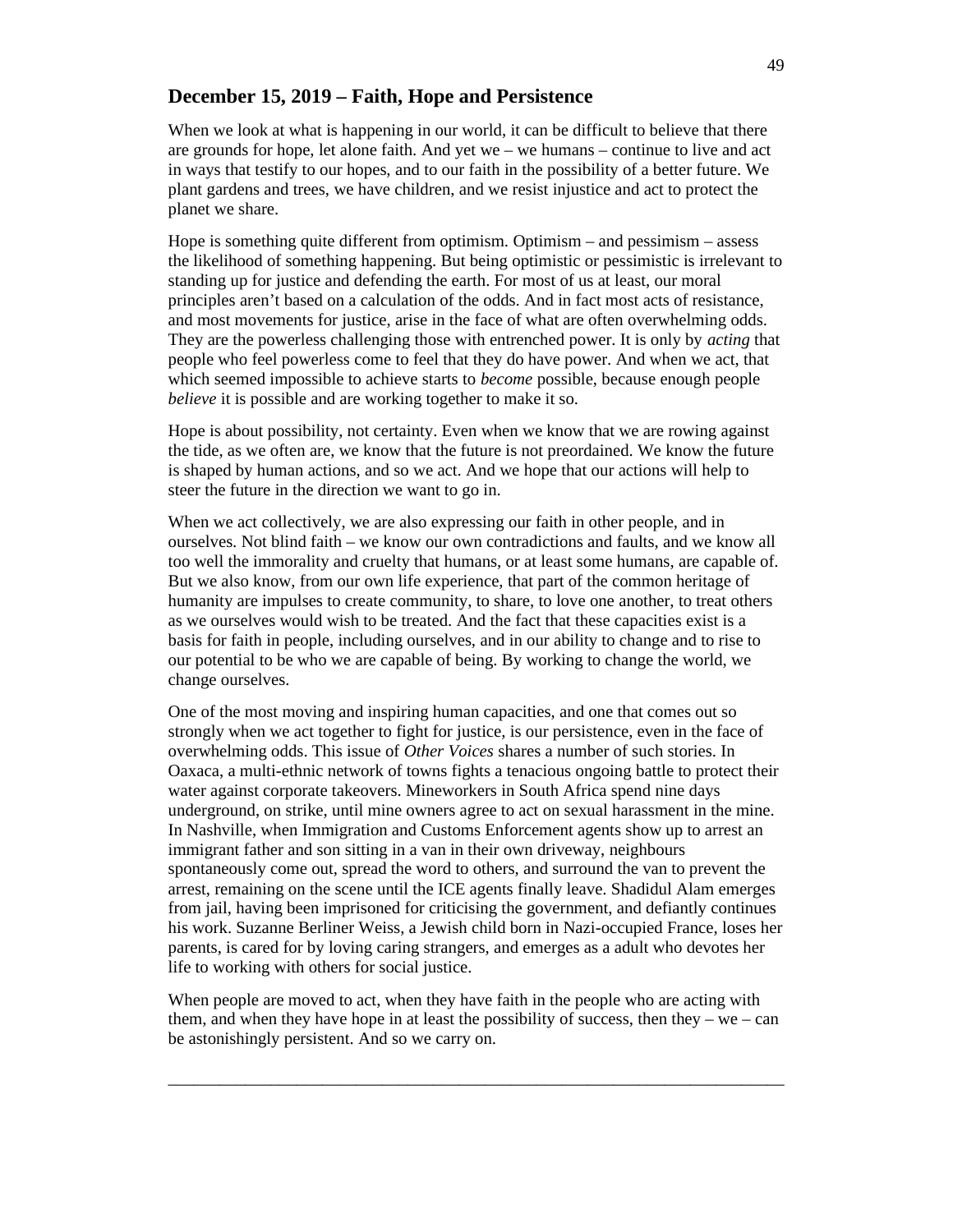# **February 18, 2020 – Taking a Stand**

Psychologists call it cognitive dissonance. George Orwell called it double-think. Some of us might call it organized hypocrisy.

Call it what you will, it surrounds us. The government proclaims its commitment to 'reconciliation' with indigenous people, and says that its relationship with them is its most important relationship. At the same time the RCMP, following an order by a colonial court, invades unceded indigenous land and arrests people for occupying their own land. Governments mouth platitudes about the importance they place on dealing with the climate emergency while at the same time they build new pipelines and approve massive new tarsands projects. The biggest polluter on the planet  $-$  the U.S. military  $$ meanwhile receives constant increases in its budget, even while it pursues demented schemes to take us to the edge of war, mostly recently by deploying a new generation of "low-yield" thermonuclear weapons on submarines. The theory, presumably, is that if the U.S. drops a few "low-yield" nuclear bombs on Russia or China, the Russian and Chinese won't mind too much, and won't retaliate.

All this is business as usual. Fortunately many people across the country, and around the world, are saying no to business as usual. They are taking a stand and disrupting business as usual.

In this issue of *Other Voices*, we spotlight the actions of people who are taking a stand and, in many different ways, are insisting on change.

 $\_$  , and the set of the set of the set of the set of the set of the set of the set of the set of the set of the set of the set of the set of the set of the set of the set of the set of the set of the set of the set of th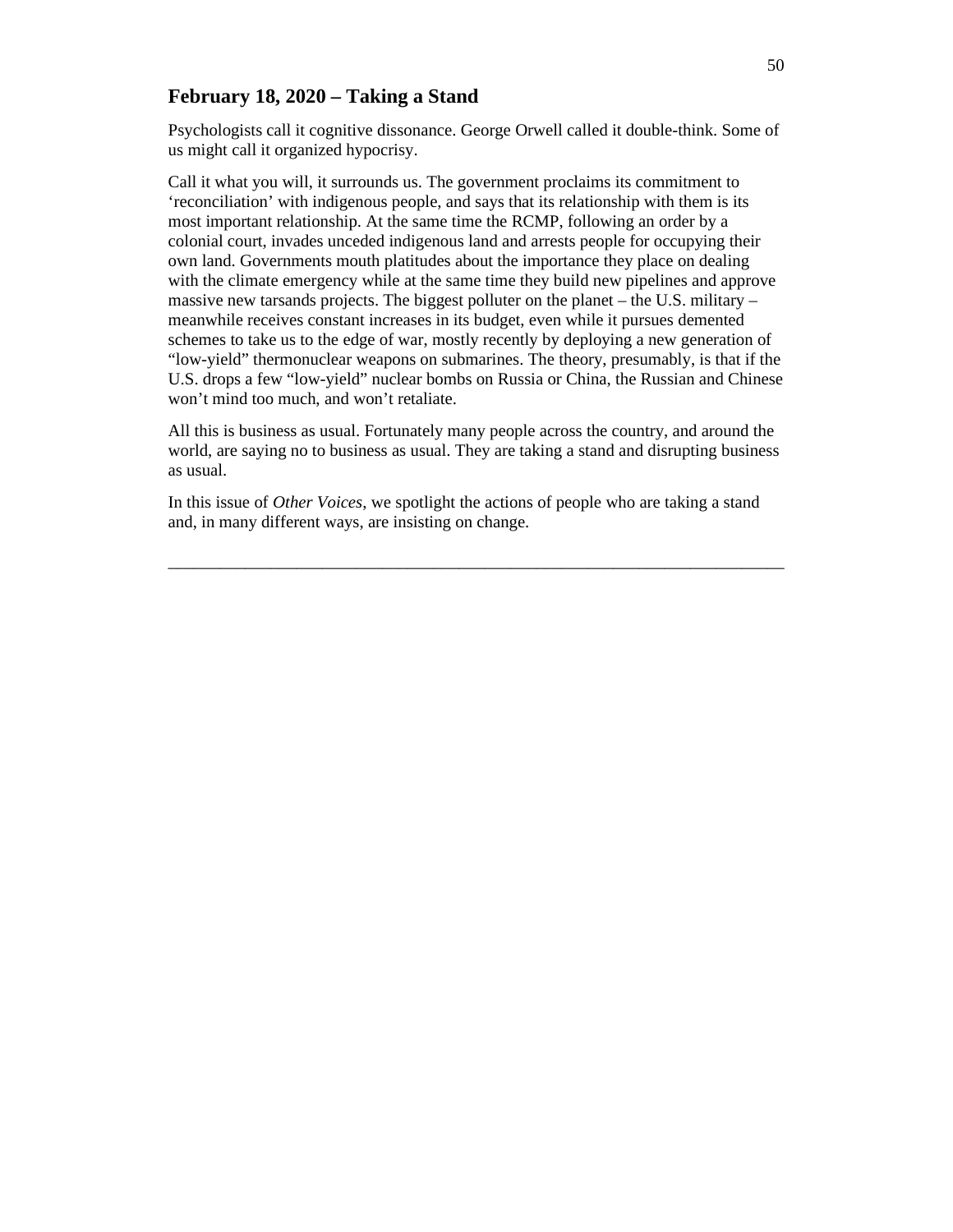# **March 19, 2020 - Morality in an Amoral World**

A crisis is a mirror.

It shows us – if we have the courage to see – who we are as individuals and as a society. The self-congratulatory poses of governments, politicians, and state institutions are confronted with the harsh test of reality. Each of us – as individuals, friends, families, neighbours, communities – face new and sometimes difficult challenges.

The novel coronavirus COVID-19 is such a crisis. Governments? Some are wellprepared, with solid public health systems and free health care for all. Meanwhile, in the US, in mid-February, two weeks *after* the World Health Organization declared the novel coronavirus outbreak a public health emergency of international concern, the Trump administration pushed ahead with major funding cuts to U.S. public health programs, including a \$25 million cut to Office of Public Health Preparedness and Response, and \$85 million in cuts to the Emerging and Zoonotic Infectious Diseases program. In Ontario, when COVID-19 struck, public health authorities were facing the looming 27% cut to public health spending announced by the Ford government in its budget. (Belatedly, Ontario has just declared a state of emergency and put those cuts on hold – for now.)

In the confusing rush of events that mark a crisis, it is easy to be so focused on what is happening that we forget to ask why. Yet it is when we ask why that we confront the ethical and moral questions that illuminate who we are and what kind of society we live in.

Why, for example, are pharmaceutical companies *competing* to produce a vaccine for COVID-19? Why, instead of keeping their work secret, aren't scientists around the world *collaborating*, sharing their research, and making the results freely available? Why isn't this question even being asked in public discourse? It seems that we are supposed to take it for granted that, above everything else, the goal of scientific work should be to make a profit. U.S. government officials have already stated that an eventual COVID-19 vaccine may not be available to everyone in the U.S., let alone in poorer countries, because it may be 'too expensive.'

We've moved backwards.

The worst epidemics in Canada and the U.S. in the last 100 years were the recurrent polio epidemics. In Canada, an estimated 11,000 people were left paralyzed by polio just between 1949 and 1954. In 1954 alone, there were 9,000 cases including nearly 500 deaths. In the U.S., in 1952, there were 58,000 cases of polio, resulting in 3,135 deaths and 21,269 cases of paralysis. The polio nightmare started coming to an end when Jonas Salk developed the first successful polio vaccine in 1955. The patent? None. Salk refused to patent his discovery: he wanted it to be freely available to everyone.

Salk himself was following in the footsteps of Fredrick Banting, Charles Best, and James Colip, the discovers of insulin. They did patent their discovery – and then sold the patent to the University of Toronto, for \$1. They said they didn't want to profit from a discovery for the common good.

Salk's and Banting's attitude would be unthinkable now. What capitalism has succeeded in doing, it seems, is to make it acceptable for corporations to engage in behaviour, on a large scale, which most of us, as individuals, would refrain from as a matter of common decency.

And indeed, as individuals, as friends, as a community, people continue to support and help each other in times of trouble. Informal networks of mutual support spring up, as they nearly always do in a crisis. Beyond the headlines about COVID-19 emergency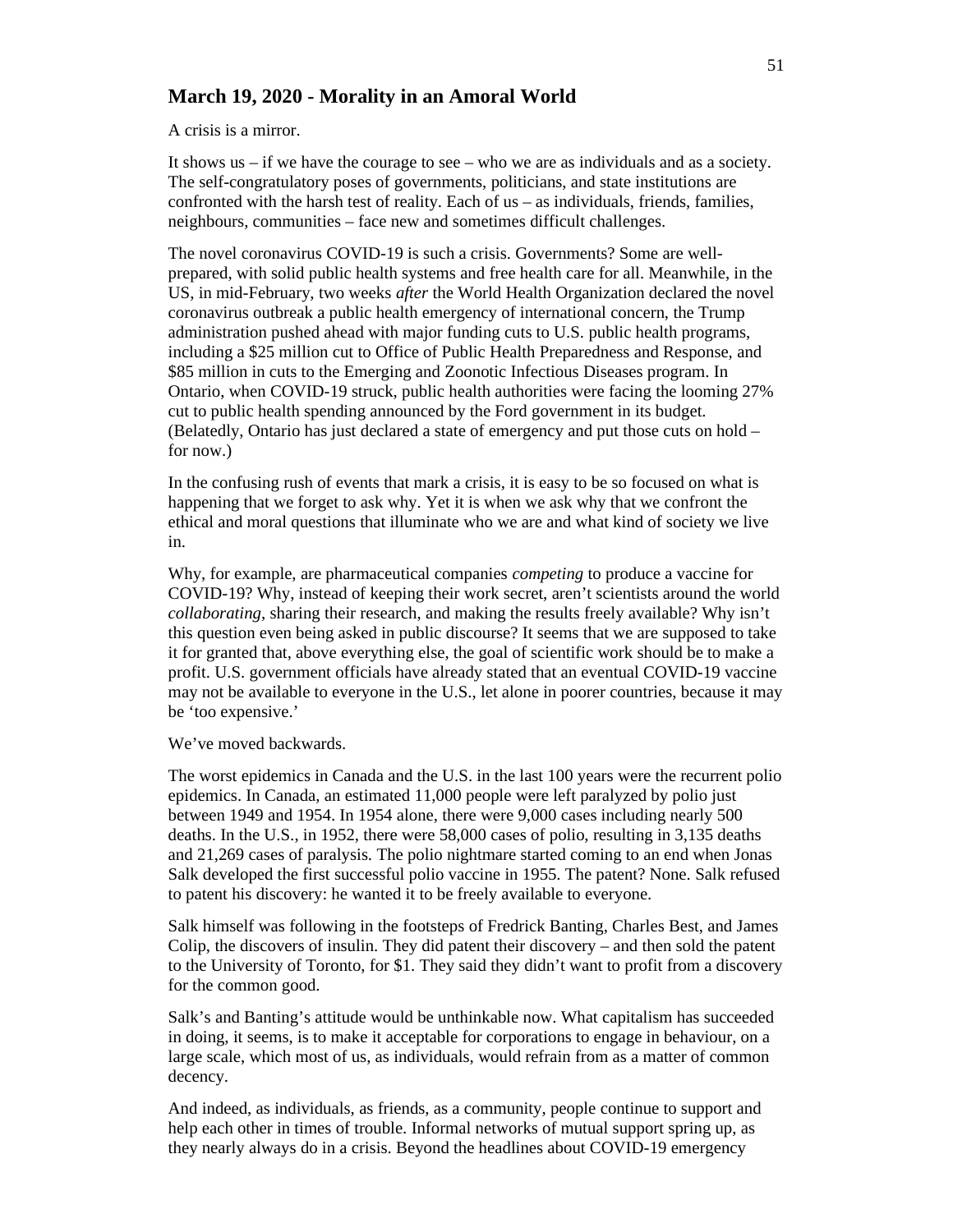measures, closures, and social distancing, there are countless stories about people reaching out and helping those who need help.

Yet capitalism tells us, endlessly, that selfishness is good and inevitable. In the place of morality, it proclaims an amoral vision in which nothing matters except making as much money as possible. Greed is good. Exploiting others, destroying the planet, condemning people to a life of poverty and suffering, it's all good, as long as money can be made. Capitalism allows no moral qualms.

While there are some  $-$  too many, it's true  $-$  who have internalized this attitude, most of us do not act this way in our own lives. Society could not exist if we did, because we need each other. As social beings, we survive and thrive to the extent that we can form and count on relationships that are built on mutual support, co-operation, and trust.

The moral principle that has come to be known as the Golden Rule embodies this truth. Versions of what we call the Golden Rule emerged in many different religions, as the Golden Rule poster below illustrates. The fact that it is part of so many different traditions tells us that it pre-dates those traditions: it is embedded in human nature itself.

If we, or at least most of us, did not recognize the fact that each of us is worthy of respect and deserving of having our needs met, we could not survive as a social species. At the same time, if treating others as we ourselves would wish to be treated were always perfectly natural and automatic, then we wouldn't *need* a Golden Rule. We don't have a rule that tells us to breathe. We just do it.

One of the things that the existence of the Golden Rule tells us, then, is that we humans are imperfect and full of contradictions. Even when we know what we should do, we sometimes fall short, and need to be reminded or held to account. That, no doubt, is why discussions of the Golden Rule so frequently stress compassion, forgiveness, and second chances. It recognizes that there are times when we need to forgive, and times when we need to be forgiven.

At the same time, no rule, no matter how profound, is a substitute for thinking critically about real-life situations. For example, few of us would advise a woman in an abusive relationship to return to her violent partner and give him a second – third – fourth – fifth chance. There are times when anger is a healthier response than turning the other cheek.

There are occasions, in fact, when, confronted with the life's complexities, we might also want to keep in mind George Bernard Shaw's contrarian dictum: "The golden rule is that there are no golden rules."

Nor does the Golden Rule, by itself, guide us in dealing with those who have power over us, especially when that power is wielded to oppress. To deal with them, we need to draw on another part of our human nature: our impulse to come together and support each other to fight for justice. As Cornell West has said, "Justice is what love looks like in public."

The coronavirus outbreak is a crisis that challenges us to look beyond our own immediate concerns and ask ourselves what kind of world we want to live in. We don't have much time: climate change will make this virus seem like a picnic.

But we do have *some* time right now, because many of us have had our lives put on hold. Let's try to use that time as constructively as we can.

There are things we can do to help, like donating money, even while we are self-isolating. There are people who are facing this virus – and other concurrent public health disasters, like malaria, *which kills 3,000 children every day* – under infinitely worse conditions than we are. Think of Yemen, Gaza, Congo. Venezuela and Iran are trying to cope with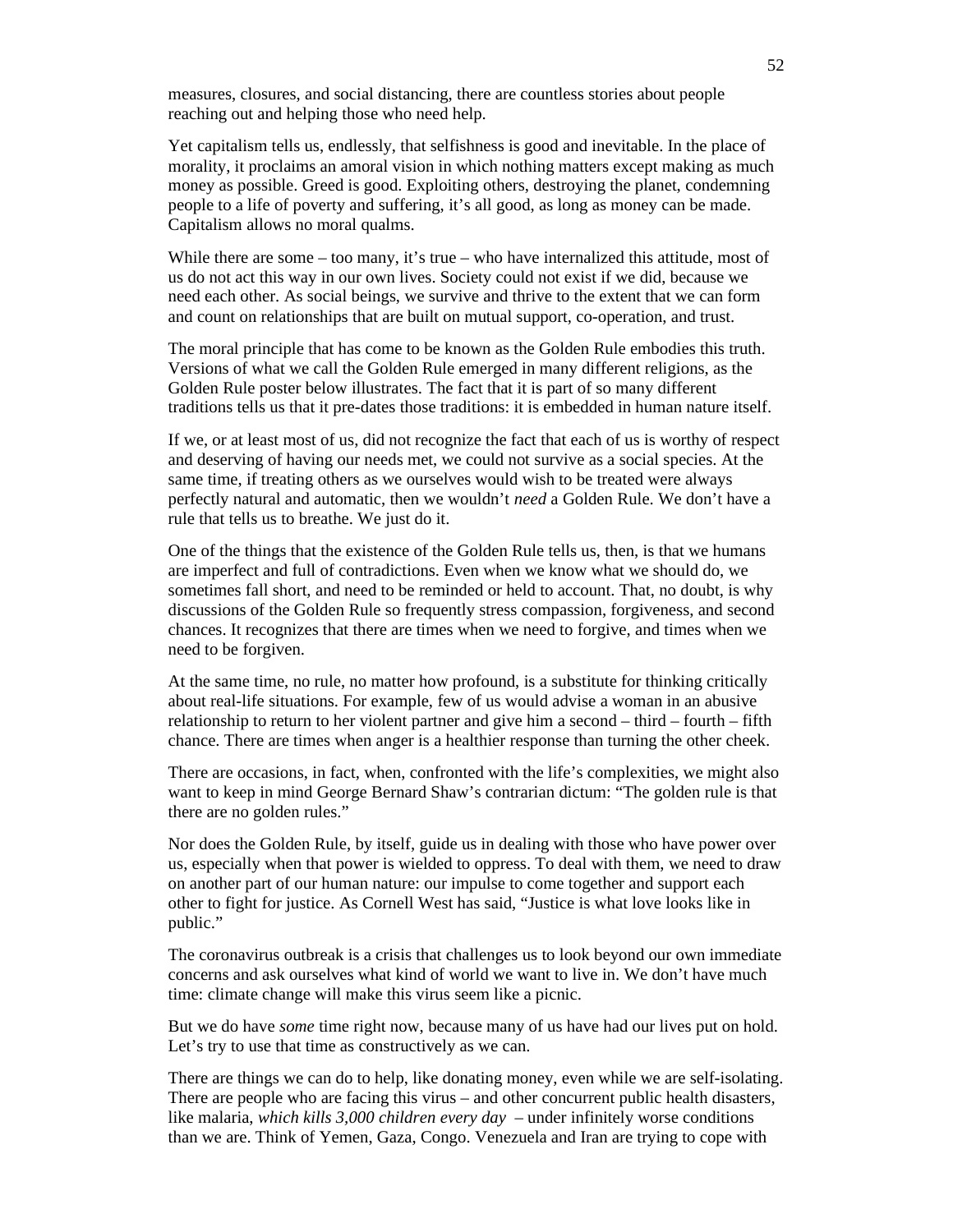their outbreaks even while the United States is *tightening* sanctions on medical and humanitarian supplies.

They need our active solidarity.

One step you can take today is to donate to Tarek Loubani's GLIA Project, which is printing 3D masks and stethoscopes for Palestine and other under-served communities whose capacities for dealing with a health crisis are much worse than ours. You can donate to them here [

https://www.facebook.com/donate/217762216031698/822088838304872/]

Please help. And stay well!

### **May 14, 2020: Thinking Clearly in a Time of Crisis**

 The COVID-19 pandemic has disrupted our world. Many of us feel some degree of disorientation and uncertainty about when and how we will return to some kind of 'normal' and what that new normal will look like. Important choices lie ahead, so it is vital that we think clearly, ask questions, discuss with others, and make our voices heard.

\_\_\_\_\_\_\_\_\_\_\_\_\_\_\_\_\_\_\_\_\_\_\_\_\_\_\_\_\_\_\_\_\_\_\_\_\_\_\_\_\_\_\_\_\_\_\_\_\_\_\_\_\_\_\_\_\_\_\_\_\_\_\_\_\_\_\_\_\_\_\_\_

One question is the future course of this pandemic, and how we as a society will live with it. There is little chance that the COVID-19 virus will disappear in the near future. It is highly contagious, and it exists in many different countries around the world, meaning that it almost certainly will continue to spread from one place to another. There are no islands of refuge in a globalized world. So one way or another we have to live with it  $$ and with other pandemics that almost certainly lie in our future.

Other questions concern what we can do to lessen to reduce the circumstances which breed these novel viruses. Industrial agriculture, and livestock operations in particular, are driving the emergence of new and extremely dangerous diseases. The global supply chain spreads them very effectively. The need to change the fundamentals of our economic system is urgent.

Meanwhile our ability to handle outbreaks has been significantly eroded by austerity and cutbacks to health care systems and public health preparedness. This cannot be allowed to continue.

As an article in this issue of Other Voices points out, sanctions imposed by the United States and its obedient allies, indefensible and vicious to begin with, are now tantamount to genocide, as the U.S. blocks imports of vital medical supplies to countries like Iran and Venezuela.

One lesson of this pandemic is that governments, when they decide the need is urgent, can find vast sums of money to spend on critical priorities. The opportunity, and the resources, exist to bring about fundamental change. We need to find the will to do it, and the political power to make it happen.

The articles in this issue of Other Voices probe beneath the surface of the pandemic to look at underlying causes and possible directions for the future. Read on....

\_\_\_\_\_\_\_\_\_\_\_\_\_\_\_\_\_\_\_\_\_\_\_\_\_\_\_\_\_\_\_\_\_\_\_\_\_\_\_\_\_\_\_\_\_\_\_\_\_\_\_\_\_\_\_\_\_\_\_\_\_\_\_\_\_\_\_\_\_\_\_\_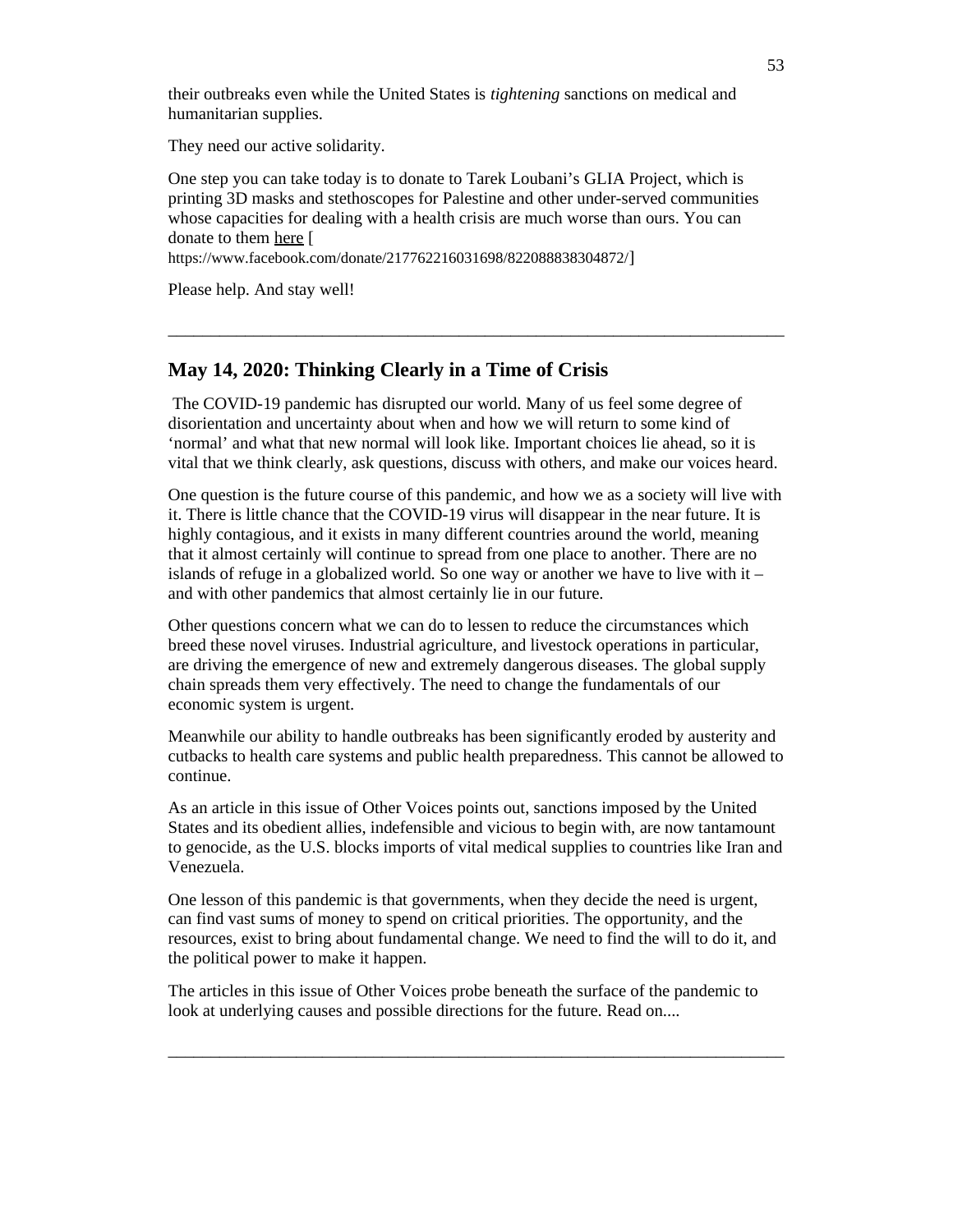### **February 14, 2021: Beyond the Walls**

Here we are. It's the middle of February, and we're still in the midst lockdowns and alarms, missing our normal lives. We could probably all use some sunshine and some cheering up, and surely Other Voices is up to the challenge of providing that?

Absolutely. Sunshine and warmth? You'll find four items about Gaza and Palestine in this issue. Gaza? Yes, Gaza. Gaza has sunshine, as well as its share of beauty, humour, and giggling children playing amidst the rubble. As Zainab Wael Bahseer writes in "Gaza City, an unusual beauty", by carrying on with eyes and ears open, "we teach life." Her article appears on "We are not Numbers," the featured website in this issue, created for Palestinian youth to tell their stories to the world.

In "Postcard from a Liberated Gaza" Hadeel Assali joins other writers and activists in imagining a post-pandemic, post-occupation Gaza where people drink coffee by the sea and share stories.

Sameer Qumsiyeh, meanwhile, sets out from Palestine, travels to places (not many) which will accept a Palestinian passport, copes with all the additional restrictions of a pandemic, and makes a film, "Walled Citizen." His goal in making the film, Qumsiyeh says, was to create "a picture of how things can be if you can transcend walls and barriers."

From Palestine, we continue on to Kashmir, a territory blessed with many apple trees, and oppressed by a military regime which, like its counterpart in occupied Palestine, has been destroying trees by the thousands as part of a strategy of making it impossible for indigenous people to live. Largely cut off from the outside world, Kashmiris nevertheless also continue to live, and to teach life, in the land they are rooted in.

In India itself, people must try to find a way to keep living in the face of poverty and a pandemic made more difficult by a government that is worse than useless. "Online classes, offline class divisions" tells the stories of students in the Ambujwadi slum in north Mumbai who are trying to manage online learning using borrowed and shared cell phones while continuing to work to help their families survive. Serving customers who come to your vegetable cart while simultaneously continuing to pay attention to what the teacher is saying is part of a normal day for these young people.

John Pilger takes us behind the walls of Belmarsh prison, where Julian Assange continues to be imprisoned even after a court rejected an American extradition request. Watching the trial, Pilger says, was like watching a Stalinist show trial. Although, Pilger points out, at least in a Stalinist show trial, the prisoners were able to stand and face the court directly. Assange was imprisoned behind a thick wall of glass, and could only communicate with his lawyers by crawling on his knees to a slit in the glass to pass out a note, on yellow sticky notepaper, which would then be passed along the length of the courtroom to where his lawyers were sitting. Pilger reminds us that Assange's "crime" is to have "performed an epic public service: revealing that which we have a right to know: the lies of our governments and the crimes they commit in our name."

Leonard Peltier remains locked up in the American prison where he has been held for more than 40 years, convicted of a crime he didn't commit. The International Leonard Peltier Defense Committee continues to work for his release. A film about his life: "Warrior: The Life of Leonard Peltier" is the featured film in this issue of Other Voices.

The featured book is Viktor Frankl's "Yes to Life: In Spite of Everything," written in 1946 not long after he was released from Auschwitz. "As long as we have breath, as long as we are still conscious," says Frankel, "we are each responsible for answering life's questions."

Life asks us to laugh, love, live, and struggle.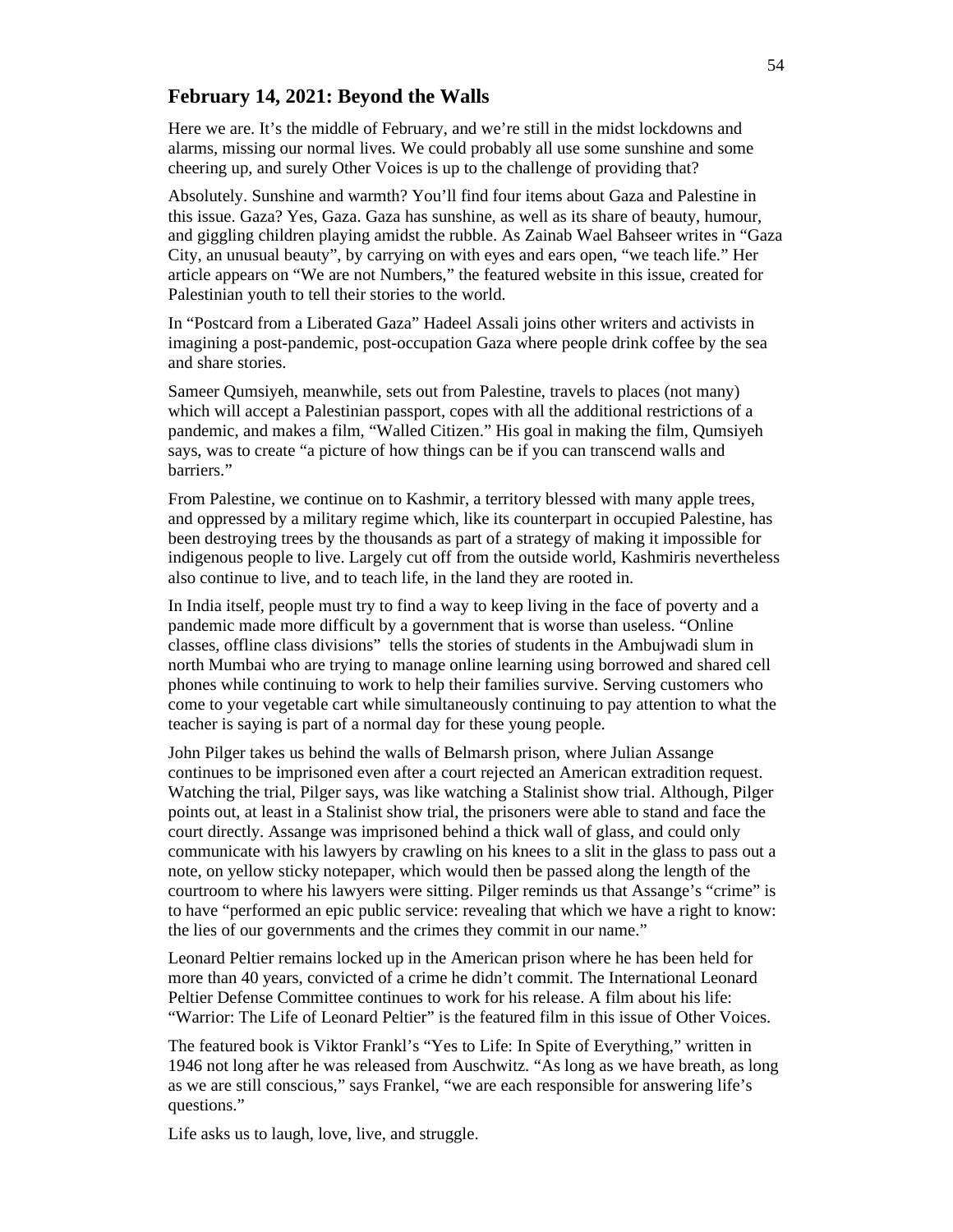# **October 13, 2021: Light and darkness**

The featured book in this issue of Other Voices is Diana Johnstone's memoir Circle in the Darkness. The title is inspired by Albert Einstein's observation that "as our circle of knowledge expands, so does the circumference of darkness surrounding it."

As Einstein, and Johnstone, remind us, the more we learn, the more we realize how little we know. Each question we answer opens the door to more questions, because there are always more questions than answers. We are called upon to attempt to answer at least a few of the questions that seem important to us, but we do well to keep in mind that our answers are tentative and incomplete, always subject to revision in the light of further investigation. It can be difficult to remain critical, and self-critical, but self-righteousness and absolute certainty, no matter how emotionally satisfying they may be, only do harm, to ourselves, and to those we interact with.

This issue of Other Voices offers some fragments of knowledge and insight, and it also raises questions.

David Rovics observes that, in his view, people on the left and on the right have a lot in common, such as opposition to the elites that are destroying the lives of so many around the world. Why, he asks, do they respond to the same problems in such different ways? Why do they direct so much of their anger against each other, rather than against those who rule?

Cedric Johnson raises a similar concern: blackwashing, that is, the corporate embrace of anti-racist rhetoric, which works to present those who produce and benefit from gross inequalities of wealth and power as allies. If we fall for this, says Johnson, we will inevitably be fighting each other for crumbs, while the rich and powerful get richer and more powerful.

Amory B. Lovins offers a fact-filled critique of the idea that 'clean' nuclear power can be a climate "solution." He shows that nuclear power is much less efficient than solar and wind power, and that investing in it inevitably comes at the expense of more investment in better solutions. In any case, the best solution, by far, as he points out, is using less energy, not producing more. He also makes the important point that new nuclear plants would not come into service until the late 2030s – far too late to make the changes that we have to make now.

In The Day the World Ended, Caitlin Johnstone asks us to think about the unthinkable: nuclear war.

In the aftermath, she writes, there will be "No one left to recognize the mistake, to grow as a result of that recognition, and to rise above it. No one left to realize how staggeringly insane it was to flirt with the end of the world for the sake of power, how arrogant it was to think that we could remain in perfect control of all those weapons for decades on end without something going wrong amid our reckless games of nuclear chicken."

So do it now: "Pursue a life of excellence and live each moment like it could be your last, because of course it could. And above all make sure you do everything in your power to raise awareness and oppose the insanity of the situation we now find ourselves in."

\_\_\_\_\_\_\_\_\_\_\_\_\_\_\_\_\_\_\_\_\_\_\_\_\_\_\_\_\_\_\_\_\_\_\_\_\_\_\_\_\_\_\_\_\_\_\_\_\_\_\_\_\_\_\_\_\_\_\_\_\_\_\_\_\_\_\_\_\_\_\_\_

And on that cheerful note, Happy Thanksgiving!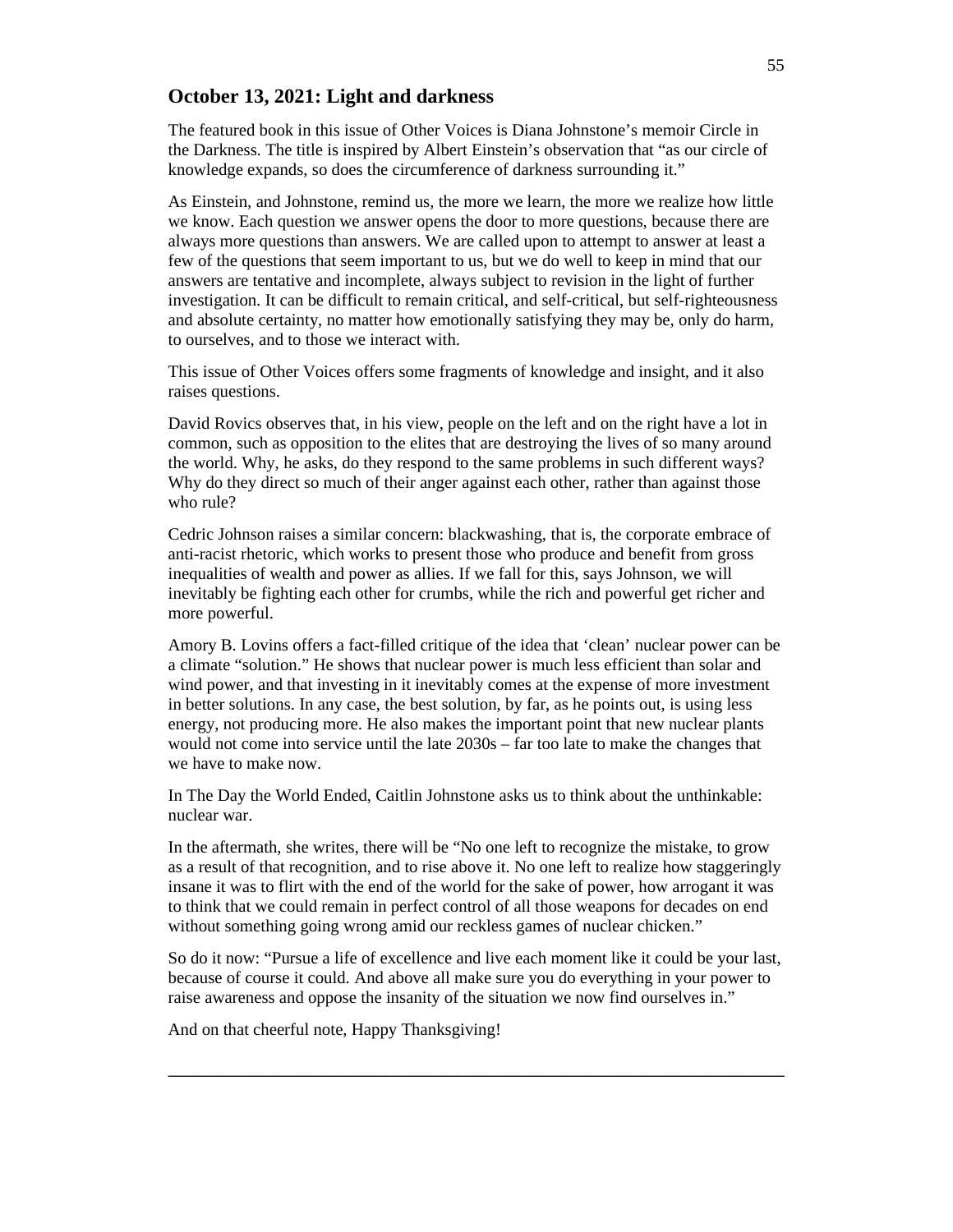### **November 13, 2021: Following the Science?**

"Following the science" has been the mantra of public officials from the very beginning of the pandemic. Their acknowledgement of the importance of science has been a refreshing change from the usual attitude of so many political leaders, who all too often regard science, and scientists, as an annoyance or a threat. Stephen Harper in particular carried on a vendetta against scientists who were guilty of the crime of doing research that revealed how his government's policies were harming the environment. Under Harper, government scientists were muzzled, funding for inconvenient research was drastically curtailed, and research libraries were physically destroyed. Compared to what went on under the Harper regime, present-day politicians who proclaim respect for science and declare their commitment to following it, look good.

But what does "following the science" actually mean? When we as a society are faced with difficult policy choices, can science tell us what choices we should make? We should be sceptical of anyone who says that it can, because that isn't actually what science does. It can certainly provide information we need to take into account when making choices and trade-offs, but choices don't automatically follow from science.

Nor is it accurate to refer to "the science." Science is a method for understanding the world. It involves asking fruitful questions, gathering information, and coming up with tentative answers and conclusions which are then subject to further examination and reevaluation by other scientists. Often enough, it turns out that the initial question wasn't even the right question. Even so, that can be a useful realization if it leads to formulating different questions. There are always more questions than answers; indeed, each answer inevitably raises a series of new questions. As Einstein said, "As our circle of knowledge expands, so does the circumference of darkness surrounding it."

The very word 'science' can lead us astray, in part because its meaning has narrowed over time. The original broad meaning of the Latin scientia survives in the German word Wissenschaft, a term which refers to the systematic pursuit of knowledge, as well as the knowledge that results from that pursuit. Wissenschaft includes the study of history, literature, languages, and other realms which tend to be excluded from what Englishspeaking people think of as 'science.'

The more inclusive idea of Wissenschaft can help to remind us that 'science' isn't just something done by 'scientists' – it is an innately human activity.

We all engage in science, in the pursuit of knowledge and understanding, almost from the day we are born. As babies, we spend much of our waking time engaged in science: we observe, explore, experiment, and draw conclusions. When a baby puts a new toy, or its toes, into its mouth, it is doing science. It is only later in life that our natural curiosity and eagerness to learn are in danger of being repressed, sometimes by the very institutions which are charged with educating us.

Our earliest explorations are arguably closer to the ideal of science because we are investigating the world without an acquired framework of preconceptions, beliefs, social pressures, and ego. We are therefore freer to do what scientists are supposed to do: add to our knowledge, expanding or revising it in the light of new evidence, without allowing our biases and preferences to cloud our conclusions.

But scientists are human. We are never totally free of bias, especially when the topic is one that we are emotionally vested in. It lies in our human nature to become attached to our beliefs, whether we acquired those beliefs through the influence of religion, tradition, peer pressure, or scientific research. When new evidence gives rise to new theories, there will be some scientists who resist the new theories, question the evidence they are based on, and challenge the conclusions. Asked how long it takes new theories in paleontology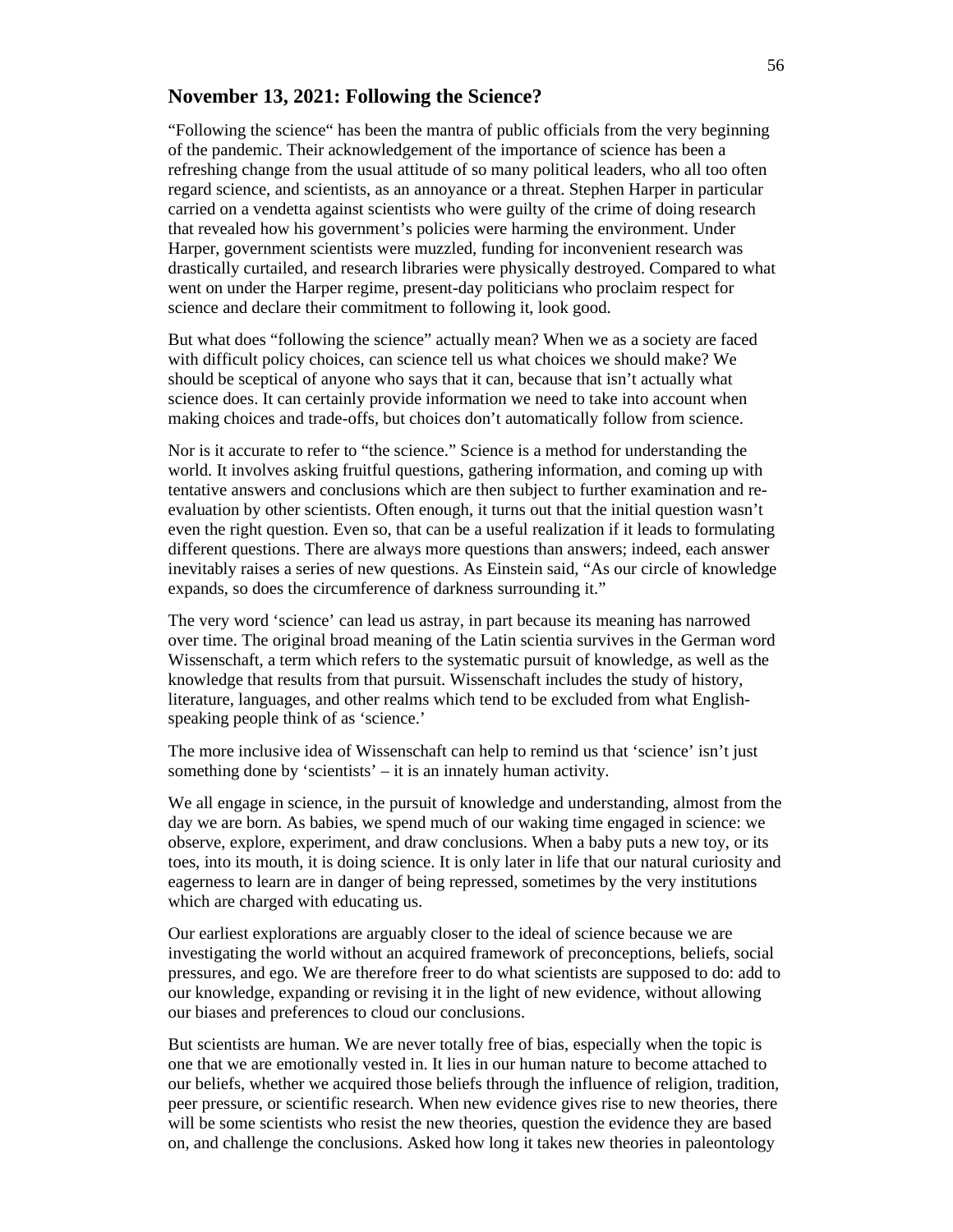to become accepted, Stephen Jay Gould wryly commented that they became accepted once the people who defended the old theories retired or died.

In our time, science is also severely compromised by the way scientific research is funded. Many scientists now work for corporations with a substantial financial interest in supporting some kinds of research while starving research that asks the 'wrong' questions or threatens to arrive at inconvenient conclusions. Scientists working for tobacco companies and asbestos companies spent decades denying that the products their employers sold were harmful to human health. Their successors are busy throwing doubt on the conclusions of other scientists who question the safety of GMOs or pesticides or fracking. Universities are supposedly more independent, but they are ever more dependent on corporate funders who make it clear they won't receive money if they employ scientists who engage in unwelcome research. Dissident scientists are less likely to receive funding, to have their contracts renewed, or to receive tenure.

Pharmaceutical companies have been guilty of some of the most serious violations of scientific principles and scientific ethics, including the suppression of unfavourable evidence and the promotion of drugs as the solution to virtually all health problems, even when non-pharmaceutical alternatives may be more appropriate. Conflict of interest is inherent in their business: the more drugs they sell, the more money they make. The development of vaccines in this pandemic illustrates the inherent corruption of having pharmaceutical produced by private corporations: rich countries get access to vaccines, poor countries are denied the vaccines because they can't afford to pay the enormous price demanded by the companies.

The economic and social pressures affecting science have affected how science is seen by the public. Many people now see science not as an idealized disinterested pursuit of knowledge, but as an activity driven by hidden or overt agendas. This is unfair to most scientists, but for better or worse it is a symptom of attitudes that are surprisingly common. The anti-vaccine movement of recent years is an instance of widespread distrust of science and scientists, a distrust which in some cases blends into wild conspiracy theories.

In the current pandemic, this distrust has combined with distrust of those who proclaim the need to 'follow the science' – governments and the media. Trust in the mainstream media is at record lows. Faith in 'democratic' institutions has been declining for many years, as more and more people realize that governments habitually lie, about what they intend to do, what they are doing, and why they are doing it.

Media and governments now find themselves in the position of the boy who cried wolf: they have misled and lied so often that now many people don't believe them even when they tell the truth.

They make things worse by professing certainty about things that are not certain. The scientific method requires a certain humility and scepticism. It requires admitting uncertainty, all the more so when dealing with an unprecedented rapidly-changing situation like a pandemic caused by a novel virus. Admitting that there is a degree of uncertainty, that actions represent a best guess, subject to revision as more evidence appears, is actually more likely to induce trust. Explaining the thinking about the tradeoffs involved in public health measures is more honest than pretending that there is no choice.

This is especially true for draconian measures like lockdowns, which have severe impacts that fall heavily on some people while others are barely affected, and which many people, including a significant number of scientists, think are useless or worse than useless. In the scientific community, criticism of lockdowns crystallized in the Great Barrington Declaration, signed by a large number of infectious disease epidemiologists, public health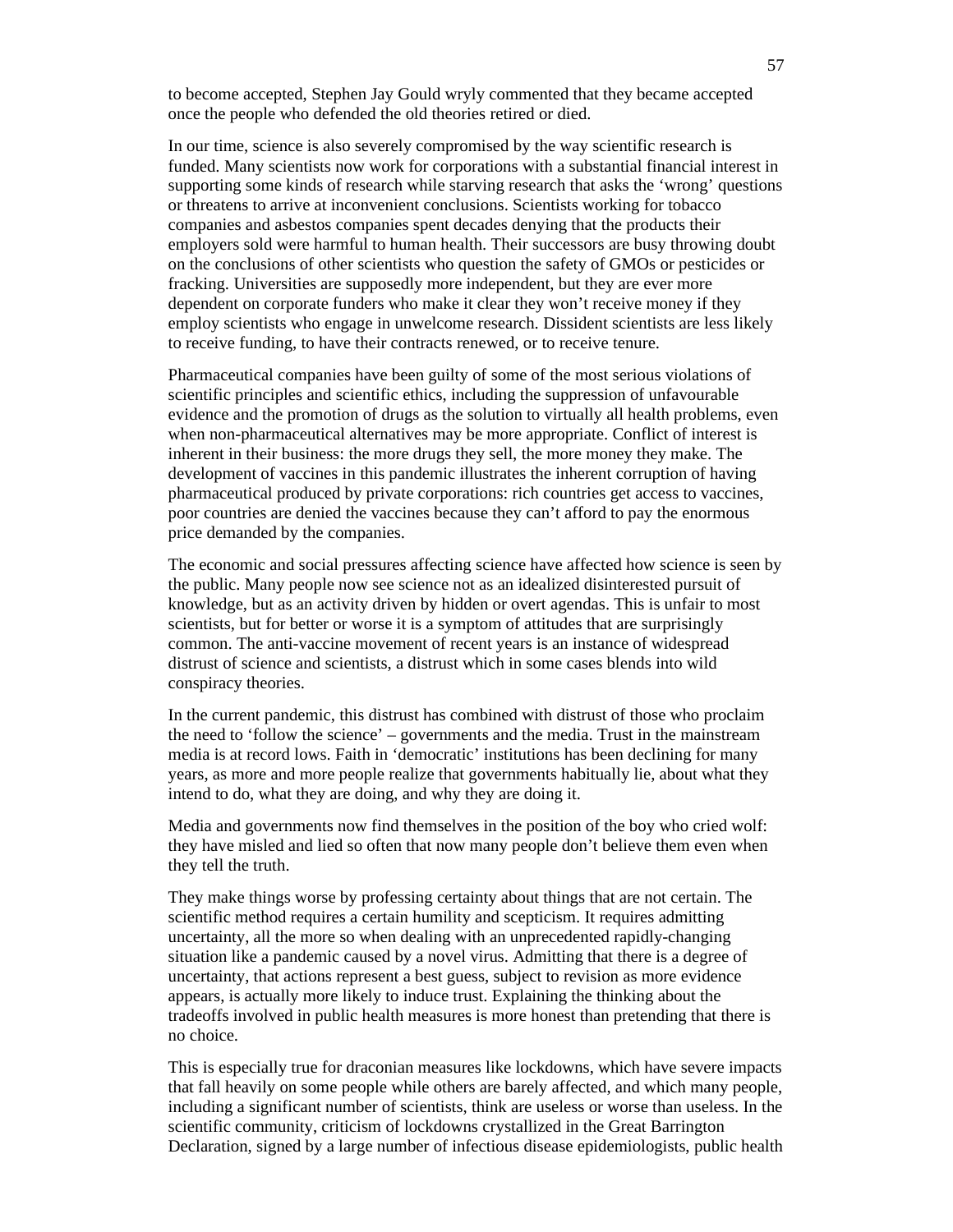scientists, and other scientists who expressed "grave concerns about the damaging physical and mental health impacts of the prevailing COVID-19 policies" and instead recommended an approach they called "Focused Protection" to protect the elderly and other vulnerable populations. A commitment to science would have encouraged an open process of examining the evidence and analysis underlying the Great Barrington Declaration, as well as the evidence being accumulated by epidemiologists who have been comparing jurisdictions implementing lockdowns with those that have eschewed them. (The United States has presented a natural experiment, in that typically Democratgoverned states have had lockdowns, while Republican-governed states haven't, making it possible to compare outcomes in states with similar demographic characteristics.)

This kind of scientific work is being done behind the scenes, but the media overwhelmingly fail to report anything that challenges the supposed scientific consensus.

Beyond that, where ordinary people are dissenting from public health decisions, the approach of the media is typically sensationalistic reporting on fringe groups, while ignoring the rest. Increasingly the 'debate,' on all sides, and especially on social media, has degenerated into demonization of those who disagree.

This does not reflect well on our society. Science requires openness. Solving social problems requires civility, tolerance, and a willingness to try to understand where those who have different views are coming from. We need to do better.